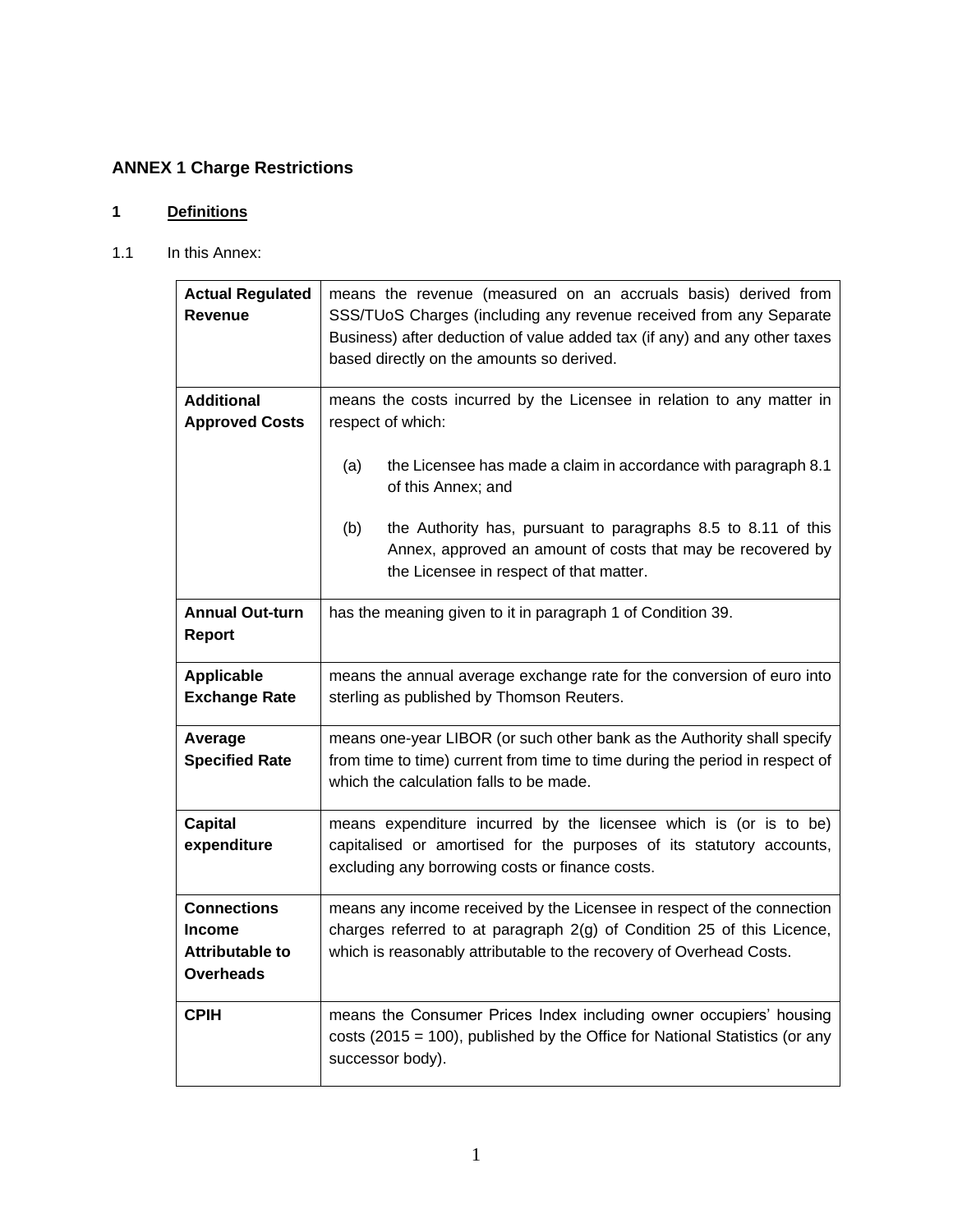| $CPIH_t$                                                                | means the CPIH published or determined with respect to April in Relevant<br>Year t.                                                                                                                                                                                                                                                                                                                                                                                                                                                                                                                                                                                                                                                                                                                                                                                                                                                                                |
|-------------------------------------------------------------------------|--------------------------------------------------------------------------------------------------------------------------------------------------------------------------------------------------------------------------------------------------------------------------------------------------------------------------------------------------------------------------------------------------------------------------------------------------------------------------------------------------------------------------------------------------------------------------------------------------------------------------------------------------------------------------------------------------------------------------------------------------------------------------------------------------------------------------------------------------------------------------------------------------------------------------------------------------------------------|
| CPIH <sub>2019</sub>                                                    | means the CPIH published or determined with respect to April 2019 (value<br>$= 107.6$ ).                                                                                                                                                                                                                                                                                                                                                                                                                                                                                                                                                                                                                                                                                                                                                                                                                                                                           |
| <b>Demonstrably</b><br>Inefficient or<br>Wasteful<br><b>Expenditure</b> | means expenditure which the Authority has (giving the reasons for its<br>decision) determined having regard to such guidance as the Authority may<br>from time to time issue, to be demonstrably inefficient and/or wasteful,<br>given the information reasonably available to the Licensee at the time that<br>the Licensee made the relevant decision about that expenditure. For the<br>avoidance of doubt, no expenditure is demonstrably inefficient or wasteful<br>expenditure simply by virtue of a statistical or quantitative analysis that<br>compares aggregated measures of the Licensee's costs with the costs of<br>other companies.                                                                                                                                                                                                                                                                                                                 |
| <b>Imperfections</b><br>Charge                                          | has the meaning given to it in the Single Electricity Market Trading and<br>Settlement Code.                                                                                                                                                                                                                                                                                                                                                                                                                                                                                                                                                                                                                                                                                                                                                                                                                                                                       |
| Legal<br>Requirement                                                    | means, in relation to the Licensee, any of the following:<br>(a)<br>any enactment to the extent that it applies to the Licensee;<br>(b)<br>any regulation made by the Council or the Commission of the<br>European Communities to the extent that it applies to the<br>Licensee and impacts on the Transmission System Operator<br>Business or a decision taken by that Council or Commission<br>which is binding on the Licensee and impacts on the<br>Transmission System Operator Business to the extent that it is so<br>binding;<br>any interpretation of law, or finding, contained in any judgment<br>(c)<br>given by a court or tribunal of competent jurisdiction in respect of<br>which the period for making an appeal has expired;<br>any direction of a competent authority other than, insofar as it<br>(d)<br>applies to the Licensee, the Authority (except in the exercise of<br>its powers under paragraph 4 of Condition 16) or the Department. |
| <b>Maximum Core</b><br><b>Revenue</b>                                   | means the revenue allowance calculated in accordance with the formula in<br>paragraph 2.2 of this Annex.                                                                                                                                                                                                                                                                                                                                                                                                                                                                                                                                                                                                                                                                                                                                                                                                                                                           |
| <b>Maximum</b><br>Regulated<br>Revenue                                  | means the revenue allowance calculated in accordance with paragraph 2.1<br>of this Annex.                                                                                                                                                                                                                                                                                                                                                                                                                                                                                                                                                                                                                                                                                                                                                                                                                                                                          |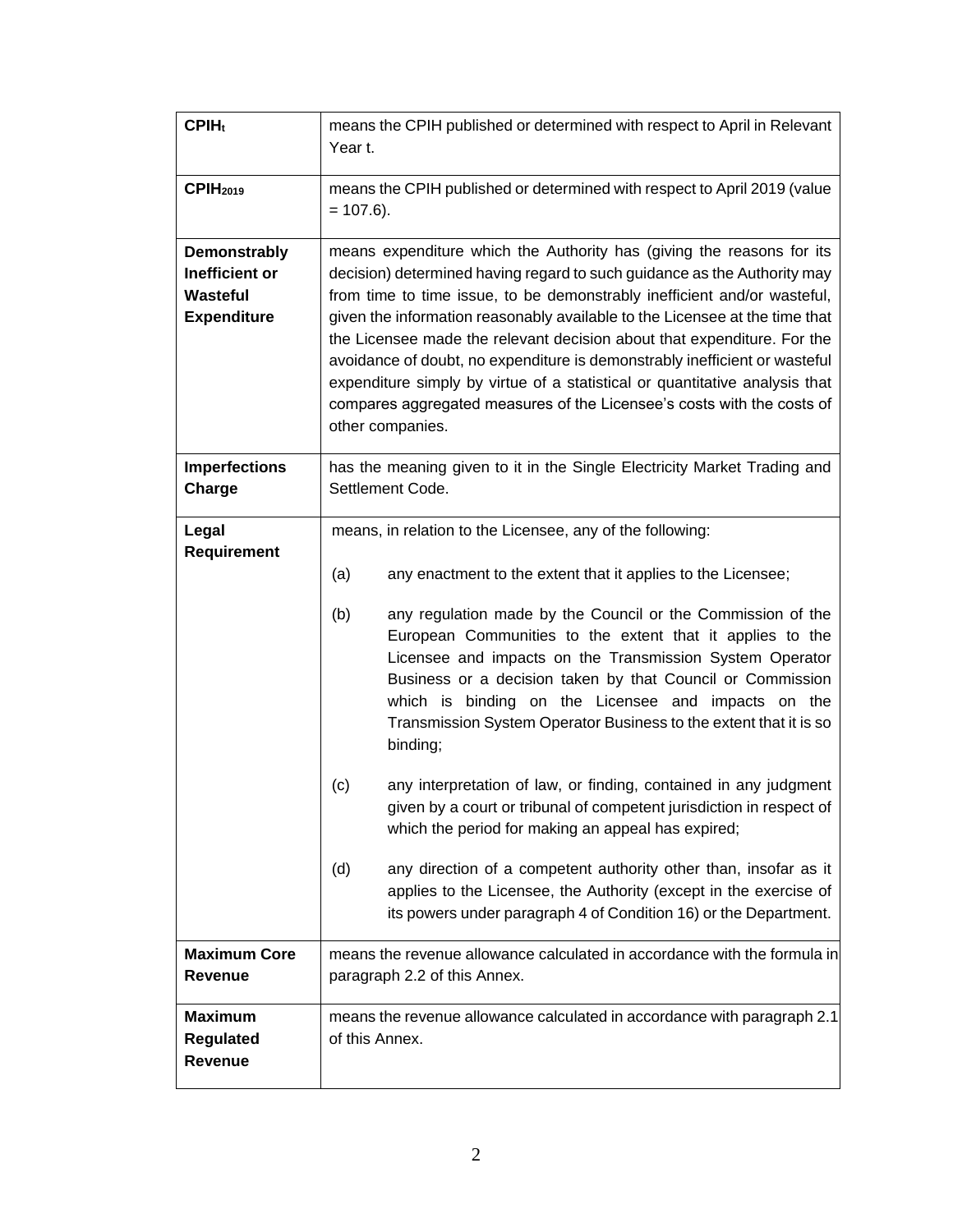| <b>Moyle</b><br>Interconnector<br><b>Collection</b><br>Agency<br><b>Agreement</b> | has the meaning given to that expression in Condition 37.                                                                                                                                                                                                                                                                                                                                                                                 |
|-----------------------------------------------------------------------------------|-------------------------------------------------------------------------------------------------------------------------------------------------------------------------------------------------------------------------------------------------------------------------------------------------------------------------------------------------------------------------------------------------------------------------------------------|
| <b>Operating</b><br>expenditure                                                   | means expenditure incurred by the Licensee which is not Capital<br>Expenditure and which excludes borrowing costs and finance costs.                                                                                                                                                                                                                                                                                                      |
| <b>Other System</b><br><b>Charges</b>                                             | has the meaning given to it in the Single Electricity Market Trading and<br>Settlement Code.                                                                                                                                                                                                                                                                                                                                              |
| <b>Overhead Costs</b>                                                             | means the costs incurred by the Licensee that can reasonably be<br>attributed to multiple areas of the business including, but not limited to, the<br>costs of the following activities or functions: payroll, finance, HR, IT,<br>Telecoms, facilities and intra-group recharges (insofar as these can<br>reasonably be attributed to multiple areas of the business).                                                                   |
| <b>Permitted One-</b><br><b>Year Percentage</b>                                   | means 4% of the Maximum Regulated Revenue.                                                                                                                                                                                                                                                                                                                                                                                                |
| <b>Permitted Three-</b><br><b>Year Percentage</b>                                 | means 5% of the Maximum Regulated Revenue in the second of the<br>Relevant Years.                                                                                                                                                                                                                                                                                                                                                         |
| <b>Price Control</b><br><b>Decision Paper</b>                                     | means each of: (i) the decision paper issued by the Authority on 21<br>December 2020 and entitled "SONI Price Control 2020-2025, Final<br>Determination" together with its Annexes; (ii) the decision paper issued by<br>the Authority on [date] and entitled "[Decision on Licence Modifications for<br>the SONI Price Control 2020-2025]", as they may be supplemented or<br>amended by any further decision paper on the same subject. |
| Quantity<br><b>Entering the</b><br><b>Total System</b>                            | means the aggregate quantity of units metered on entry to the total system<br>in Relevant Year t (minus any units consumed by generation sets and<br>imported from the total system).                                                                                                                                                                                                                                                     |
| <b>Relevant Change</b><br>of Law                                                  | means the application to the Licensee of any Legal Requirement which<br>did not previously so apply or the change of any Legal Requirement<br>relating to the Licensee (including any such Legal Requirement ceasing<br>to apply, being withdrawn or not being renewed).                                                                                                                                                                  |
| <b>Relevant Year</b>                                                              | means a financial year commencing on 1 October and concluding 30<br>September.                                                                                                                                                                                                                                                                                                                                                            |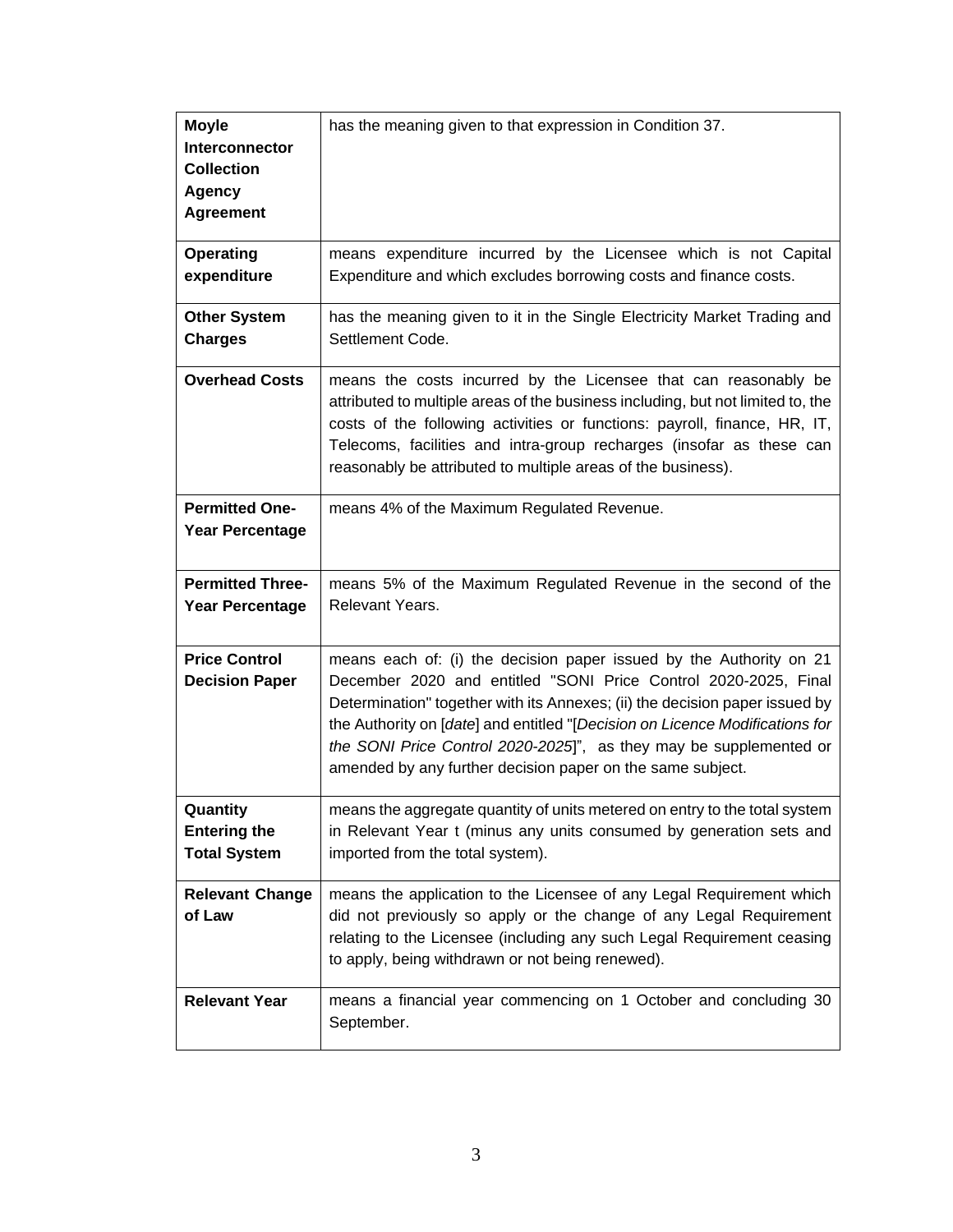| <b>Relevant Year t</b>                                                              |                                                                         | means that Relevant Year for the purposes of which any calculation falls                                                                                                                                                                                         |  |
|-------------------------------------------------------------------------------------|-------------------------------------------------------------------------|------------------------------------------------------------------------------------------------------------------------------------------------------------------------------------------------------------------------------------------------------------------|--|
|                                                                                     | to be made; "Relevant Year t - 1" means the Relevant Year preceding     |                                                                                                                                                                                                                                                                  |  |
|                                                                                     | Relevant Year t and similar expressions shall be construed accordingly. |                                                                                                                                                                                                                                                                  |  |
|                                                                                     |                                                                         |                                                                                                                                                                                                                                                                  |  |
| <b>Requirements</b>                                                                 |                                                                         | means a document issued by the Authority following consultation with the                                                                                                                                                                                         |  |
| and Guidance on                                                                     |                                                                         | Licensee, as it may be subsequently supplemented or amended following                                                                                                                                                                                            |  |
| <b>Uncertainty</b>                                                                  |                                                                         | further such consultation, and setting out the requirements and guidance                                                                                                                                                                                         |  |
| <b>Mechanisms</b>                                                                   | applicable to:                                                          |                                                                                                                                                                                                                                                                  |  |
|                                                                                     | (a)                                                                     | the process by which the Authority may determine variations to<br>the allowance for pension deficit repair costs, under the PTRAt<br>term at paragraph 2.2(c) of this Annex;                                                                                     |  |
|                                                                                     |                                                                         |                                                                                                                                                                                                                                                                  |  |
|                                                                                     | (b)                                                                     | the process by which claims may be made by the Licensee in<br>respect of potential increases to the allowance for the costs of<br>transmission network planning scoping and feasibility activities,<br>under the SFU $t$ term at paragraph 2.2(h) of this Annex; |  |
|                                                                                     | (c)                                                                     | the process by which claims may be made by the Licensee<br>under paragraph 8.1 of this Annex for the approval by the<br>Authority of Additional Approved Costs, including claims for:                                                                            |  |
|                                                                                     |                                                                         | (i)<br>an approval in respect of costs that are yet to be incurred;                                                                                                                                                                                              |  |
|                                                                                     |                                                                         | (ii)<br>an approval in respect of costs that were incurred in any<br>Relevant Year t falling prior to that in which the claim is<br>made;                                                                                                                        |  |
|                                                                                     |                                                                         | the variation of any previous approval;<br>(iii)                                                                                                                                                                                                                 |  |
|                                                                                     | (d)                                                                     | the information and evidence to be provided by the Licensee on<br>the submission of the types of claims referred to in paragraphs<br>(b) or (c) above;                                                                                                           |  |
|                                                                                     | (e)                                                                     | the process by which such claims will be reviewed and, if<br>appropriate, approved by the Authority; and                                                                                                                                                         |  |
|                                                                                     | (f)                                                                     | any information or evidence that must be provided by the<br>Licensee to the Authority following any determination or<br>approval of such claims.                                                                                                                 |  |
| <b>Requirements</b><br>and Guidance on<br><b>Conditional Cost</b><br><b>Sharing</b> | applicable to:                                                          | means a document issued by the Authority following consultation with the<br>Licensee, as it may be subsequently supplemented or amended following<br>further such consultation, and setting out the requirements and guidance                                    |  |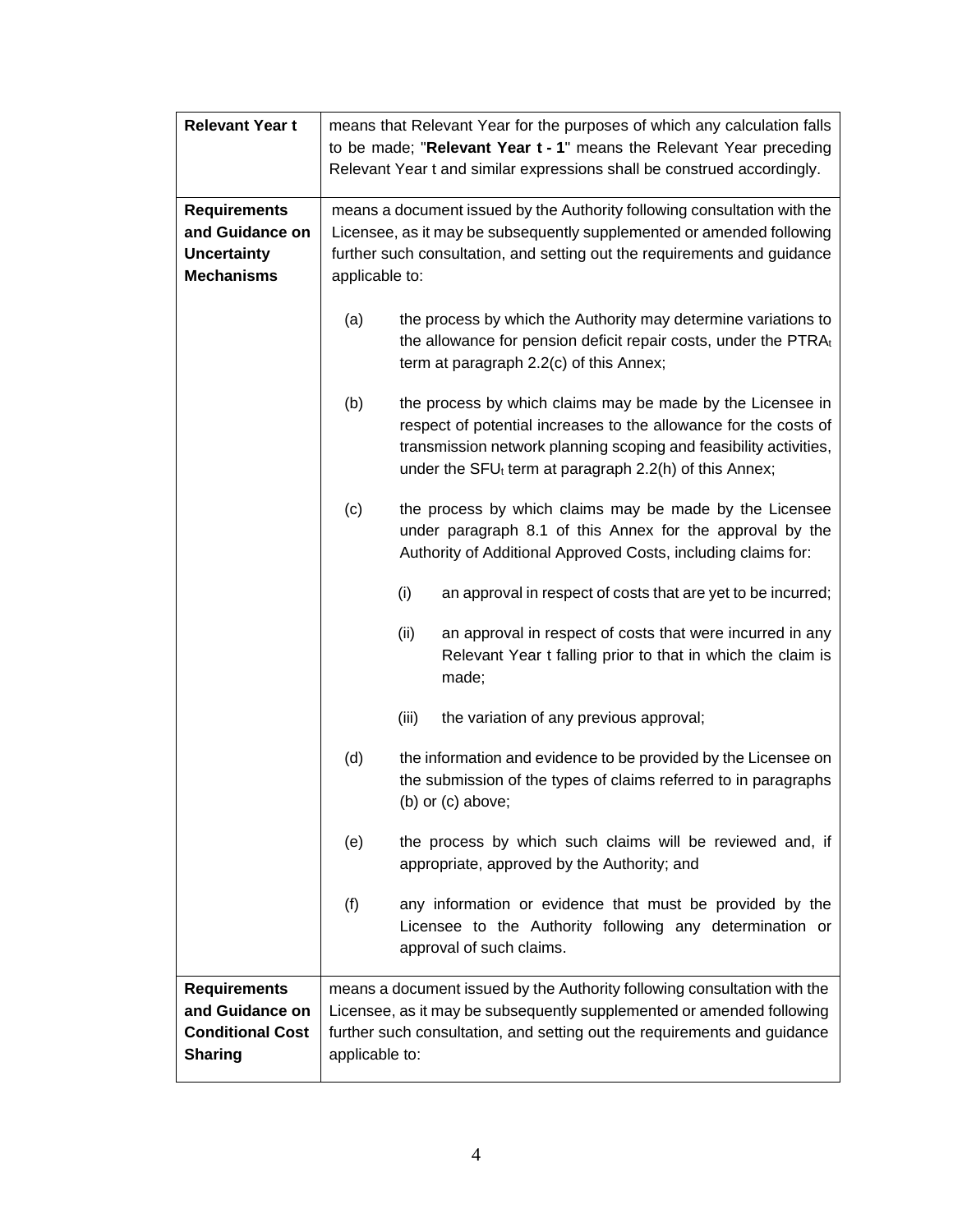|                                                                                             | (a)            | the operation of:                                                                                                                                                                                                                                             |  |  |
|---------------------------------------------------------------------------------------------|----------------|---------------------------------------------------------------------------------------------------------------------------------------------------------------------------------------------------------------------------------------------------------------|--|--|
|                                                                                             |                | (i)<br>the conditional cost sharing arrangements for Operating<br>Expenditure for the purposes of paragraph 2.2 of this<br>Annex;                                                                                                                             |  |  |
|                                                                                             |                | the conditional cost sharing arrangements for capital<br>(ii)<br>expenditure for the purposes of paragraph 2.3 of this<br>Annex;                                                                                                                              |  |  |
|                                                                                             | (b)            | the calculation of:                                                                                                                                                                                                                                           |  |  |
|                                                                                             |                | (i)<br>the term $CSBA_t$ in accordance with paragraph 2.2 of this<br>Annex;                                                                                                                                                                                   |  |  |
|                                                                                             |                | (ii)<br>the terms $CSCAt$ in accordance with paragraph 2.3 of<br>this Annex;                                                                                                                                                                                  |  |  |
|                                                                                             | (c)            | the process by which the Licensee may make and support<br>proposals to the Authority on the appropriate values for the<br>$CSBAt$ and $CSCAt$ terms. The materiality threshold for the<br>Conditional Cost Sharing mechanism is £500,000 (nominal<br>prices); |  |  |
|                                                                                             | (d)            | any information or evidence that must be provided by the<br>Licensee to the Authority, and any other requirements that<br>must be met by the Licensee, for the purposes referred to in<br>paragraph (c);                                                      |  |  |
|                                                                                             | (e)            | such other matters as appear to the Authority to be expedient<br>for the purposes of giving effect to, and facilitating the operation<br>of, the conditional cost sharing arrangements as more fully<br>described in the Price Control Decision Paper.        |  |  |
| <b>Requirements</b><br>and Guidance on<br>the Evaluative<br>Performance<br><b>Framework</b> | applicable to: | means a document issued by the Authority following consultation with the<br>Licensee, as it may be subsequently supplemented or amended following<br>further such consultation, and setting out the requirements and guidance                                 |  |  |
|                                                                                             | (a)            | the procedure to be followed by the Authority for the purposes<br>of establishing and applying an evaluative performance<br>framework which shall include:                                                                                                    |  |  |
|                                                                                             |                | (i)<br>the criteria against which the Licensee's performance will<br>be assessed;                                                                                                                                                                             |  |  |
|                                                                                             |                | (ii)<br>the methodology for determining the amount of any                                                                                                                                                                                                     |  |  |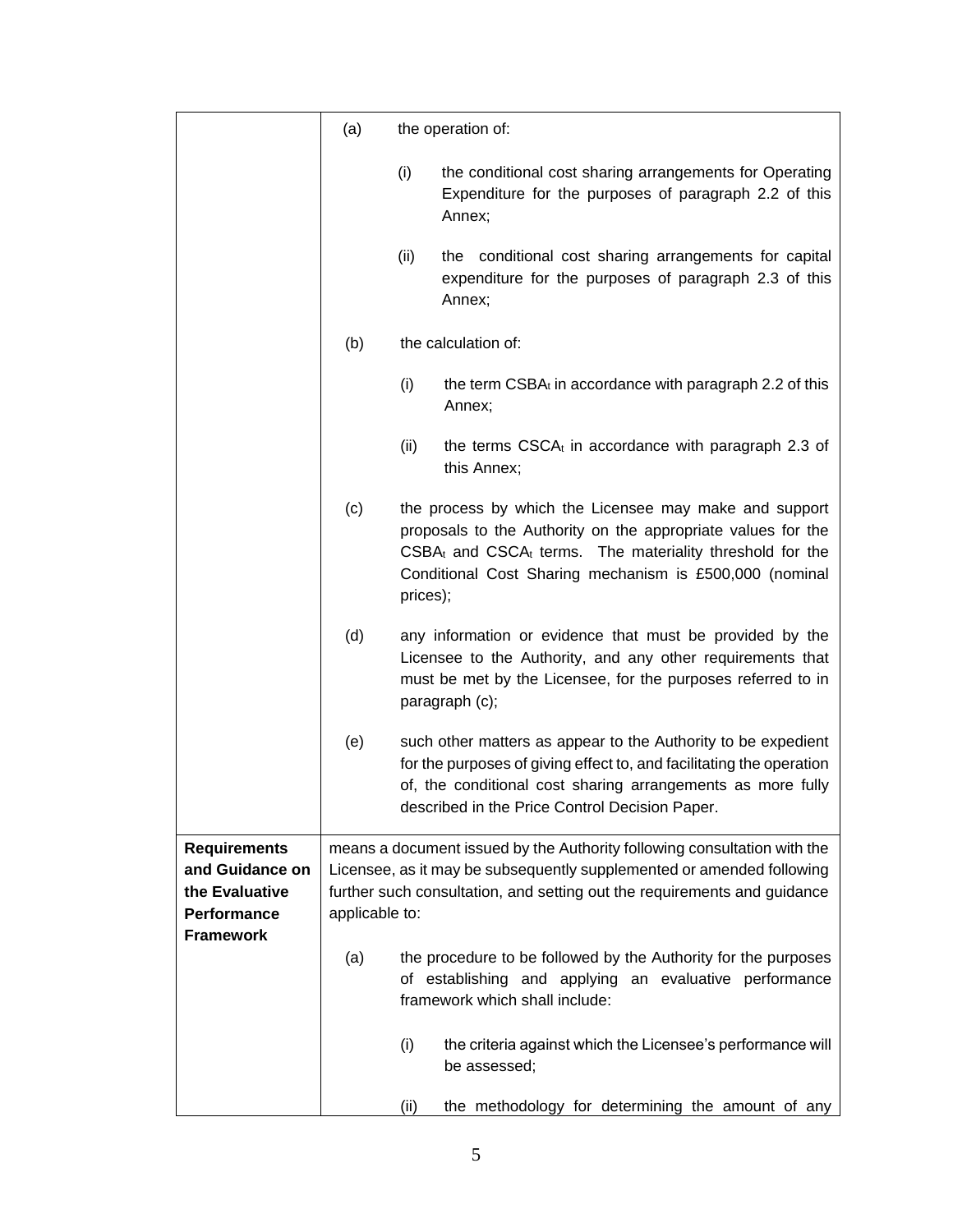|                                                                                                      |                   | financial reward or penalty applicable to the Licensee in<br>the light of the assessment of its performance in any<br>Relevant Year t;                                                                                                            |
|------------------------------------------------------------------------------------------------------|-------------------|---------------------------------------------------------------------------------------------------------------------------------------------------------------------------------------------------------------------------------------------------|
|                                                                                                      | (b)               | setting a value for the term $EP_t$ under paragraph 2.2(e) of this<br>Annex in order to give effect to that reward or penalty;                                                                                                                    |
|                                                                                                      | (c)               | the information and evidence to be provided by the Licensee to<br>the Authority for the purpose of facilitating the operation of that<br>evaluative performance framework;                                                                        |
|                                                                                                      | (d)               | any other obligations with which the Licensee is required to<br>comply for the same purpose;                                                                                                                                                      |
|                                                                                                      | (e)               | such other matters as appear to the Authority to be expedient<br>for the purposes of giving effect to, and facilitating the operation<br>of, the evaluative performance framework as more fully<br>described in the Price Control Decision Paper. |
| <b>Requirements</b><br>and Guidance on<br><b>Transmission</b><br><b>Network Pre-</b><br>construction | applicable to:    | means a document issued by the Authority following consultation with the<br>Licensee, as it may be subsequently supplemented or amended following<br>further such consultation, and setting out the requirements and guidance                     |
| <b>Projects</b>                                                                                      | (a)               | the process by which claims may be made by the Licensee to<br>the Authority for approval under paragraphs 10.1 and 10.2 of<br>this Annex, including claims for:                                                                                   |
|                                                                                                      |                   | (i)<br>an approval in respect of costs that are yet to be incurred;                                                                                                                                                                               |
|                                                                                                      |                   | (ii)<br>an approval in respect of costs that were incurred in any<br>Relevant Year t falling prior to that in which the claim is<br>made;                                                                                                         |
|                                                                                                      |                   | the variation of any previous approval;<br>(iii)                                                                                                                                                                                                  |
|                                                                                                      | (b)               | the information and evidence to be provided by the Licensee on<br>the submission of such claims;                                                                                                                                                  |
|                                                                                                      | (c)               | the process by which such claims will be reviewed and, if<br>appropriate, approved by the Authority; and                                                                                                                                          |
|                                                                                                      | (d)               | any information or evidence that must be provided by the<br>Licensee to the Authority following any such approval.                                                                                                                                |
| <b>Special Project</b><br><b>Costs</b>                                                               | respect of which: | means the costs incurred by the Licensee in relation to any project in                                                                                                                                                                            |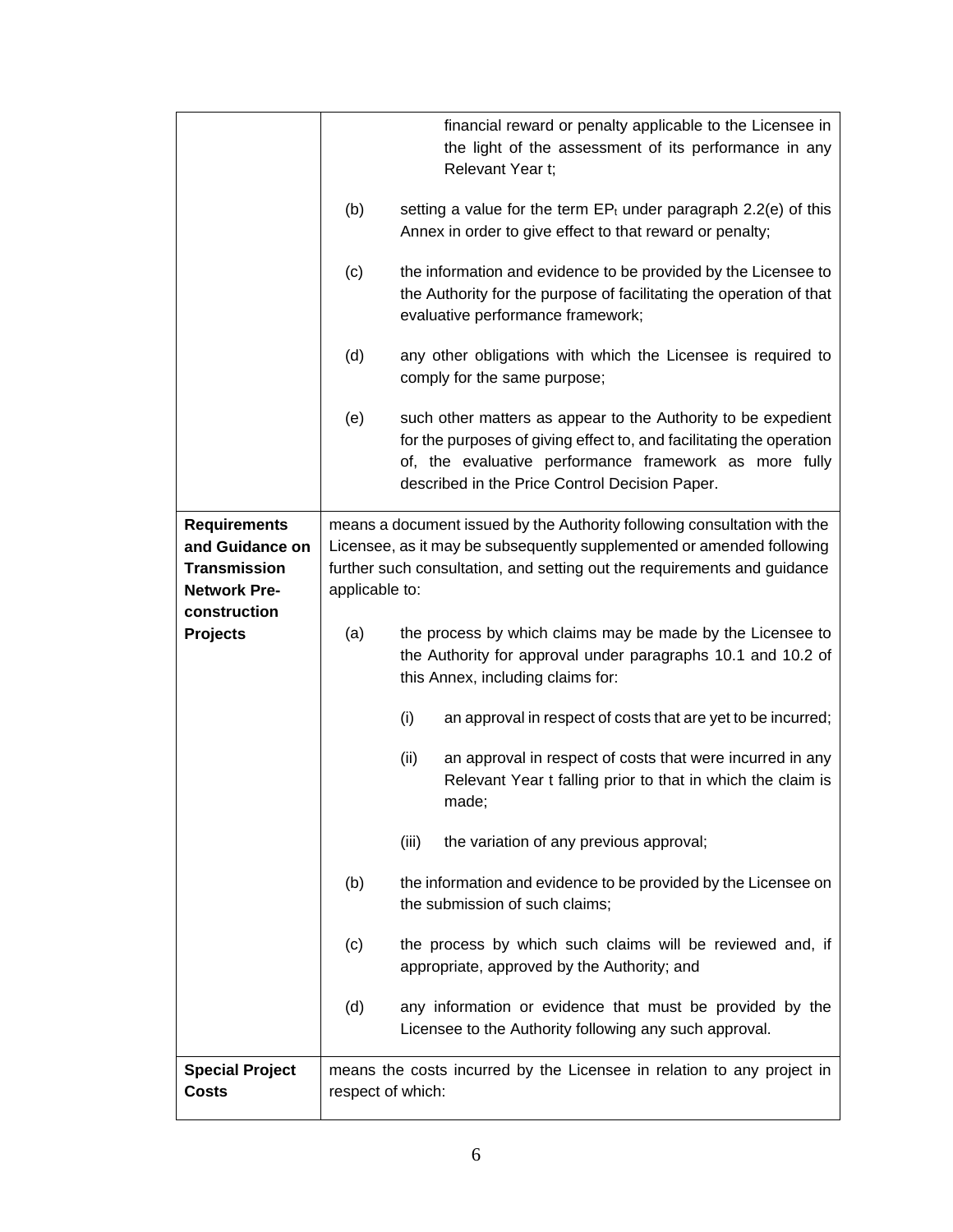|                                                                                    | (a)<br>the Licensee has made a claim in accordance with paragraph<br>8.1 of this Annex; and                                                                                                                                                                                                                                                                                                                                                     |
|------------------------------------------------------------------------------------|-------------------------------------------------------------------------------------------------------------------------------------------------------------------------------------------------------------------------------------------------------------------------------------------------------------------------------------------------------------------------------------------------------------------------------------------------|
|                                                                                    | (b)<br>the Authority has, pursuant to paragraph 8.9 of this Annex,<br>determined that the costs of the project are to be treated as<br>Special Project Costs.                                                                                                                                                                                                                                                                                   |
| <b>Specified</b><br><b>Proportions</b>                                             | means the proportions as defined and set out in the Market Operator<br>Agreement entered into under and for the purposes of Condition 14 of the<br>licence granted under Article 10(1)(d) of the Order.                                                                                                                                                                                                                                         |
| <b>SSS/TUoS</b><br>Charge(s)                                                       | means the charges for System Support Services and for use of the All-<br>Island Transmission Networks as provided for under Condition 30.                                                                                                                                                                                                                                                                                                       |
| <b>SSS/TUoS</b><br>Charge<br><b>Restriction</b><br><b>Condition</b>                | means this Annex as from time to time modified or replaced in accordance<br>with its own terms or pursuant to any enactment.                                                                                                                                                                                                                                                                                                                    |
| <b>Transmission</b><br><b>Network Pre-</b>                                         | means a transmission network project:                                                                                                                                                                                                                                                                                                                                                                                                           |
| construction<br>Project                                                            | identified, by the Licensee or the Transmission Owner, as a<br>(a)<br>project which is necessary for the purposes of developing the<br>transmission system;                                                                                                                                                                                                                                                                                     |
|                                                                                    | (b)<br>in respect of which the Licensee is, as the Transmission System<br>Operator, responsible for carrying out activities required to<br>progress the project from the conceptual design stage to, but not<br>including, the construction stage; and                                                                                                                                                                                          |
|                                                                                    | which has been approved by the Authority, following a claim by<br>(c)<br>the Licensee for such approval in accordance with paragraph 10.1<br>of this Annex.                                                                                                                                                                                                                                                                                     |
| <b>Transmission</b><br><b>Network Pre-</b><br>construction<br><b>Project Costs</b> | means costs incurred by the Licensee in relation to a Transmission<br>Network Pre-construction Project, where the Authority has approved the<br>incurring of costs in relation to that project following a claim by the<br>Licensee for such approval in accordance with paragraph 10.2 of this<br>Annex.                                                                                                                                       |
| <b>Uncollected</b><br><b>SSS/TUoS</b><br><b>Revenue</b>                            | means any amount owed to the Licensee in respect of Regulated<br>SSS/TUoS Revenue, which amount remains unpaid six months after the<br>date it first fell due for payment or which amount the Licensee deems (in<br>accordance with the payment security policy) to be unrecoverable before<br>the expiry of that six month period; plus the reasonable recovery costs<br>incurred by the Licensee in respect of such amount and the reasonable |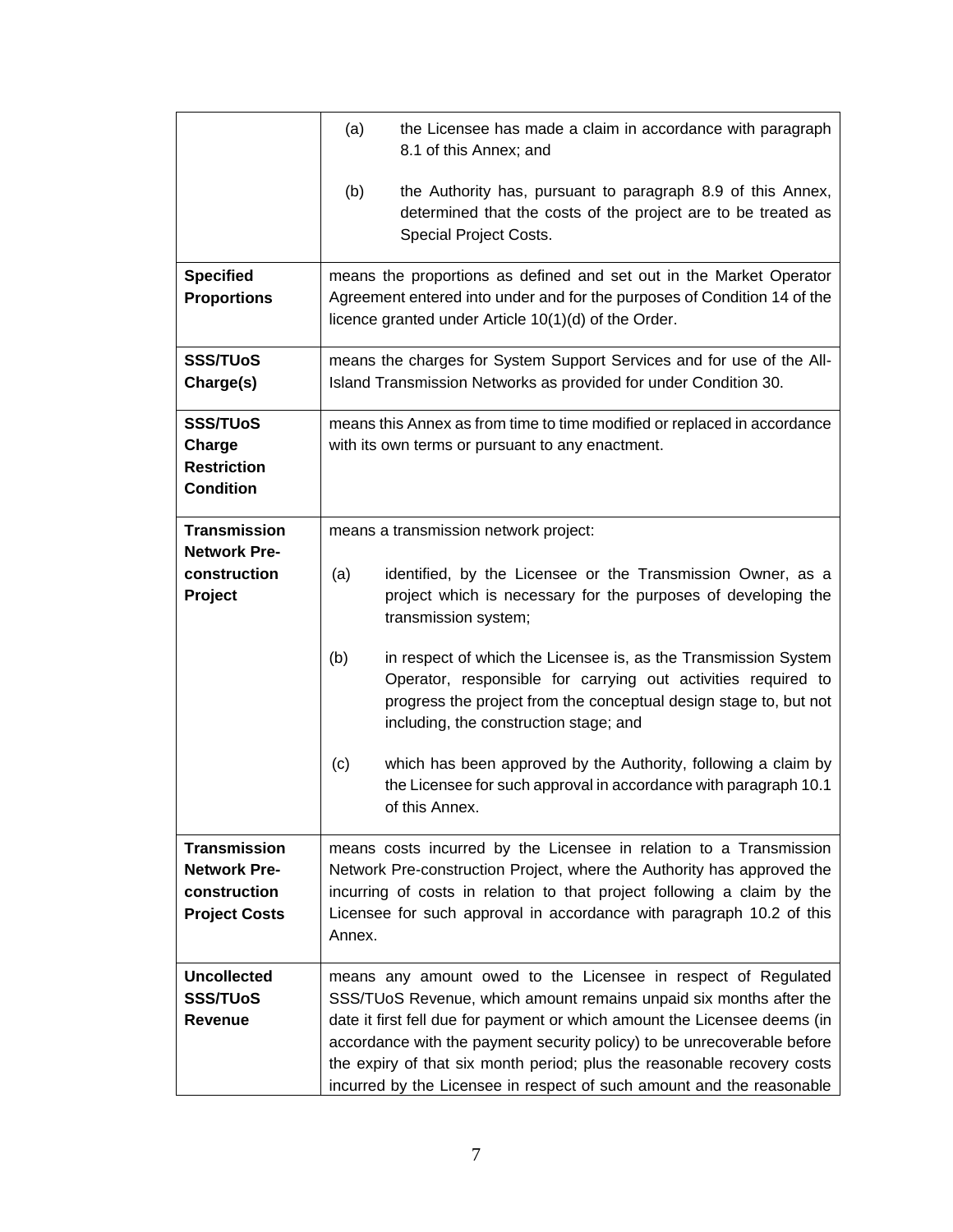|      | interest attributable to such amount (calculated, in both cases, in<br>accordance with the payment security policy). |
|------|----------------------------------------------------------------------------------------------------------------------|
| Unit | means a kilowatt hour.                                                                                               |

1.2 Where any table or calculation refers to a numbered Relevant Year t (or similarly Relevant Year y) the applicable Relevant Year is as follows:

| Relevant Year t / y | <b>Relevant Year</b>          |
|---------------------|-------------------------------|
| -6                  | May 2014 - September 2014     |
| -5                  | October 2014 - September 2015 |
| $-4$                | October 2015 - September 2016 |
| $-3$                | October 2016 - September 2017 |
| $-2$                | October 2017 - September 2018 |
| $-1$                | October 2018 - September 2019 |
| $\mathbf 0$         | October 2019 - September 2020 |
| 1                   | October 2020 - September 2021 |
| $\overline{2}$      | October 2021 - September 2022 |
| 3                   | October 2022- September 2023  |
| 4                   | October 2023 - September 2024 |
| 5                   | October 2024 - September 2025 |

## **2 Restriction of SSS/TUoS Charges**

## **The Restriction**

2.1 The Licensee shall, in setting the SSS/TUoS Charges, use its best endeavours to ensure that in each Relevant Year the Actual Regulated Revenue shall not exceed the Maximum Regulated Revenue, and for these purposes the Maximum Regulated Revenue shall be the aggregate of: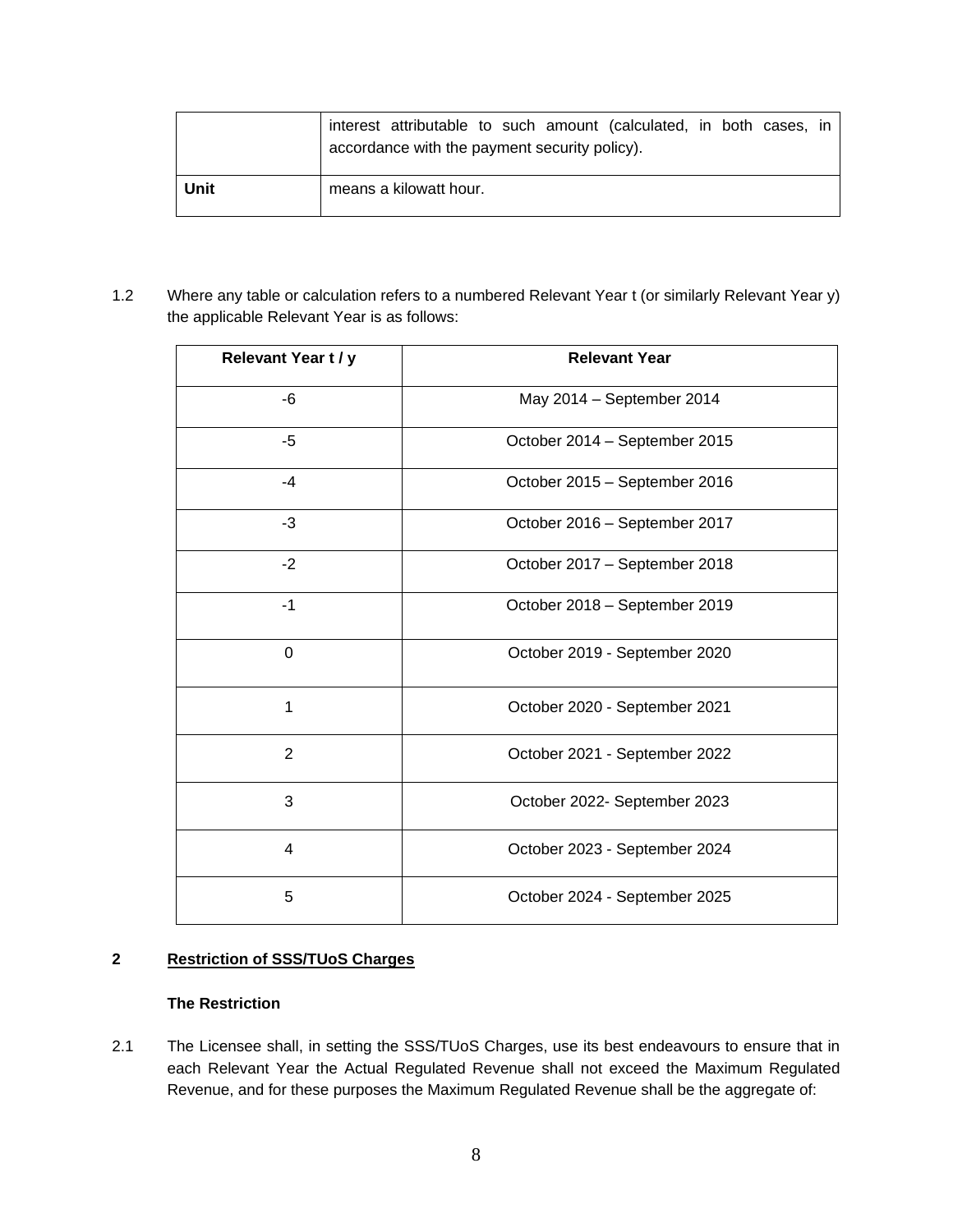(a) the Maximum Core Revenue in Relevant Year t (**MCt**), calculated in accordance with paragraph 2.2 of this Annex;

plus

 $(b)$  the CAIR $<sub>t</sub>$  amount.</sub>

where:

 $CAR<sub>t</sub>$  has, in respect of each Relevant Year t, the same meaning as is given to that expression in the Moyle Interconnector Collection Agency Agreement.

### **The Maximum Core Revenue (MCt)**

2.2 The Maximum Core Revenue, from Relevant Year t=1 onwards, shall be calculated as follows:

 $MC_t = A_t + B_t + PR_t + CSB_t + EP_t + NIA_t + D_t + SF_t + K_t + N_t + BNB_t + PCR_t + AB\_PC_t + Z_t - CIO_t$ 

where each component term has the meaning, and shall be calculated, in accordance with subparagraphs (a) to (o) below.

### (a) **The Pass-Through Amount (At)**

**A<sup>t</sup>** relates to certain costs which the Licensee is permitted to recover on a pass-through basis, and is calculated as the aggregate of the following amounts:

(i) the costs of System Support Services in Relevant Year t (including amounts payable by the Licensee to any person for the provision or use of any System Support Services provided over any interconnector in Relevant Year t);

plus

(ii) amounts payable to the Transmission Owner Business for the provision of transmission services in Relevant Year t;

plus

(iii) amounts levied in Relevant Year t on the Transmission System Operator Business by the Market Operation Activity in accordance with Annex 1 of the Northern Ireland Market Operator Licence to the extent not recovered under any other provision of this Licence or under the Northern Ireland Market Operator Licence.

## (b) **The Ex Ante Allowance for Operating Expenditure Subject to Cost Sharing (Bt)**

**B<sup>t</sup>** means the total ex ante allowance in Relevant Year t for Operating Expenditure subject to cost-sharing arrangements, and is calculated in accordance with the following formula: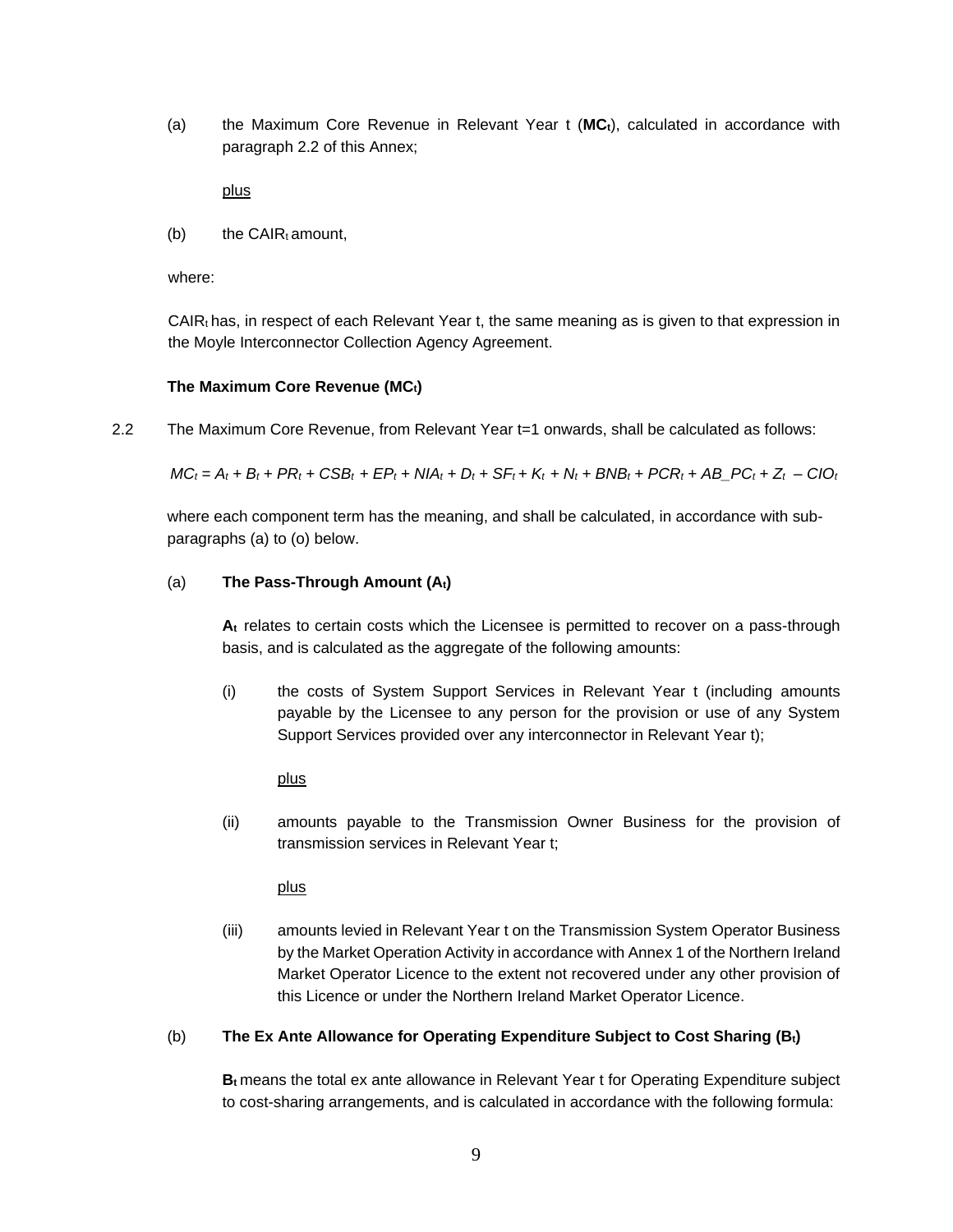$$
B_t = \left( (BO_t + UO_t + E_t) \times \frac{CPIH_t}{CPIH_{2019}} \right)
$$

where:

- $(i)$  BO<sub>t</sub> means the ex ante allowance for Relevant Year t determined in the Price Control Decision Paper for Operating Expenditure which is subject to *conditional cost-sharing arrangements*, and for each Relevant Year t shall be as set out in Table A below;
- (ii)  $UO<sub>t</sub>$  means the ex ante allowance for Relevant Year t determined in the Price Control Decision Paper for Operating Expenditure on new initiatives which is subject to *mechanistic cost-sharing arrangements*, and for each Relevant Year t shall be as set out in Table A below;

| <b>Relevant Year t</b> |        | $\mathbf{2}$ | 3      | 4      | 5      |
|------------------------|--------|--------------|--------|--------|--------|
|                        | £m     | £m           | £m     | £m     | £m     |
| BO <sub>t</sub>        | 12.856 | 12.770       | 12.815 | 13.148 | 11.606 |
| UO <sub>t</sub>        | 1.626  | 1.608        | 1.771  | 1.871  | 1.901  |

(iii) Table A is as follows:

- (iv)  $\frac{CPIH_t}{2\pi W}$  applies an adjustment for inflation up to Relevant Year t;  $CPIH<sub>2019</sub>$
- (v)  $E_t$  means the aggregate of the ex ante allowances determined by the Authority in accordance with any approvals given pursuant to paragraph 8.10(b) of this Annex, in relation to Additional Approved Costs remunerated via the Et uncertainty mechanism in Relevant Year t; Et takes the value of zero for any Relevant Year t for which no ex ante allowances have been determined by the Authority pursuant to paragraph 8.10(b) of this Annex.

#### (c) **The Pension Deficit Repair Amount (PRt)**

**PR<sup>t</sup>** means the allowance for pension deficit repair in Relevant Year t, which is calculated in accordance with the following formula:

$$
PR_t = (PDR_t + PTRA_t) \times \frac{CPIH_t}{CPIH_{2019}}
$$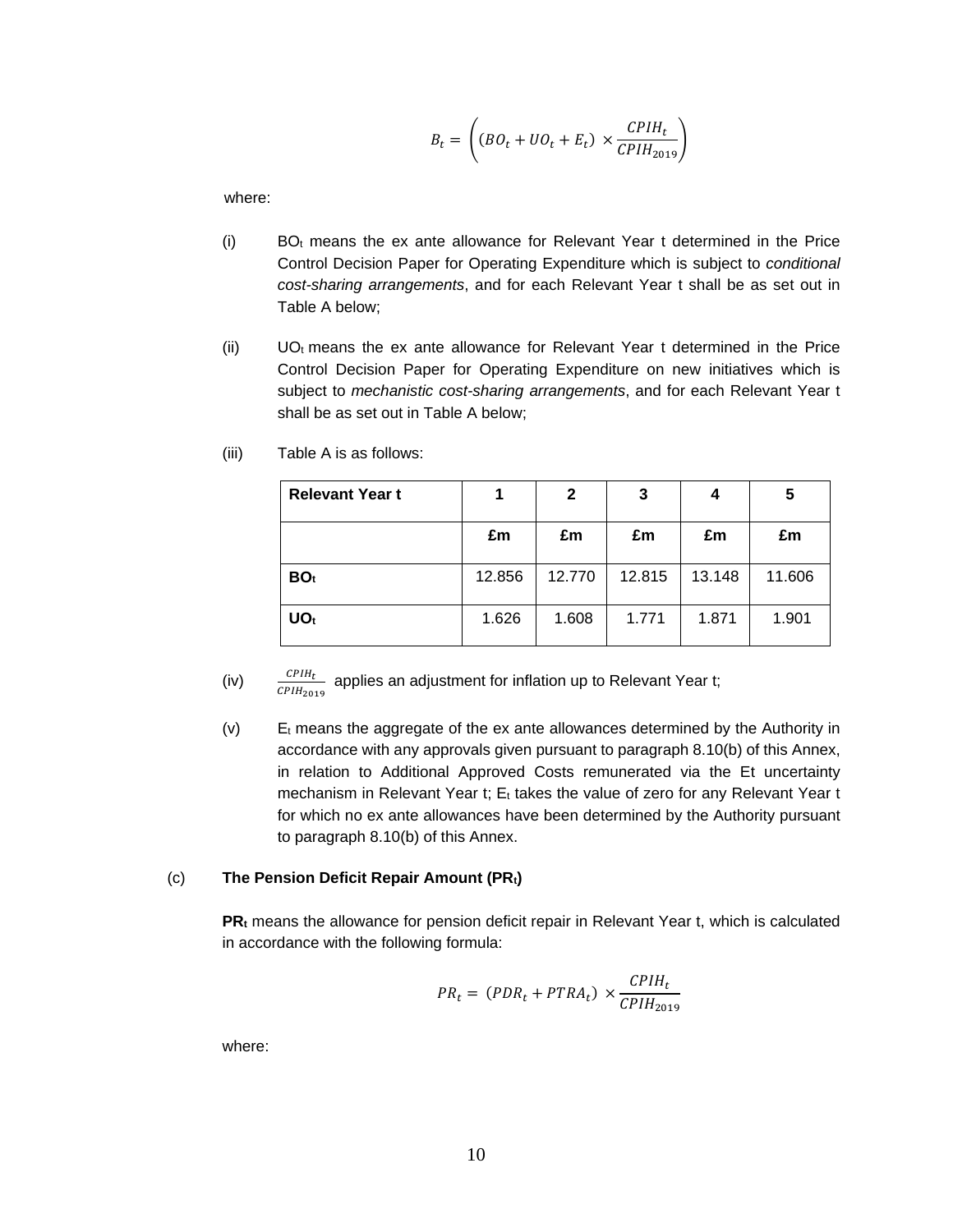- (i) PDR<sub>t</sub> means the allowance for pension deficit repair determined in the Price Control Decision Paper for each Relevant Year t, and shall have the value set out in Table B below;
- (ii) Table B is as follows:

| <b>Relevant Year t</b>                            |       | 2     | 3     | 4     | 5     |
|---------------------------------------------------|-------|-------|-------|-------|-------|
|                                                   | £m    | £m    | £m    | £m    | £m    |
| <b>Pension Deficit Repair</b><br>Allowance (PDRt) | 0.861 | 0.861 | 0.861 | 0.258 | 0.258 |

- $(iii)$  PTRA $<sub>t</sub>$  means an adjustment to the ex ante allowance for pension deficit repair for</sub> Relevant Year t, and is an amount determined by the Authority, as an adjustment to the figures in Table B above (expressed in April 2019 prices) following the outcome of a triennial review of any applicable Licensee pension scheme(s) and which is determined in a manner consistent with the Requirements and Guidance on Uncertainty Mechanisms and following consultation with the Licensee. If no such determination is made by the Authority for Relevant Year t, PTRAt shall be zero.
- (iv)  $\frac{CPIH_t}{CPIH_t}$  is designed to index the allowance for pension deficit repair (which is given  $\mathcal{C}\mathcal{P}IH_{2019}$ in 2019 prices) for inflation up to Relevant Year t.

#### (d) **The Cost Sharing Operating Expenditure Amount (CSBt)**

**CSBt**means the cost sharing amount for Operating Expenditure, which is an amount (which may be positive or negative) that is designed – in accordance with the principles and subject to the conditions set out in the Price Control Decision Paper – to share between the Licensee and customers the cost of any over-spend against the total ex ante allowance for Operating Expenditure subject to cost-sharing arrangements and the benefit of any underspend against that allowance. It is calculated in accordance with the following formula:

$$
CSB_t = [AO_t - B_t] \times 75\% + CSBA_t
$$

- (i) B<sub>t</sub> has the meaning given in sub-paragraph 2.2(b) above;
- $(i)$  AO<sub>t</sub> means the relevant actual Operating Expenditure in Relevant Year t, and shall be an amount which is calculated as the result of (A) minus (B) below:
	- (A) the actual Operating Expenditure incurred in Relevant Year t by the Licensee insofar as the expenditure is incurred in the performance of its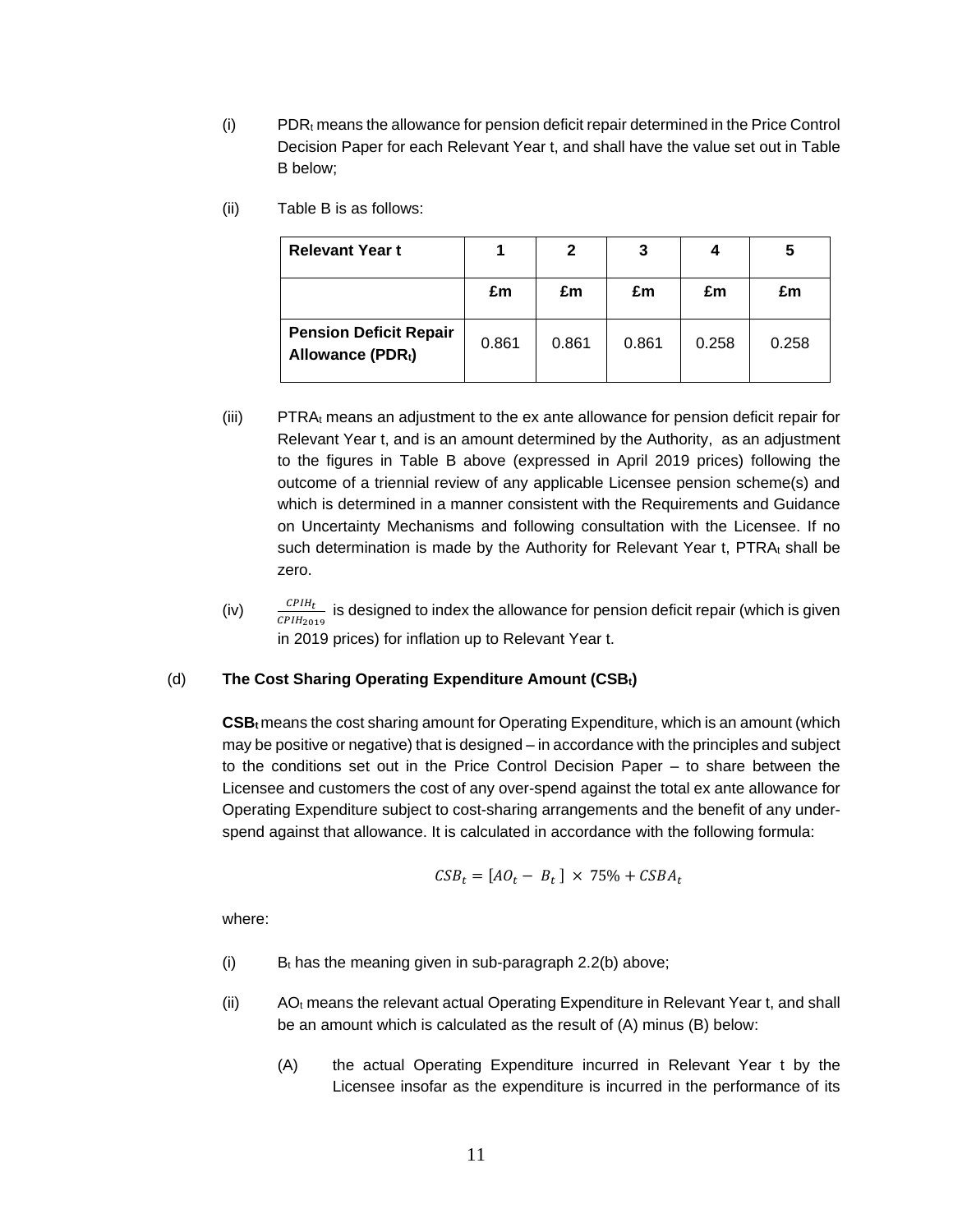activities that are authorised by or subject to obligations under the Licence, and excluding all Operating Expenditure which forms part of:

- 1) the costs attributable to transmission network planning activities (including project scoping and feasibility activities or transmission network preconstruction projects), insofar as these costs do not fall within any cost categories for the Licensee's overheads or support functions that are covered by the ex ante allowance determined in the Price Control Decision Paper;
- 2) the costs of System Support Services in Relevant Year t (including amounts payable by the Licensee to any person for the provision or use of any System Support Services provided over any interconnector in Relevant Year t);
- 3) amounts payable to the Transmission Owner Business for the provision of transmission services in Relevant Year t;
- 4) amounts levied in Relevant Year t on the Transmission System Operator Business by the Market Operation Activity in accordance with Annex 1 of the Northern Ireland Market Operator Licence to the extent not recovered under any other provision of this Licence or under the Northern Ireland Market Operator Licence;
- 5) the CAIRt amount referred to at paragraph 2.1 above;
- 6) pension deficit repair contributions;
- 7) costs that are recoverable under the  $D_t$  term of the Maximum Core Revenue calculation at paragraph 2.2 above;
- 8) any other costs recoverable by the Licensee under the terms of the Maximum Core Revenue calculation at paragraph 2.2 above besides the  $B_t$  and  $CSB_t$  terms; and
- 9) any costs reasonably attributed to activities or services subject to the Licensee's connection charges, insofar as these costs do not fall within any cost categories for the Licensee's overheads or support functions that are covered by the ex ante allowance determined in the Price Control Decision Paper.

#### minus

- (B) the sum of the amounts attributable to each of the following items:
	- 1) that part (if any) of such costs that the Authority determines at any time to be Demonstrably Inefficient and Wasteful Expenditure;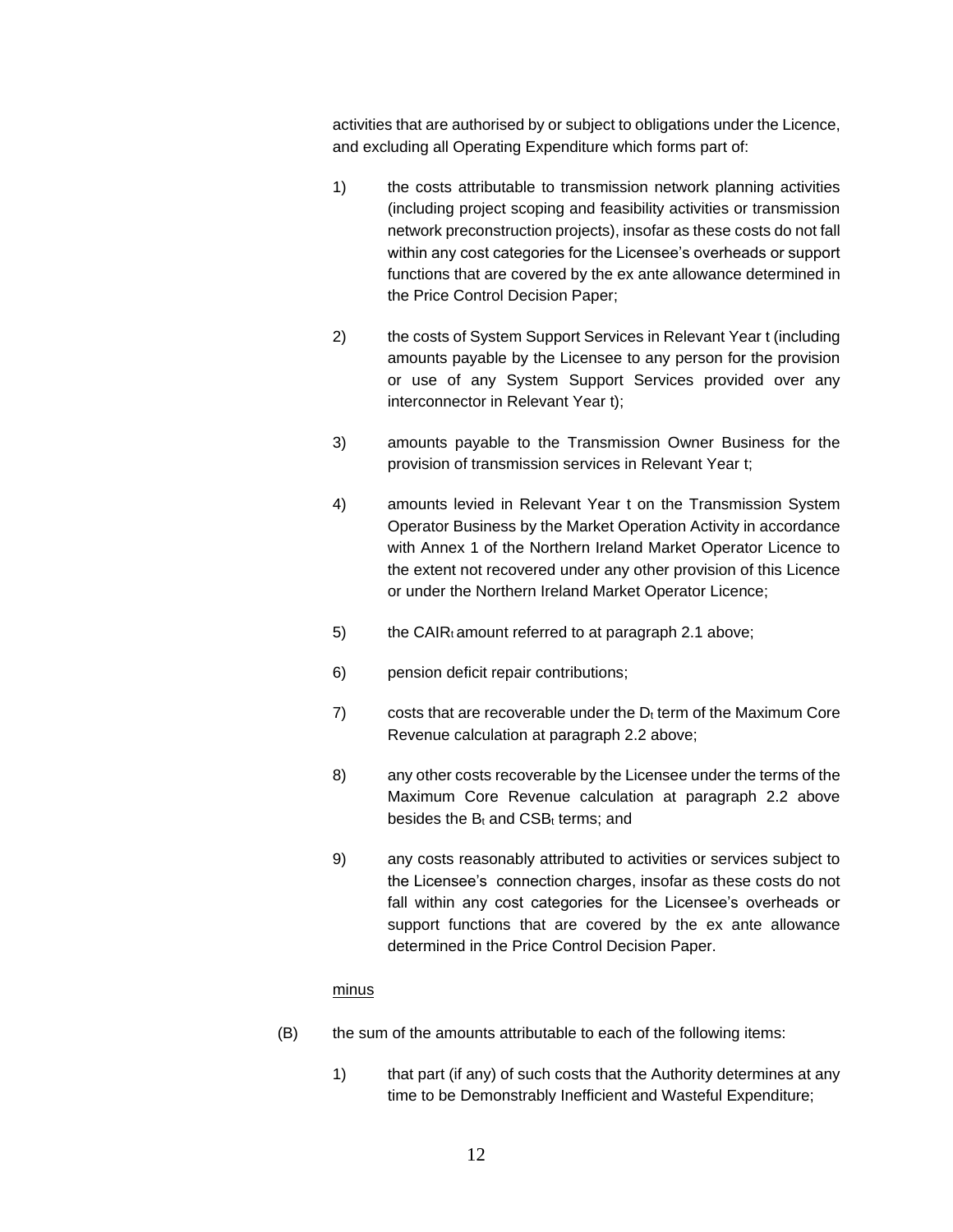- 2) any part of such costs which was incurred by the Licensee in Relevant Year t in connection with preparing for, or bringing, or participating in a licence modification appeal to the Competition and Markets Authority under Article 14B of the Electricity Order (including any costs of the Competition and Markets Authority required to be borne by the Licensee in accordance with an order made under paragraph 12 of Schedule 5B to the Electricity Order); and
- 3) any part of such costs which the Authority may determine from time to time to be manifestly unreasonable to include in costs which are subject to the cost sharing arrangements;
- $(iii)$  CSBA $<sub>t</sub>$  is an adjustment amount which has been determined by the Authority in</sub> accordance with the Requirements and Guidance on Conditional Cost Sharing for the purposes of implementing the conditional cost sharing arrangements in respect of those costs falling under those arrangements. CSBA<sup>t</sup> takes the value of zero if no such determination has been made.

## (e) **The Evaluative Performance Framework Amount (EPt)**

**EP<sup>t</sup>** means the evaluative performance framework amount, which is an amount (which may be positive or negative) representing a penalty or reward in Relevant Year t applicable in respect of an assessment of the performance of the Licensee in Relevant Year t-1. For these purposes:

- (i) in Relevant Years t=1 and t=2,  $EP_t$  shall be equal to zero;
- (ii) in Relevant Year t=3 and all subsequent Relevant Years,  $EP<sub>t</sub>$  shall have a value (whether positive or negative) determined by the Authority by:
	- (A) applying any such methodology as may be set out in the Requirements and Guidance on the Evaluative Performance Framework;
	- (B) following such procedure as may be set out in that document;
	- (C) having regard to such matters as may be described in that document;
- (iii) the Licensee shall be required to comply with all requirements to which it is subject under the Requirements and Guidance on the Evaluative Performance Framework.

#### (f) **The Net Incentive Adjustment Amount (NIAt)**

**NIA<sup>t</sup>** is an amount (which may be positive or negative) representing an adjustment designed to ensure that the combined effect of the (pre-tax) financial incentives arising from the mechanistic and conditional cost sharing arrangements and the evaluative performance framework shall not, in any Relevant Year t, take a net value of less than -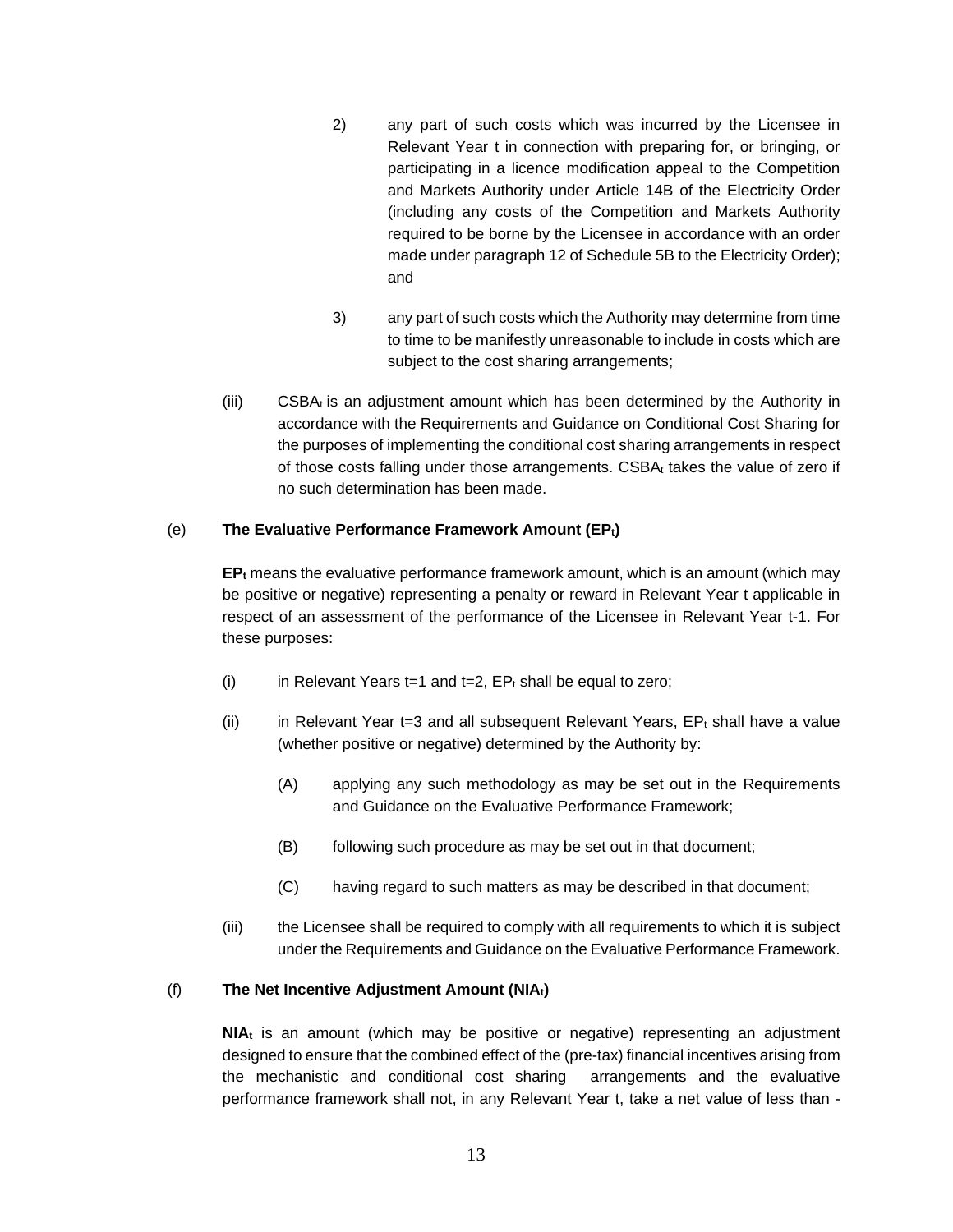£0.75m or more than £1.25m. NI $A_t$  shall have the value calculated in accordance with the following sub-paragraphs:

- (i) where  $-E0.75m \leq NIV_t \leq E1.25m$ , NIAt shall be zero;
- (ii) where  $NIV_t > E1.25m$ , NIAt shall have a negative value that is calculated in accordance with the following formula:

$$
NIA_t = \pounds1.25m - NIV_t
$$

(iii) where  $NIV_t < -E0.75m$ , NIA<sub>t</sub> shall have a positive value that is calculated in accordance with the following formula:

$$
NIA_t = -E0.75m - NIV_t
$$

 $(iv)$  where in each case NIV<sub>t</sub> means the net incentive value in respect of Relevant Year t , and shall be an amount which is calculated as follows:

$$
NIV_t = EP_t + (B_t + CSB_t - AO_t) + \sum_{All,R} (C_R_t + CSC_R_t - AC_R_t)
$$

where C\_R<sub>t</sub> and AC\_R<sub>t</sub> are calculated in accordance with paragraph 2.3(d) of this Annex.

#### (g) **The Dt Uncertainty Mechanism Amount (Dt)**

**D<sup>t</sup>** means:

(i) the aggregate of the total amount, allowed by the Authority in accordance with any approvals given pursuant to paragraph 8.8 of this Annex, for Additional Approved Costs remunerated by the Dt uncertainty mechanism in Relevant Year t;

plus

(ii) the total amount, allowed by the Authority in accordance with paragraph 6.1 of this Annex, for Relevant Year t for change of law;

#### (h) **The Network Planning Scoping and Feasibility Amount (SFt)**

**SF<sup>t</sup>** means the allowance for the costs of transmission network planning scoping and feasibility activities in Relevant Year t, which is calculated as the lower of:

 $(i)$  SFA<sub>t</sub>, where SFA<sub>t</sub> is the actual costs incurred by the Licensee in Relevant Year t (excluding any such costs that are determined by the Authority at any time to be Demonstrably Inefficient or Wasteful Expenditure) that are reasonably attributable to transmission network planning scoping and feasibility activities; and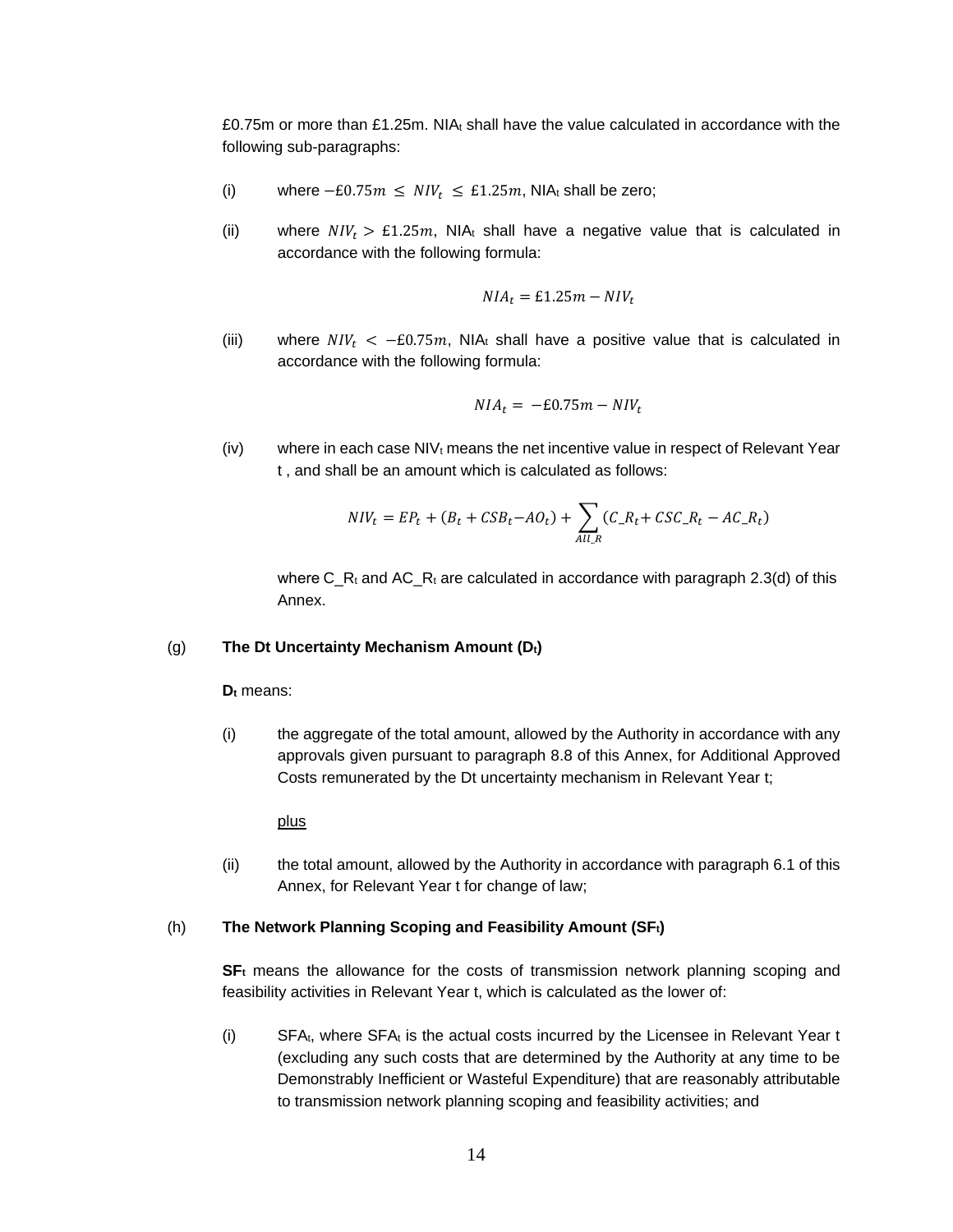(ii) SFC $t$ , where SFC $<sub>t</sub>$  is the capped allowance for the costs of transmission network</sub> planning scoping and feasibility activities for Relevant Year t and is calculated in accordance with the following formula:

$$
SFC_t = SFP_t \times \frac{CPIH_t}{CPIH_{2019}} + SFU_t
$$

where:

- $(A)$  SFP<sub>t</sub> means the provisional annual allowance for the costs of transmission network planning scoping and feasibility activities in Relevant Year t determined in the Price Control Decision Paper for each Relevant Year t, and shall have the value set out in Table C below;
- **Relevant Year t 1 2 3 4 5 £m £m £m £m £m SFP** $_{\rm t}$  **0.588 0.587 0.587 0.583 0.581**
- (B) Table C is as follows:

- (C)  $\frac{CPIH_t}{CPIH_t}$  is designed to index the provisional annual allowance for the costs  $\overline{CPIH_{2019}}$ of transmission network planning scoping and feasibility activities (which is given in 2019 prices) for inflation up to Relevant Year t; and
- $(D)$  SFU<sub>t</sub> means an uplift to the provisional annual allowance for the costs of transmission network planning scoping and feasibility activities in Relevant Year t, and is an amount (in nominal prices) determined by the Authority, in accordance with the Requirements and Guidance on Uncertainty Mechanisms, which represents an addition to the allowances in Table C. If no such determination is made by the Authority for Relevant Year t,  $SFU_t$  shall be zero.  $SFU_t$  cannot be negative.

#### (i) **The Correction Factor (Kt)**

**K<sup>t</sup>** means the correction factor (whether a positive or negative number) to be applied to the Maximum Core Revenue in Relevant Year t. Kt shall be derived using the following formula:

$$
K_t = (F_{t-2} - R_{t-2}) (1 + l_t)
$$

- $(i)$   $F_{t-2}$  means:
	- $(A)$  the Maximum Core Revenue (MC $<sub>t</sub>$ ) for Relevant Year t-2;</sub>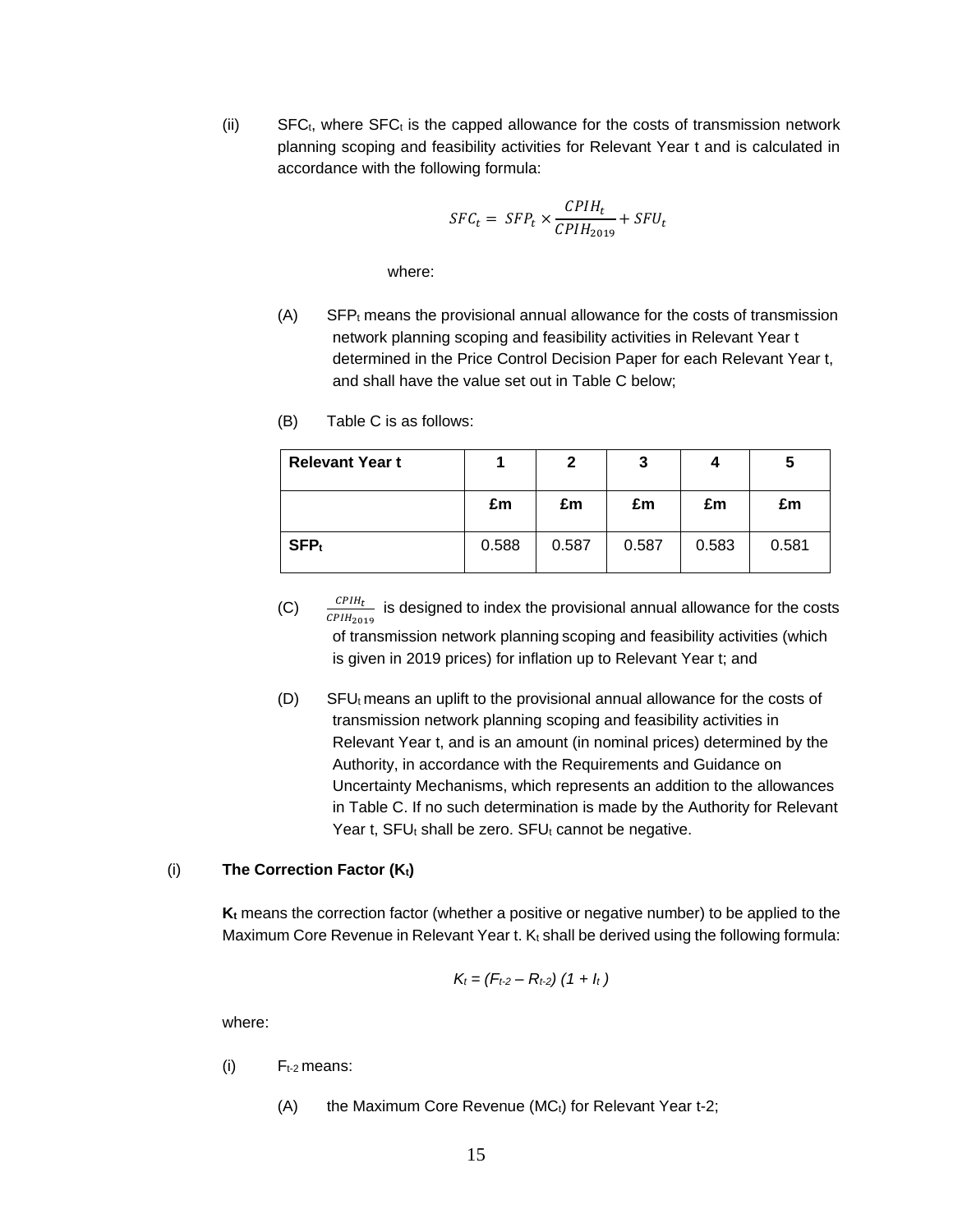minus

$$
(B) \qquad (D_{t-2}-AD_{t-2}),
$$

where:

ADt-2 means the aggregate, across (i) all claims approved by the Authority in accordance with paragraph 8.8 of this annex and (ii) all amounts determined by the Authority in accordance with paragraph 6 of this annex, of the following (which is to be first calculated separately for each approval or determination before aggregation):

- 1) where actual costs (excluding any such costs that are determined by the Authority at any time to be Demonstrably Inefficient or Wasteful Expenditure) incurred by the Licensee in relation to Approved Dt Costs (as defined at paragraph 8.8 of this annex) or change of law in Relevant Year t-2 are less than the costs allowed for  $D_t$  in Relevant Year t-2, the total of such actual costs;
- 2) where actual costs (excluding any such costs that are determined by the Authority at any time to be Demonstrably Inefficient or Wasteful Expenditure) incurred by the Licensee in relation to Approved Dt Costs and change of law in Relevant Year t-2 are greater than the costs allowed for  $D_t$  in Relevant Year t-2, the total of the costs allowed for  $D_t$  in Relevant Year t-2;
- $(iii)$  R<sub>t-2</sub> means:
	- (A) the Actual Regulated Revenue in Relevant Year t-2;

minus

- $(B)$  the CAIRt amount in Relevant Year t-2;
- $(iii)$   $I_t$  means:
	- (A) where the amount derived from the calculations undertaken pursuant to paragraphs 2.2(i)(i) and (ii) is a positive figure, the Average Specified Rate for Relevant Year t-2 plus 2% of that rate (as expressed in decimal figures); and
	- (B) where the amount derived from the calculations undertaken pursuant to paragraphs 2.2(i)(i) and (ii) is a minus figure, the Average Specified Rate for Relevant Year t-2 plus 1% of that rate (as expressed in decimal figures).

and for the purpose of calculating the value of  $K_t$  in Relevant Years t=1 and t=2, any reference in this paragraph to a term having a value in Relevant Year t-2 shall be treated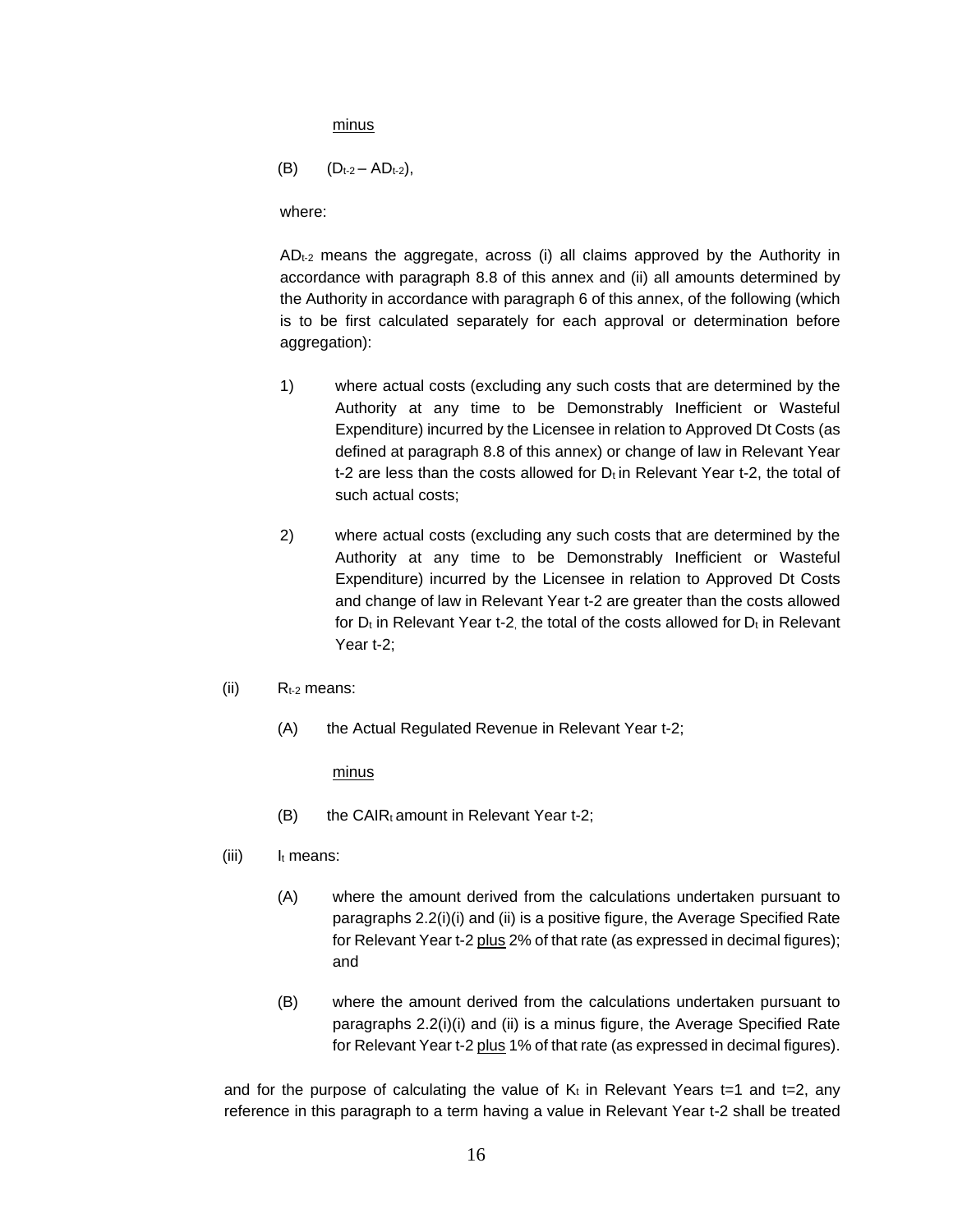as a reference to the value that was attributable to the corresponding term in this Annex under the provisions of this Annex as they were in force on the last day of that Relevant Year t-2, in accordance with the following:

- (i) the corresponding term for  $F_t$  in the Annex in force on the last day of that Relevant Year  $t-2$  is the term  $F_{TSOt}$ :
- (ii) the corresponding term for  $R_t$  in the Annex in force on the last day of that Relevant Year t-2 is the term  $R_{TSOt}$ ;
- (iii) The corresponding term for  $MC_t$  in the Annex in force on the last day of that Relevant Year  $t-2$  is the term  $M<sub>TSOt</sub>;$
- $(iv)$  the corresponding term for  $D_t$  in the Annex in force on the last day of that Relevant Year t-2 is the term  $D_{TSOt}$ ; and
- $(v)$  the corresponding term for AD<sub>t</sub> in the Annex in force on the last day of that Relevant Year t-2 is the term  $AD<sub>TSOt</sub>$ .

#### (j) **The Supplemental Revenue Amount (Nt)**

**N<sup>t</sup>** means an amount designed to allow the Licensee to recover supplemental revenues in respect of a number of additional activities or risks undertaken by it, and shall be calculated in accordance with the following formula:

$$
N_t = PCGR_t + ARA_t + CARV_t
$$

where:

 $(i)$  PCGR<sub>t</sub> is an allowance in respect of the value of the parent company undertaking given by EirGrid plc in accordance with Condition 3A, and shall be calculated as follows:

$$
PCGR_t = PCG_t \times 0.0175
$$

where:

 $PCG<sub>t</sub>$  is an amount which is equal to the financial value in Relevant Year t of the guarantee which forms part of the undertaking given by EirGrid for the purposes of meeting the Licensee's obligation under Condition 3A (and if no such undertaking is given, or none is required, in accordance with Condition 3A in that Relevant Year t,  $PCG_t$  shall be equal to zero);

(ii)  $ARA<sub>t</sub>$  is an adjustment for asymmetric risk in Relevant Year t, and shall be calculated as follows: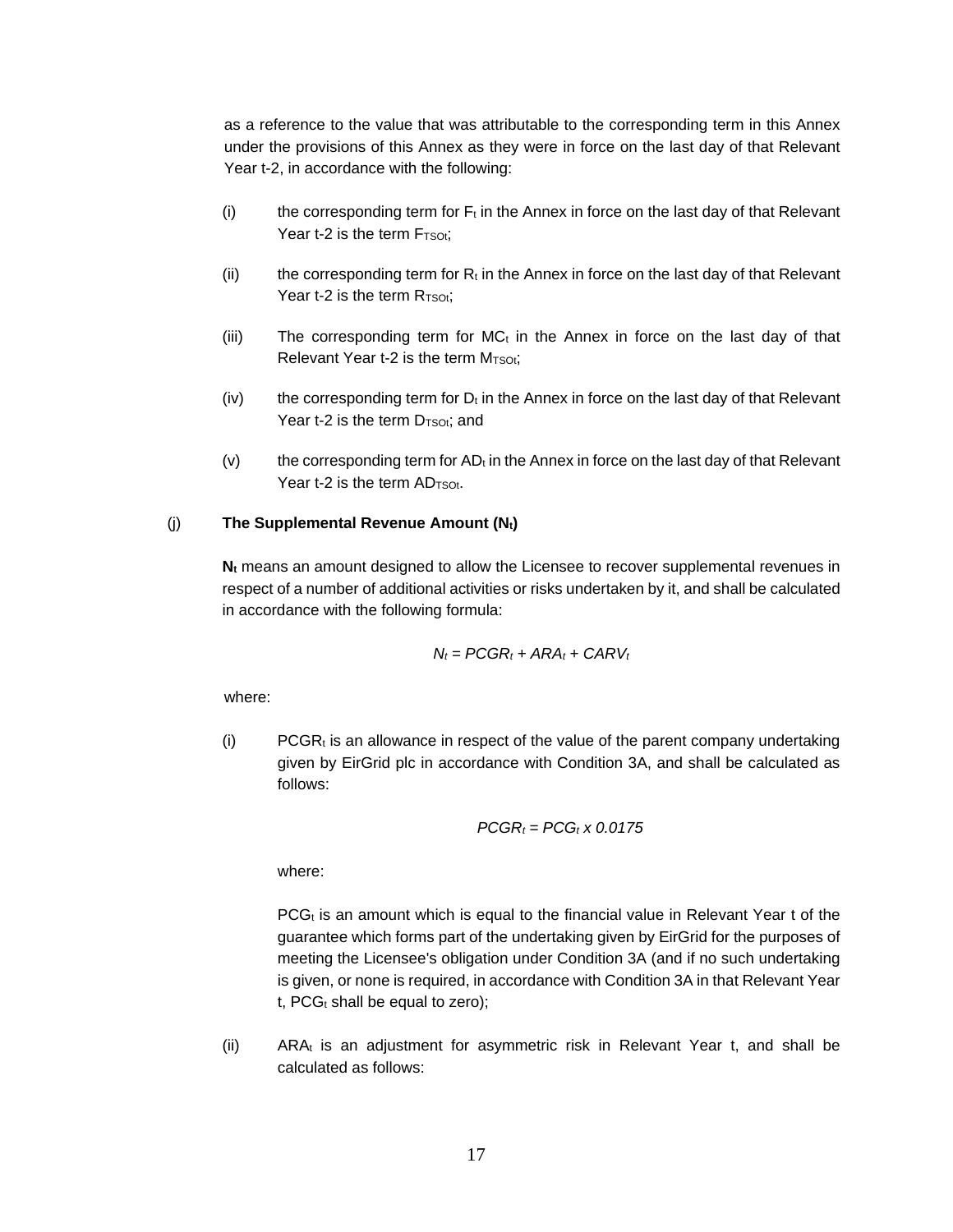$$
ARA_t = \pounds136,000 \times \frac{CPIH_t}{CPIH_{2019}}
$$

 $(iii)$  CARV<sub>t</sub> is an additional allowance in respect of certain revenues collected by the Licensee, and shall be calculated as follows:

$$
CARV_t = (TUoS_t + ASt + IMP_t) \times 0.005
$$

where:

- $(A)$  TUoS<sub>t</sub> means the amounts payable to the Transmission Owner Business for the provision of transmission services in Relevant Year t;
- (B) AS<sup>t</sup> means the costs of System Support Services in Relevant Year t (including in respect of amounts payable by the Licensee to any person for the provision or use of any System Support Services provided over any interconnector in Relevant Year t); and
- $(C)$  IMP<sub>t</sub> means the revenues collected by the Licensee in Relevant Year t in respect of the amount of the Imperfections Charge allocated to the Licensee in accordance with the Specified Proportions.

#### (k) **The Remuneration of the Buildings RAB and the Non-Buildings RAB (BNBt)**

**BNB<sup>t</sup>** is an amount relating to the remuneration of the Licensee's building and non-building regulated asset bases, and is calculated as follows:

$$
BNB_t = DEP\_BNB_t + RET\_BNB_t
$$

where:

- (i)  $\qquad$  DEP\_BNB<sub>t</sub> means the total depreciation amount for the building and nonbuilding regulated asset bases, as calculated in accordance with paragraph 2.4 of this Annex;
- (ii) RET\_BNB<sub>t</sub> means the total rate of return allowance for the building and nonbuilding regulated asset bases, as calculated in accordance with paragraph 2.5 of this Annex.

#### (l) **The Transmission Network Pre-Construction Project Amount (PCRt)**

**PCR<sup>t</sup>** means the rate of return allowance for Transmission Network Pre-construction Projects and is calculated in accordance with paragraph 2.6 of this Annex.

## (m) **The Abandoned Transmission Network Pre-Construction Project Amount (AB\_PCt)**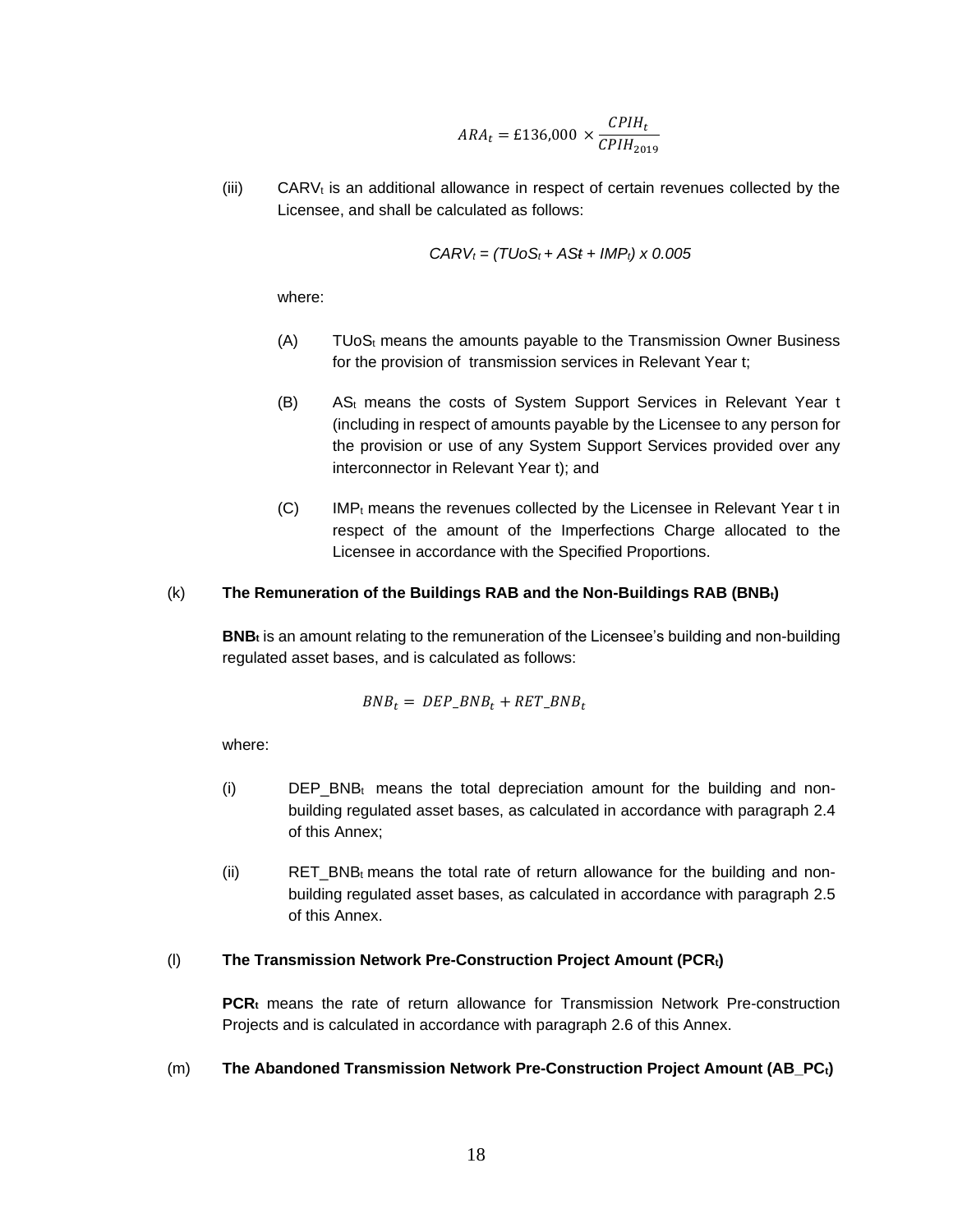**AB\_PC<sup>t</sup>** means the inflation-adjusted value of any Transmission Network Pre-construction Projects:

- (i) which the Licensee has determined in Relevant Year t will not proceed to construction; or
- (ii) which the Authority is satisfied (having first consulted with the Licensee) will not proceed to construction, and in respect of which the Authority has given written notice to the Licensee in Relevant Year t that it has reached that conclusion,

and in either case is calculated in accordance with paragraph 2.6 of this Annex.

#### (n) **The Remuneration of the Special Project RAB (Zt)**

**Z<sup>t</sup>** is an amount relating to the remuneration of the Licensee's Special Project regulated asset base (RAB) and is calculated as follows:

$$
Z_t = DEP\_SP_t + RET\_SP_t
$$

where:

- (i)  $\qquad$  DEP\_SP<sub>t</sub> means the depreciation amount for the Special Project RAB as calculated in accordance with paragraph 2.7 of this Annex;
- (ii) RET\_SP<sub>t</sub> means the rate of return allowance for Special Project RAB as calculated in accordance with paragraph 2.8 of this Annex.

#### (o) **The Contribution from Connection Charges Income (CIOt)**

**CIO<sup>t</sup>** is an amount to be deducted as part of the calculation of Maximum Core Revenue in respect of certain income from connection charges and is defined as the Connections Income Attributable to Overheads in Relevant Year t.

### 2.3 **The Buildings and Non-buildings RAB**

The terms described in this paragraph 2.3 shall have effect for the purposes of paragraphs 2.4 and 2.5 of this Annex.

#### (a) **The Buildings and Non-buildings Regulated Asset Bases (RAB\_R)**

There are two regulated asset bases (each a 'RAB') to which paragraphs 2.4 and 2.5, are applicable, and in respect of these: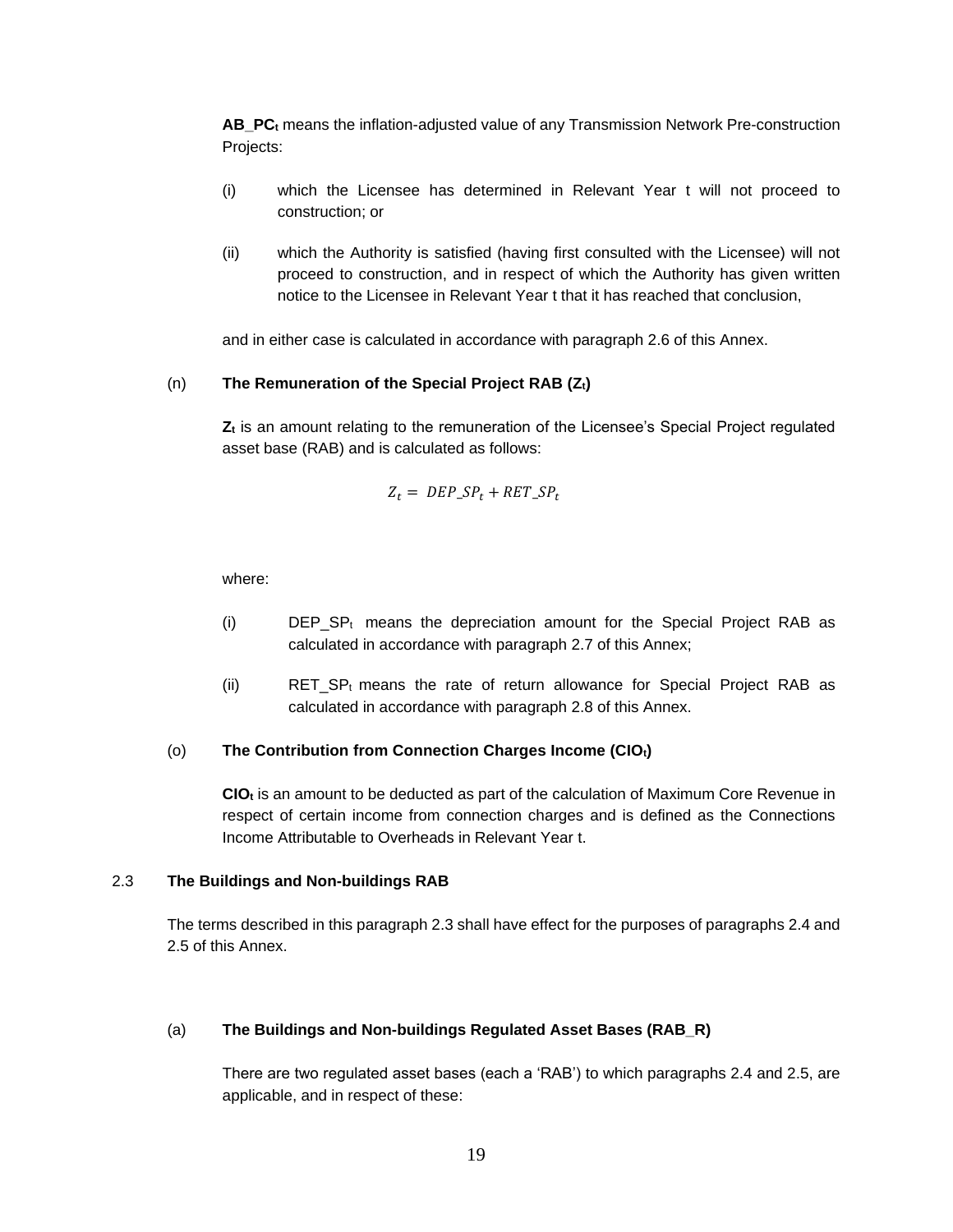- (i) one RAB relates to the Licensee's building assets and the other to its non-building assets, each of which is represented by a suffix in accordance with Table D below;
- (ii) Table D is as follows:

| <b>Regulated Asset Base (RAB)</b>      | Suffix (RAB_R) |
|----------------------------------------|----------------|
| Building Assets (Building RAB)         | RAB_BD         |
| Non-Building Assets (Non-building RAB) | RAB NB         |

(iii) RAB\_R refers to a regulated asset base for which R represents the suffix assigned to that RAB in accordance with sub-paragraph (ii) above.

#### (b) **The Weighted Average Cost of Capital (WACCt)**

**WACC<sup>t</sup>** means the pre-tax weighted average cost of capital for Relevant Year t, which is expressed as a percentage and is calculated in accordance with the following formula:

$$
WACC_t = (NG_t * COD_t) + \left( [1 - NG_t] \times \frac{COE_t}{1 - CT_t} \right)
$$

where:

- $(i)$  NG<sub>t</sub> means the notional gearing assumption used for the calculation of the WACC and takes the value of 0.40;
- (ii) COD $<sub>t</sub>$  means the allowance for the cost of debt and takes the value 0.75%.</sub>
- (iii)  $COE<sub>t</sub>$  means the allowance for the post-tax cost of equity and takes the value 5.03%.
- $(iv)$  CT<sub>t</sub> means the main rate of corporation tax applicable in Northern Ireland in Relevant Year t, expressed in decimal form (e.g.  $19\% = 0.19$ ) and shall be calculated as a weighted average across calendar days within Relevant Year t in the event that the main rate of corporation tax applicable in Northern Ireland varies within that year.

#### (c) **The Opening Asset Value (ORAB\_Rt)**

**ORAB\_R<sup>t</sup>** means the opening asset value of each RAB\_R in Relevant Year t, where:

(i) in Relevant Year t=1, the value of ORAB  $R_t$  shall be derived from the values for financial year 2020/21 calculated in row 4 (for ORAB\_NBt) and row 11 (for ORAB  $BD<sub>t</sub>$ ) of tab "RAB Summary (2020-25)" of the spreadsheet [UR TO ADD FILE NAME  $XLXS$ ] published by the Authority on  $[TBC]$  provided that: (i) any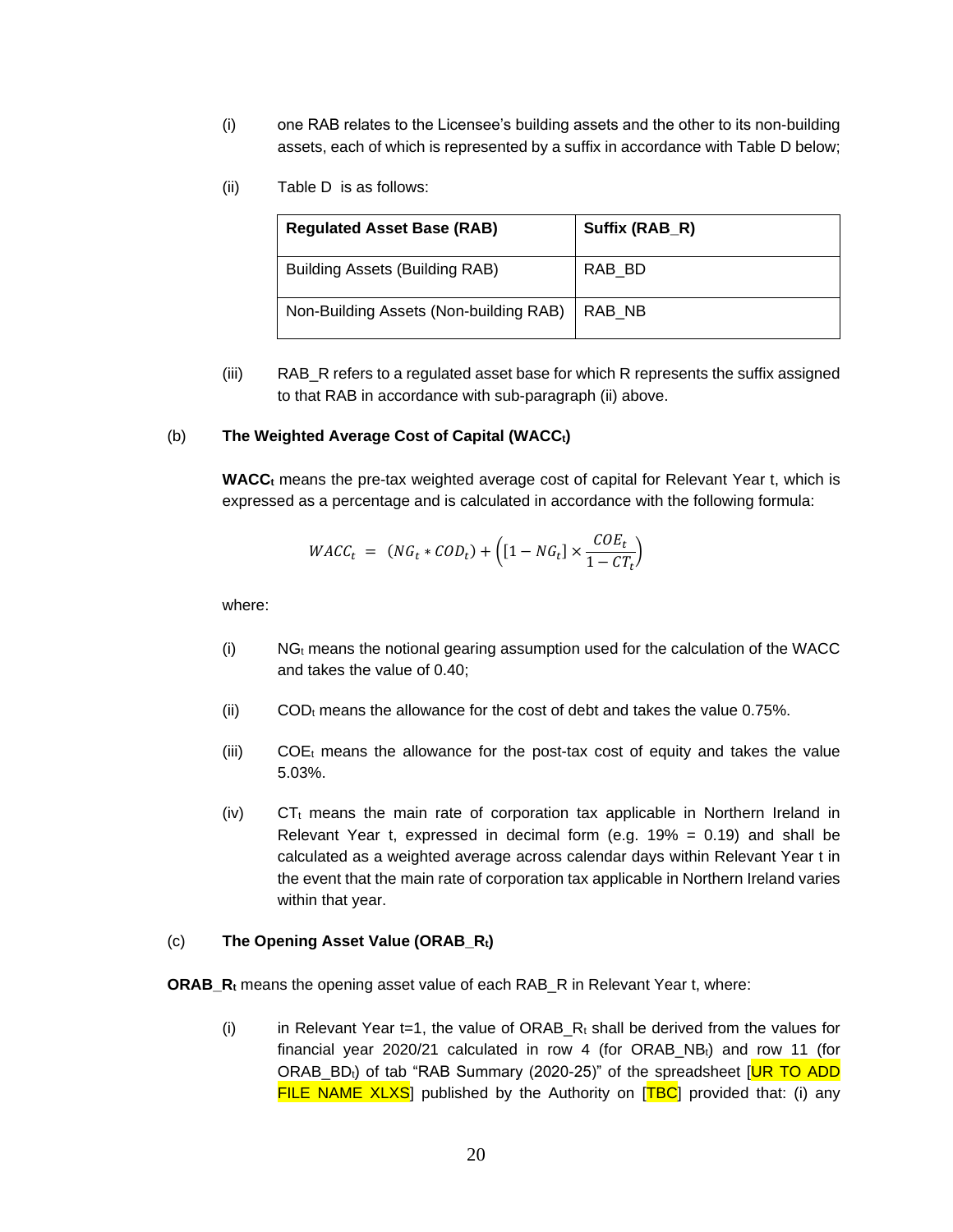applicable corrections are made to the input data in the spreadsheet as specified by any determination (subject to consultation) published by the Authority concerning errors in that spreadsheet; and (ii) no other changes are made to that spreadsheet.

(i) for each other Relevant Year t, the value of ORAB  $R_t$  for each RAB shall be calculated in accordance with the following formula:

$$
ORAB_{-}R_{t} = \text{CRAB}_{-}R_{t-1} \times \frac{\text{CPIH}_{t}}{\text{CPIH}_{t-1}}
$$

where:

- (A) CRAB\_Rt-1 means the closing asset value of RAB\_R in Relevant Year t-1 and shall be interpreted in accordance with sub-paragraph (d) below;
- (B)  $\frac{CPIH_t}{CPIH_{t-1}}$  is designed to index the closing asset value of RAB\_R in Relevant Year t-1 for inflation in Relevant Year t.

#### (d) **The Closing Asset Value (CRAB\_Rt)**

**CRAB\_R<sup>t</sup>** means the closing asset value of each RAB\_R in Relevant Year t, and shall be calculated in accordance with the following formula:

$$
CRAB_R_t = ORAB_R_t + C_R_t + CSC_R_t - DP_R_t
$$

where:

- (i) ORAB<sub>\_</sub>R<sub>t</sub> has the value determined in accordance with sub-paragraph (c) above;
- (ii)  $C_R_t$  means the allowance for capital additions in respect of RAB<sub>L</sub>R in Relevant Year t, and is calculated in accordance with the following formula

$$
C_{-}R_{t} = (BC_{-}R_{t} + UC_{-}R_{t} + V_{-}R_{t}) \times \frac{CPIH_{t}}{CPIH_{2019}}
$$

- (A) BC,  $R_t$  means the ex ante allowance for Relevant Year t determined in the Price Control Decision Paper for Capital Expenditure which is subject to conditional cost-sharing arrangements, and for each RAB\_R and for each Relevant Year t shall be as set out in Table E below;
- $(B)$  UC\_R<sub>t</sub> means the ex ante allowance for Relevant Year t determined in the Price Control Decision Paper for Capital Expenditure on new initiatives which is subject to mechanistic cost-sharing arrangements, and for each RAB R and for each Relevant Year t shall be as set out in Table E below;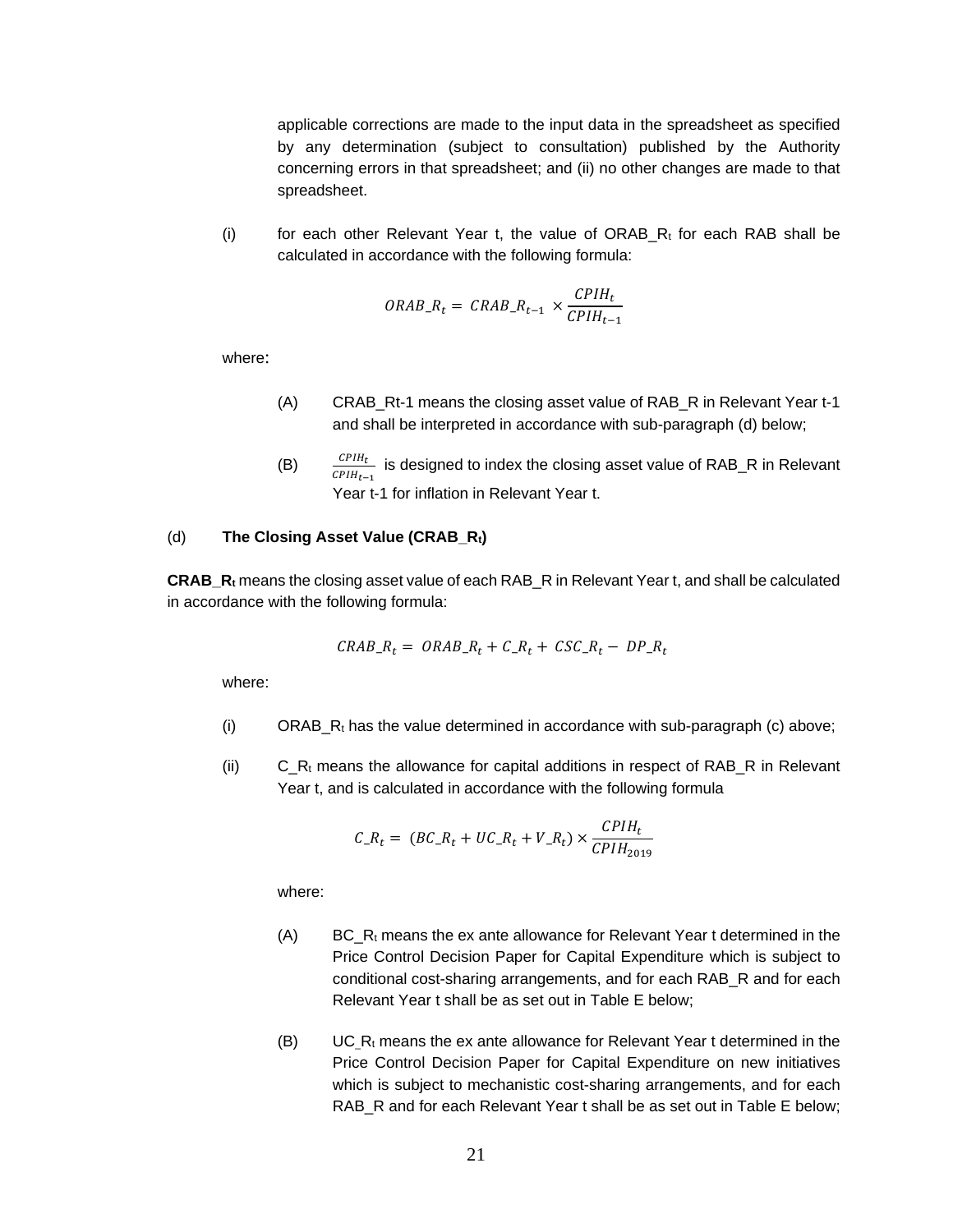| <b>Relevant Year t</b> | 1     | $\mathbf{2}$ | 3     | 4     | 5     |
|------------------------|-------|--------------|-------|-------|-------|
|                        | £m    | £m           | £m    | £m    | £m    |
| $BC$ $BDt$             | 0.000 | 0.000        | 0.000 | 0.000 | 0.000 |
| $BC$ <sub>NBt</sub>    | 0.000 | 0.000        | 0.000 | 0.000 | 0.000 |
| $UC$ BD <sub>t</sub>   | 0.048 | 0.048        | 0.010 | 0.010 | 0.010 |
| UC NBt                 | 2.593 | 2.231        | 1.743 | 1.553 | 1.480 |

(C) Table E is as follows:

- $(U)$   $V_R_t$  means the aggregate of the ex ante allowances determined by the Authority for each RAB\_R in accordance with any approvals given pursuant to paragraph 8.11(b) of this Annex, in relation to Additional Approved Costs remunerated via the Vt uncertainty mechanism in Relevant Year t; V\_Rt takes the value of zero Relevant Year t for which no ex ante allowances have been determined by the Authority pursuant to paragraph 8.11(b) of this Annex
- (E)  $\frac{CPIH_t}{CPIH_{2019}}$  applies an adjustment for inflation up to Relevant Year t;
- (iii) **CSC\_R<sup>t</sup>** means the cost sharing amount for Capital Expenditure, which is an amount (which may be positive or negative) that is designed – in accordance with the principles and subject to the conditions set out in the Price Control Decision Paper – to share between the Licensee and customers the cost of any over-spend against the total ex ante allowance for Capital Expenditure allowance in respect of RAB\_R and the benefit of any under-spend against that allowance. It is calculated in accordance with the following formula:

$$
CSC_{\text{R}_t} = [AC_{\text{R}_t} - C_{\text{R}_t}] \times 75\% + CSCA_{\text{R}_t}
$$

- (A) AC R<sub>t</sub> means the actual Capital Expenditure in Relevant Year t that is attributable to RAB\_R, and shall be an amount which is calculated as the result of 1) minus 2) below:
	- 1) the Capital Expenditure incurred in Relevant Year t by the Licensee which is reasonably attributable to RAB\_R insofar as the expenditure is incurred in the performance of its activities that are authorised by or subject to obligations under the Licence, and excluding all Capital Expenditure which forms part of: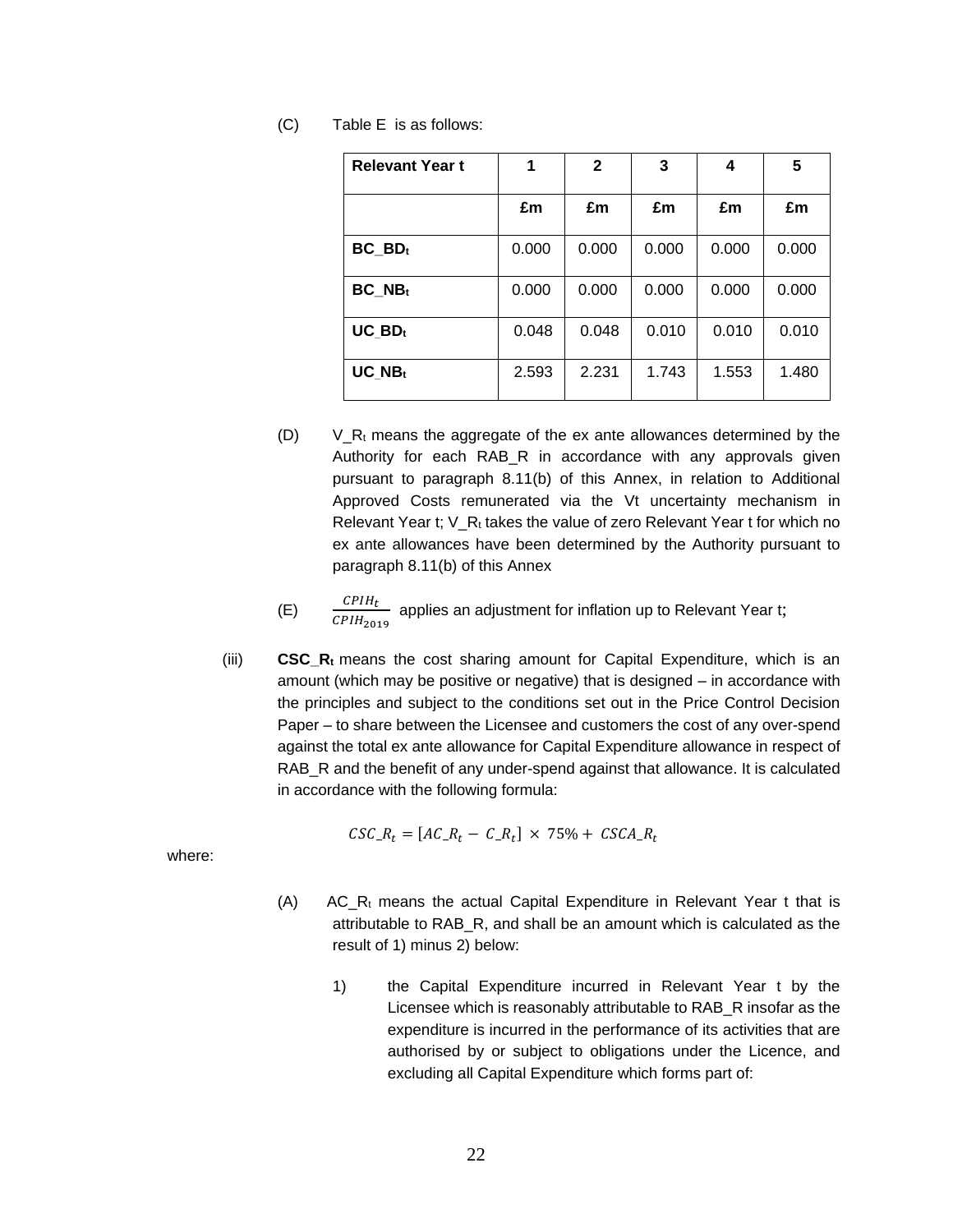- a) the costs attributable to transmission network planning activities (including project scoping and feasibility activities or transmission network preconstruction projects), insofar as these costs do not fall within any cost categories for the Licensee's overheads or support functions that are covered by the ex ante allowance determined in the Price Control Decision Paper;
- b) the costs of System Support Services in Relevant Year t (including amounts payable by the Licensee to any person for the provision or use of any System Support Services provided over any interconnector in Relevant Year t);
- c) amounts payable to the Transmission Owner Business for the provision of transmission services in Relevant Year t;
- d) amounts levied in Relevant Year t on the Transmission System Operator Business by the Market Operation Activity in accordance with Annex 1 of the Northern Ireland Market Operator Licence to the extent not recovered under any other provision of this Licence or under the Northern Ireland Market Operator Licence;
- e) the CAIR $<sub>t</sub>$  amount referred to at paragraph 2.1 above;</sub>
- f) pension deficit repair contributions;
- g) costs that are recoverable under the  $D_t$  term of the Maximum Core Revenue calculation at paragraph 2.2 above;
- h) any other costs recoverable by the Licensee under the terms of the Maximum Core Revenue calculation at paragraph 2.2 above besides the BNBt term; and
- i) any costs reasonably attributed to activities or services subject to the Licensee's connection charges, insofar as these costs do not fall within any cost categories for the Licensee's overheads or support functions that are covered by the ex ante allowance determined in the Price Control Decision Paper;
- 2) the sum of the values attributable to each of the following items:
	- a) that part (if any) of such costs that the Authority determines at any time to be Demonstrably Inefficient and Wasteful Expenditure;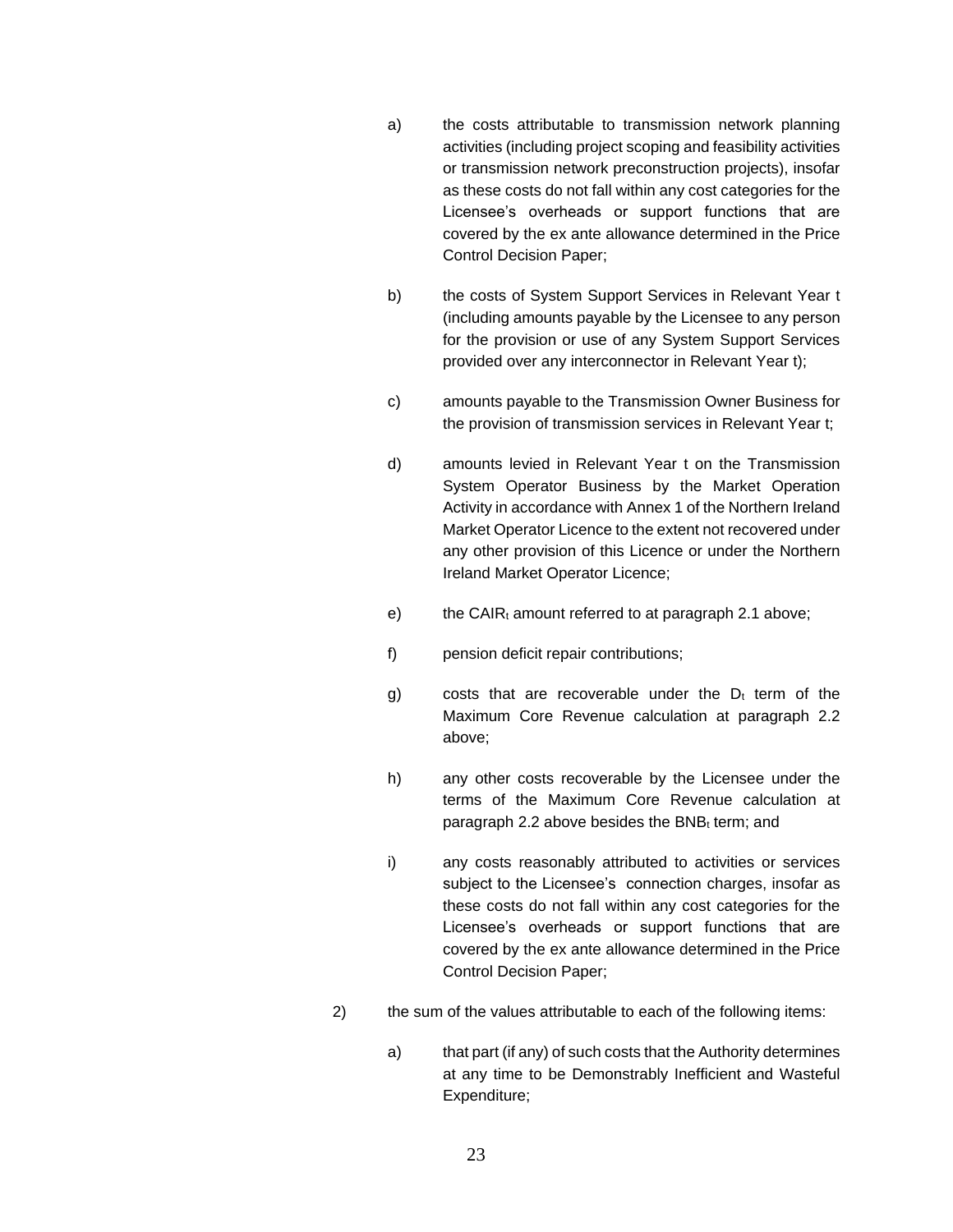- b) any part of such costs which was incurred by the Licensee in Relevant Year t in connection with preparing for, or bringing, or participating in a licence modification appeal to the Competition and Markets Authority under Article 14B of the Electricity Order (including any costs of the Competition and Markets Authority required to be borne by the Licensee in accordance with an order made under paragraph 12 of Schedule 5B to the Electricity Order); and
- c) any part of such costs which the Authority may determine from time to time to be manifestly unreasonable to include in costs which are subject to the cost sharing arrangements;
- $(B)$  C\_Rt has the meaning given in sub-paragraph (ii) above;
- $(C)$  CSCA R<sub>t</sub> is an adjustment amount which has been determined by the Authority in respect of RAB\_R\_in accordance with the Requirements and Guidance on Conditional Cost Sharing for the purposes of implementing the conditional cost sharing arrangements in respect of those costs falling under those arrangements. CSCA  $R_t$  takes the value of zero if no such determination has been made.
- $(iv)$  DP, R<sub>t</sub> means the depreciation amount for RAB, R in Relevant Year t, and has the value calculated in accordance with paragraph 2.4 of this Annex;

### 2.4 **The Buildings RAB and Non-buildings RAB Depreciation Amount (DEP\_BNBt)**

**DEP\_BNB<sup>t</sup>** means the total depreciation amount for the building and non-building regulated asset bases in Relevant Year t, and shall be calculated as follows:

$$
DEP\_BNB_t = \sum_{All_R} DP\_R_t
$$

where  $DP_R$ <sub>t</sub> means the net RAB depreciation amount in respect of each RAB\_R for Relevant Year t, where that amount shall be derived from the values for Relevant Year t calculated in row 6 (for DP\_NB<sub>t</sub>) and row 13 (for DP\_BD<sub>t</sub>) of tab "RAB Summary (2020-25)" of the spreadsheet [UR TO ADD FILE NAME XLXS] published by the Authority on [TBC] provided that: (i) the values in rows 5, 6, 11, 12, 15, 16, 24 and 25 in the tab "Post FD inputs" in respect of financial years up to and including Relevant Year t are updated to match the applicable values for the licence term specified in that row which is to be calculated in accordance with the definitions of that term specified in this Annex 1; (ii) all the figures in row 3 of the tab "Inflation" in respect of financial years up to and including Relevant Year  $t$  are updated in accordance with the definition of CPIH $<sub>t</sub>$  at paragraph 1 of</sub> this licence; (iii) any applicable corrections are made to the input data in the spreadsheet as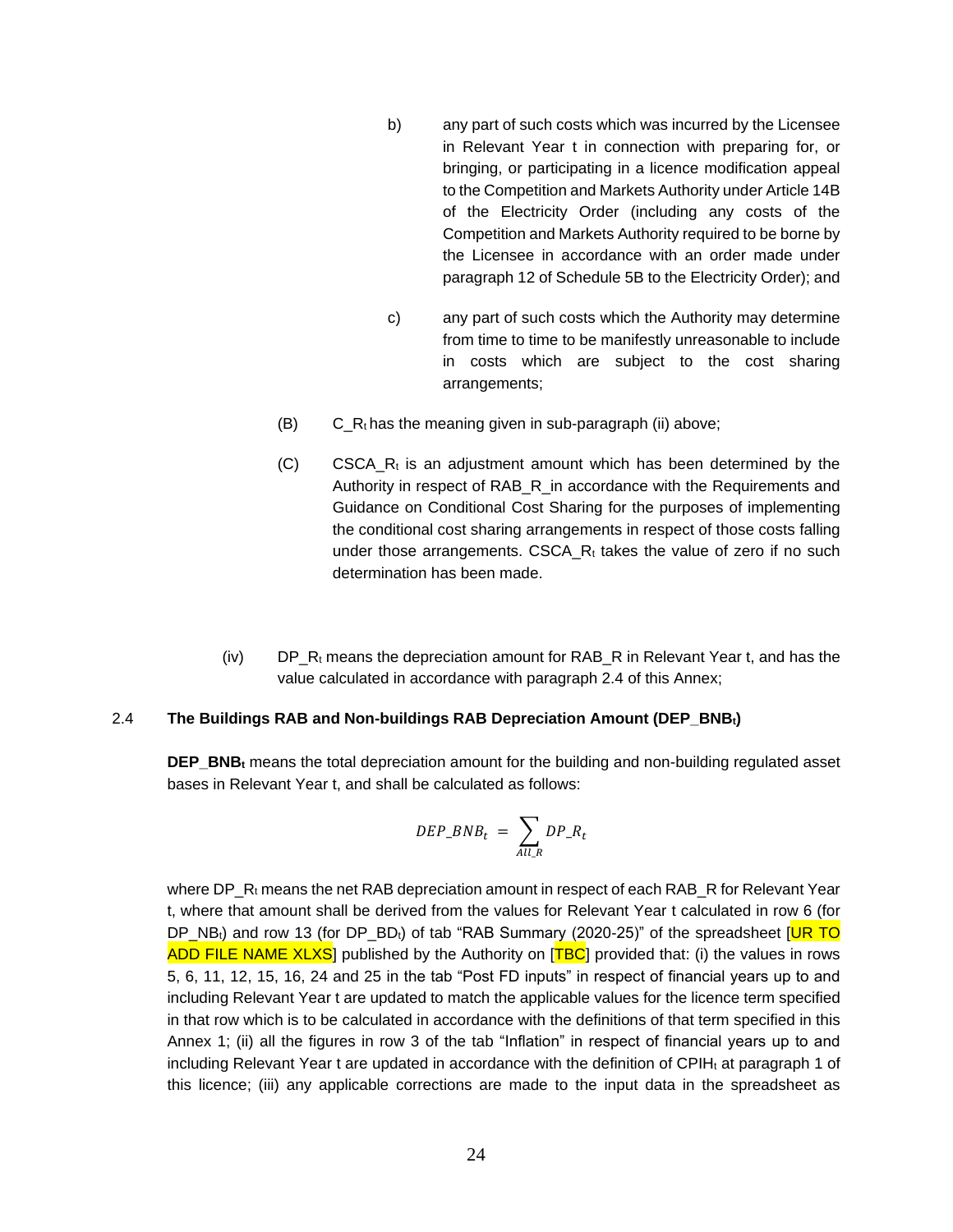specified by any determination (subject to consultation) published by the Authority concerning errors in that spreadsheet; and (iv) no other changes are made to that spreadsheet.

#### 2.5 **The Buildings RAB and Non-buildings RAB Rate of Return Amount (RET\_BNBt)**

**RET\_BNB**<sub>t</sub> means the total rate of return amount for the building and non-building regulated asset bases in Relevant Year t, and shall be calculated as follows:

$$
RET\_BNB_t = \sum_{All_R} RT\_R_t
$$

where RT\_Rt means the rate of return amount in respect of each RAB\_R for Relevant Year t, and shall be calculated in accordance with the following formula:

$$
RT\_R_t = WACC_t \times [(ORAB\_R_t + CRAB\_R_t) \times 0.5]
$$

where:

- (a) WACC $<sub>t</sub>$  has the meaning given in paragraph 2.3(b) of this Annex;</sub>
- (b) ORAB<sub>\_</sub>R<sub>t</sub> has the meaning given in paragraph 2.3(c) of this Annex;
- $(c)$  CRAB<sub>Rt</sub> has the meaning given in paragraph 2.3(d) of this Annex.

### 2.6 **The Transmission Network Pre-Construction Project Amount (PCRt)**

**PCR<sup>t</sup>** means the Transmission Network Pre-construction Project amount, and represents a rate of return allowance for Transmission Network Pre-construction Projects, which shall be calculated as follows:

$$
PCR_t = (RAB\_PC_t \times WACC_t)
$$

where:

(a) RAB\_PC $<sub>t</sub>$  means the value of the regulated asset base relating to Transmission Network</sub> Pre-construction Project Costs in Relevant Year t, and is calculated in accordance with the following formula:

$$
RAB\_PC_t = (ORAB\_PC_t + CRAB\_PC_t) \times 0.5
$$

where:

(i)  $ORAB\_PC_t$  means the opening value of the regulated asset base relating to Transmission Network Pre-construction Project Costs in Relevant Year t, and is calculated as follows:

(A) For Relevant Year  $t = -6$  (minus six), ORAB\_PC<sub>t</sub> shall be zero;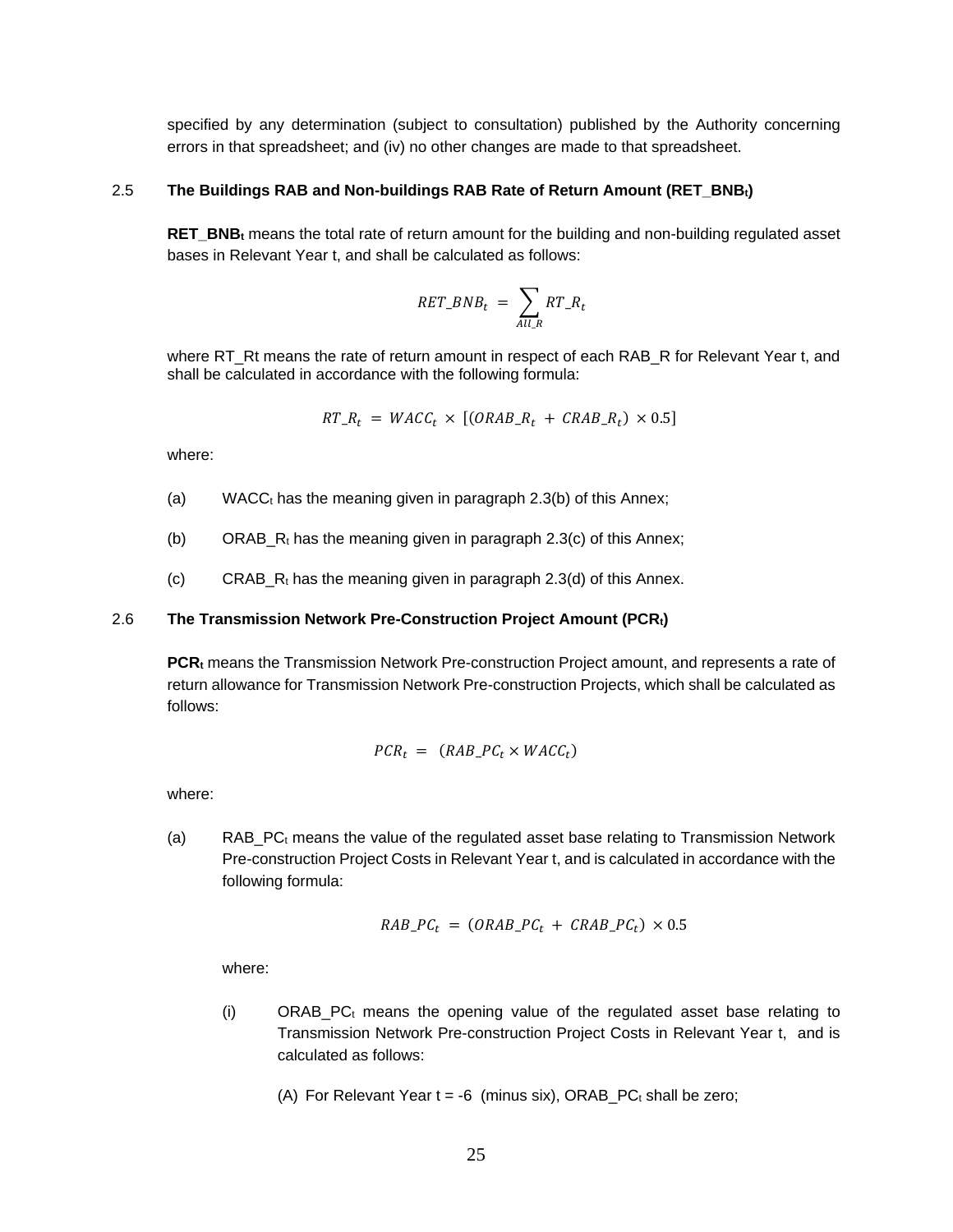(B) For each Relevant Year t from  $t = -5$  (minus five) to  $t = 0$  (zero), ORAB\_PCt shall be calculated as follows:

$$
ORAB\_PC_t = \text{CRAB}\_PC_{t-1} \times \frac{RPI_t}{RPI_{t-1}}
$$

(C) For each Relevant Year t from  $t = 1$  onwards, ORAB\_PC<sub>t</sub> shall be calculated as follows:

$$
ORAB\_PC_t = \text{CRAB}\_PC_{t-1} \times \frac{CPIH_t}{CPIH_{t-1}}
$$

(ii) CRAB PC $<sub>t</sub>$  means the closing value of the regulated asset base relating to</sub> Transmission Network Pre-construction Project Costs in Relevant Year t, calculated in accordance with the following formula:

$$
CRAB\_PC_t = ORAB\_PC_t + AD\_PC_t - AB\_PC_t - TN\_PC_t
$$

- $(A)$  ORAB\_PC $<sub>t</sub>$  has the meaning given in sub-paragraph (i) above;</sub>
- $(B)$  AD PC<sub>t</sub> means the aggregate amount of Transmission Network Preconstruction Project Costs incurred by the Licensee in respect of all Transmission Network Pre-construction Projects in Relevant Year t (excluding any such costs that are determined by the Authority at any time to be Demonstrably Inefficient or Wasteful Expenditure), except that, if the sum of the costs incurred in relation to any such project in the period of time from 1 May 2014 up to and including Relevant Year t (excluding any such costs determined by the Authority at any time to be Demonstrably Inefficient or Wasteful Expenditure) exceeds the total costs approved by the Authority in respect of that project, then the amount to be taken into account in respect of that project in Relevant Year t shall be the maximum of:
	- (aa) the total costs approved by the Authority in respect of the project minus the sum of the costs incurred in relation to the project in the period preceding Relevant Year t (excluding any such costs determined by the Authority at any time to be Demonstrably Inefficient or Wasteful Expenditure); and
	- (bb) zero;
- $(C)$  AB\_PC<sub>t</sub> has the meaning given in paragraph 2.2(m) above and is calculated according to the following formula: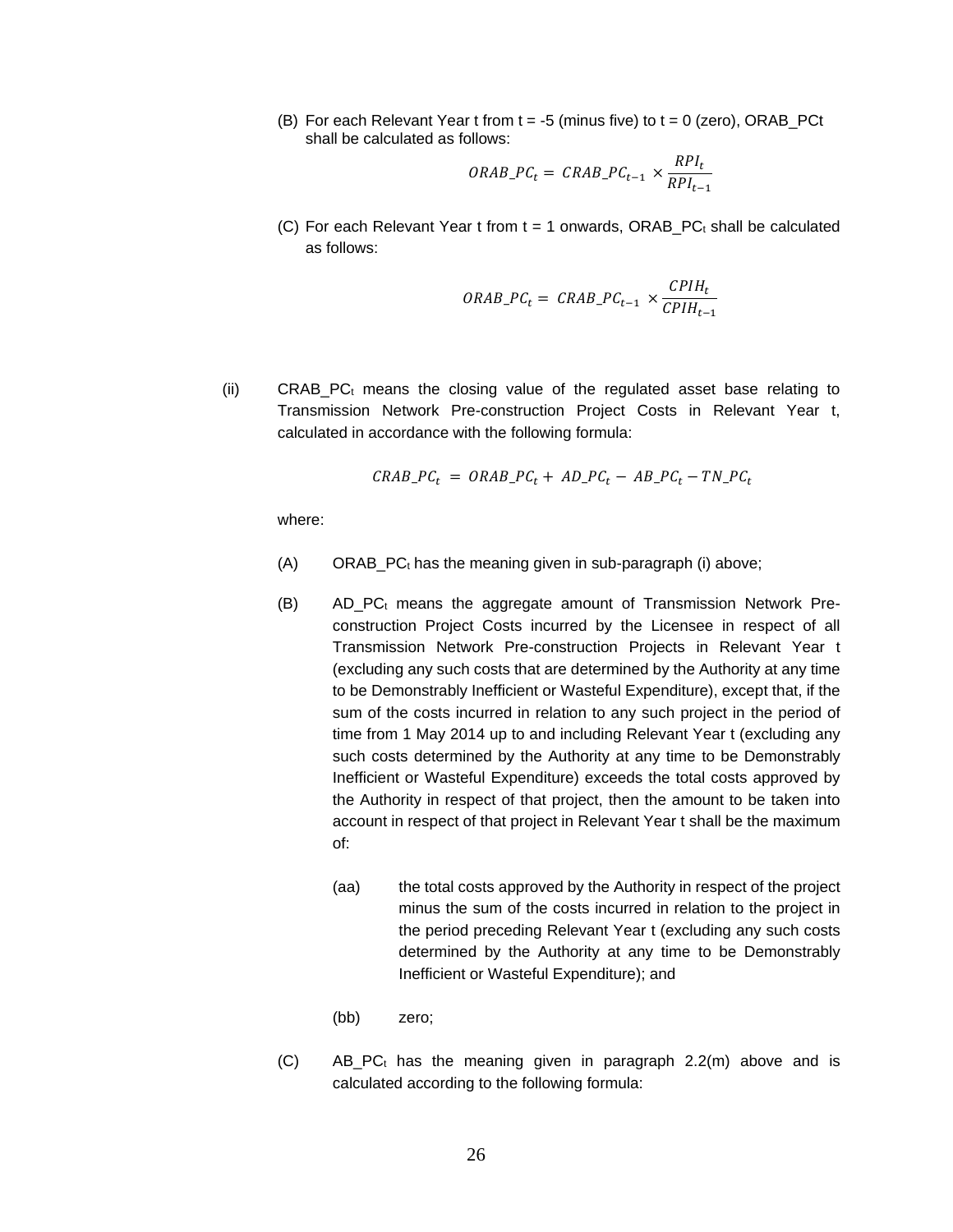1) For each Relevant Year t from  $t = -6$  (minus 6) to  $t = 0$ , AB\_PC<sub>t</sub> is calculated as follows:

$$
AB\_PC_t = \sum_{y=-6}^{t} \left( ABAD\_PC_{y,t} \times \frac{RPI_t}{RPI_y} \right)
$$

2) For each Relevant Year  $t$  from  $t = 1$  onwards, AB\_PC $<sub>t</sub>$  is</sub> calculated as follows:

$$
AB\_PC_t = \sum_{y=-6}^{-1} \left( ABAD\_PC_{y,t} \times \frac{RPI_0}{RPI_y} \times \frac{CPIH_t}{CPIH_0} \right) + \sum_{y=0}^{t} \left( ABAD\_PC_{y,t} \times \frac{CPIH_t}{CPIH_y} \right)
$$

where  $ABAD\_PC_{y,t}$  means the Transmission Network Pre-construction Project Costs (or parts thereof) which:

- (aa) form part of  $AD\_PC_v$ ; and
- (bb) were incurred by the Licensee in respect of any Transmission Network Pre-construction Project which either the Licensee or the Authority determined in Relevant Year t will not proceed to construction;
- (D) TN\_PC<sup>t</sup> means the amount received by the Licensee in Relevant Year t from the Transmission Owner (by virtue of a payment approved by the Authority and made in accordance with the Transmission Interface Arrangements) in respect of Transmission Network Pre-construction Project Costs added to the regulated asset base in Relevant Year t or in any previous Relevant Year y;
- (b) WACC $<sub>t</sub>$  has the meaning given to it in paragraph 2.3(b) of this Annex.</sub>

#### 2.7 **The Special Project RAB Depreciation Amount (DEP\_SPt)**

**DEP\_SP<sup>t</sup>** means the depreciation amount for the Special Project RAB, and is calculated as follows:

$$
DEP\_SP_t = \sum_{All \mid X} DP\_X_t
$$

where:

(a) DEP\_SP<sub>t</sub> means the depreciation amount for Special Project Costs in Relevant Year t; and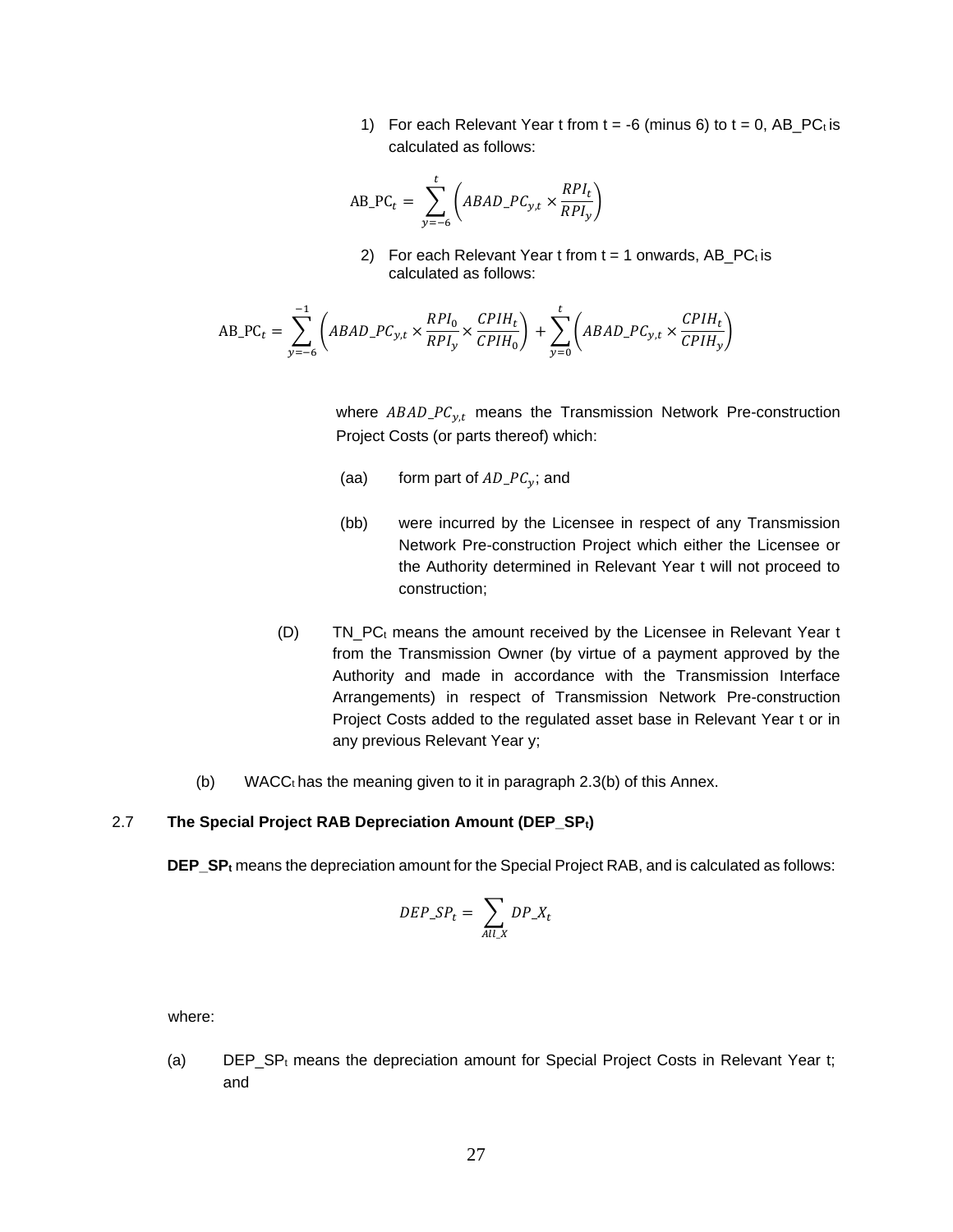- (b)  $DP_X_t$  means the depreciation amount for each Special Project X in Relevant Year t, and is calculated as follows:
	- (A) For each Relevant Year t from  $t = -6$  (minus 6) to  $t = 0$ , DP\_X<sub>t</sub> is calculated as follows:

$$
DP_{\mathcal{L}}X_t = \sum_{m=t-n}^{t-1} \left[ \left( SP_{\mathcal{L}}X_m \cdot \frac{1}{n} \right) \times \frac{RPI_t}{RPI_m} \right]
$$

(B) For each Relevant Year t from  $t = 1$  onwards, and where  $n > t$ , DP\_Xt is calculated as follows:

$$
DP\_X_t = \sum_{m=t-n}^{-1}\left[\left(SP\_X_m \cdot \frac{1}{n}\right) \times \frac{RPI_0}{RPI_m} \times \frac{CPIH_t}{CPIH_0}\right] + \sum_{m=0}^{t-1}\left[\left(SP\_X_m \cdot \frac{1}{n}\right) \times \frac{CPIH_t}{CPIH_m}\right]
$$

−1

(C) For each Relevant Year t from  $t = 1$  onwards, and where  $n \le t$ , DP\_Xt is calculated as follows:

$$
DP\_X_t = + \sum_{m=t-n}^{t-1} \left[ \left( SP\_X_m \cdot \frac{1}{n} \right) \times \frac{CPIH_t}{CPIH_m} \right]
$$

where:

- (i)  $SP_X_m$  has the same meaning, in respect of Relevant Year m, as is given to  $SP_X$ t in sub-paragraph 2.8(b)(ii)(C) of this Annex;
- (ii) Relevant Year m is any Relevant Year which falls within the range of Relevant Years t-6 to t-n;
- (iii) n is a number representing the straight line depreciation period relevant to the Special Project Costs in respect of Special Project X, and shall be equal to 5 unless the Authority (in approving Special Project Costs in respect of that Special Project X in accordance with paragraph 8.9 of this Annex) has specified a different number, in which case it shall be equal to the number so specified; and
- (iv) Special Project X refers to any project in respect of which the Authority has determined in accordance with paragraph 8.9 of this Annex that the costs shall be treated as Special Project Costs.

#### 2.7 **The Special Project Costs Rate of Return Amount (RET\_SPt)**

**RET\_SP<sup>t</sup>** means the rate of return allowance for the Special Project RAB , and is calculated as follows:

$$
RET\_SP_t = RAB\_Z_t \times WACC_t
$$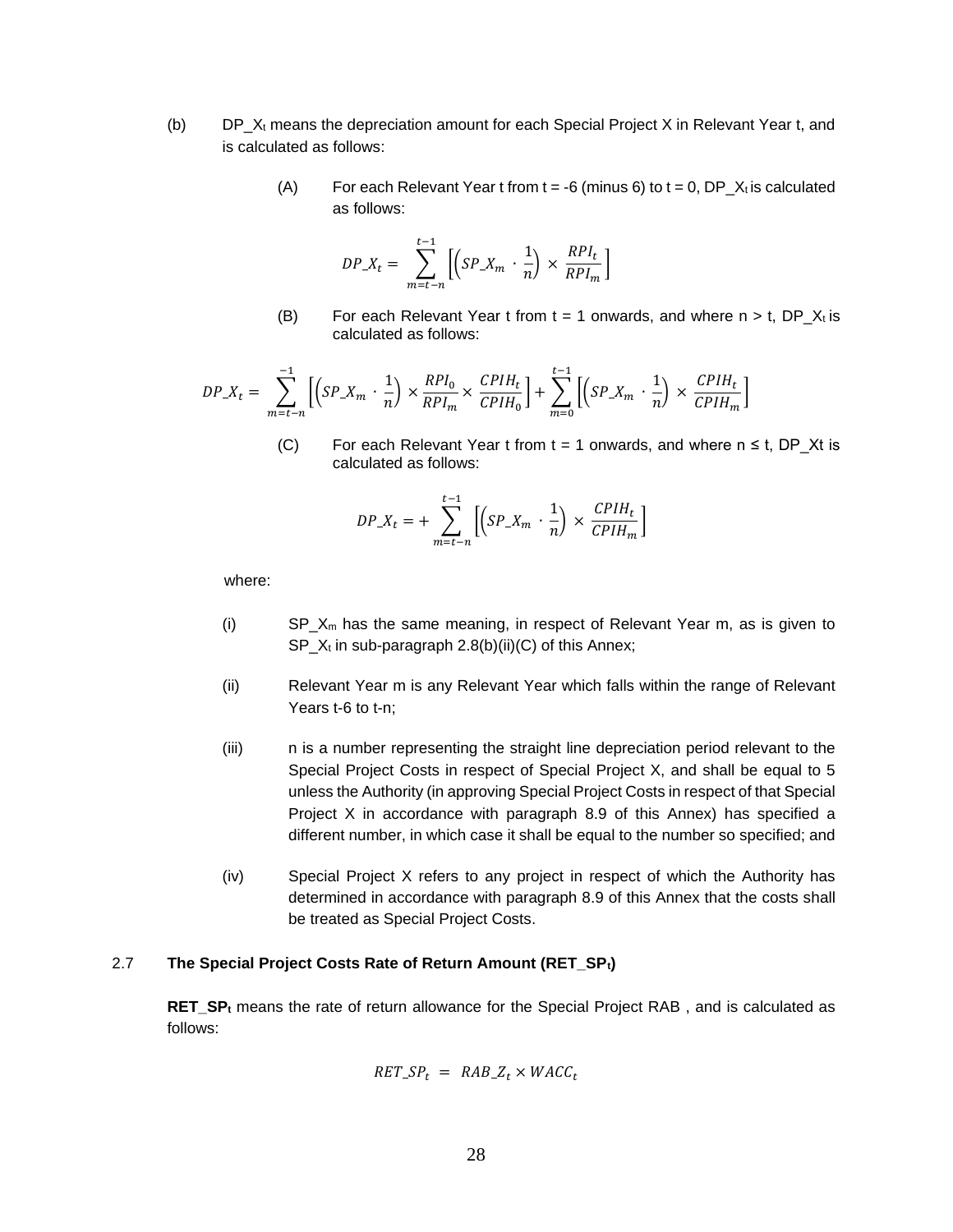where:

- (a) RET\_SP<sub>t</sub> means the rate of return allowance for the Special Project RAB in Relevant Year t;
- (b) RAB\_Z<sup>t</sup> means the value of the regulated asset base relating to Special Project Costs in Relevant Year t and is calculated in accordance with the following formula:

$$
RAB_zZ_t = (ORAB_zZ_t + CRAB_zZ_t) \times 0.5
$$

where:

- (i) ORAB\_Z<sup>t</sup> means the opening value of the regulated asset base relating to Special Project Costs in Relevant Year t, and is calculated as follows:
	- (A) For Relevant Year  $t = -6$  (minus six), ORAB\_ $Z_t$  shall be zero;
	- (B) For each Relevant Year t from  $t = -5$  (minus five) to  $t = 0$  (zero), ORAB\_Zt shall be calculated as follows:

$$
ORAB\_Z_t = \text{CRAB}\_Z_{t-1} \times \frac{RPI_t}{RPI_{t-1}}
$$

 $(C)$  For each Relevant Year t from  $t = 1$  onwards, ORAB\_Zt shall be calculated as follows:

$$
ORAB\_Z_t = \text{CRAB}\_Z_{t-1} \times \frac{\text{CPIH}_t}{\text{CPIH}_{t-1}}
$$

(ii) CRAB\_Z<sup>t</sup> means the closing value of the regulated asset base relating to Special Project Costs in Relevant Year t, and is calculated in accordance with the following formula:

$$
CRAB_Z_t = ORAB_Z_t + AP_t - DEP_SP_t
$$

- (a) ORAB\_ $Z_t$  has the meaning given in sub-paragraph (i) above;
- (b) DEP\_SP<sup>t</sup> has the meaning given to it in paragraph 2.7 of this Annex; and
- (C) AP<sup>t</sup> means the aggregate amount of Special Project Costs incurred by the Licensee in Relevant Year t in respect of all Special Projects X, and is calculated in accordance with the following formula: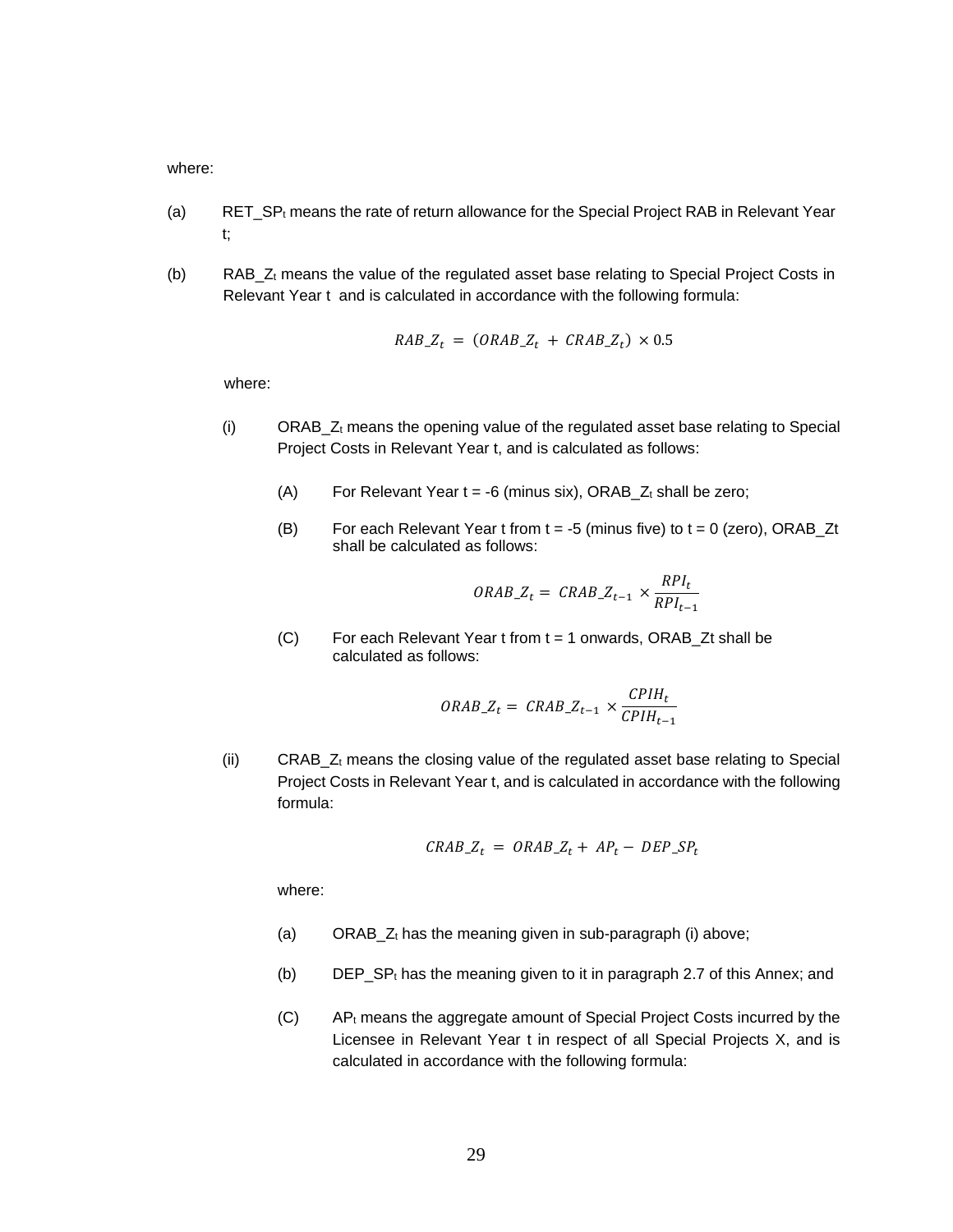$$
AP_t = \sum_{All \ X} SP_X_t
$$

where:

- 1) SP  $X_t$  means an amount of Special Project Costs in respect of a Special Project X in Relevant Year t (but excluding any such costs that are determined by the Authority at any time to be Demonstrably Inefficient or Wasteful Expenditure), where that amount either:
	- a) has been incurred by the Licensee prior to Relevant Year t but is specified by the Authority, in approving Special Project Costs in respect of that Special Project X in accordance with paragraph 8.9 of this Annex, as to be included in the calculation of CRAB  $Z_t$  in Relevant Year t; or
	- b) to the extent that sub-paragraph 1) does not apply, has been incurred by the Licensee in Relevant Year t, except that if the sum of the costs incurred by the Licensee in respect of that Special Project X in the period of time from 1 May 2014 up to and including Relevant Year t (excluding any such costs determined by the Authority at any time to be Demonstrably Inefficient or Wasteful Expenditure) exceeds the total costs approved by the Authority in respect of that project, then the amount to be taken into account in respect of that project in Relevant Year t shall be the maximum of:
		- i) the total costs approved by the Authority in respect of that project minus the sum of the costs incurred in relation to the project in the period preceding Relevant Year t (excluding any such costs determined by the Authority at any time to be Demonstrably Inefficient or Wasteful Expenditure); and
		- ii) zero; and
- 2) Special Project X has the meaning given to it in paragraph 2.7(f) of this Annex; and
- (c) WACC $<sub>t</sub>$  has the meaning given to it in paragraph 2.3(b) of this Annex.</sub>

#### **3 Restriction of SSS/TUoS Charges: Adjustments**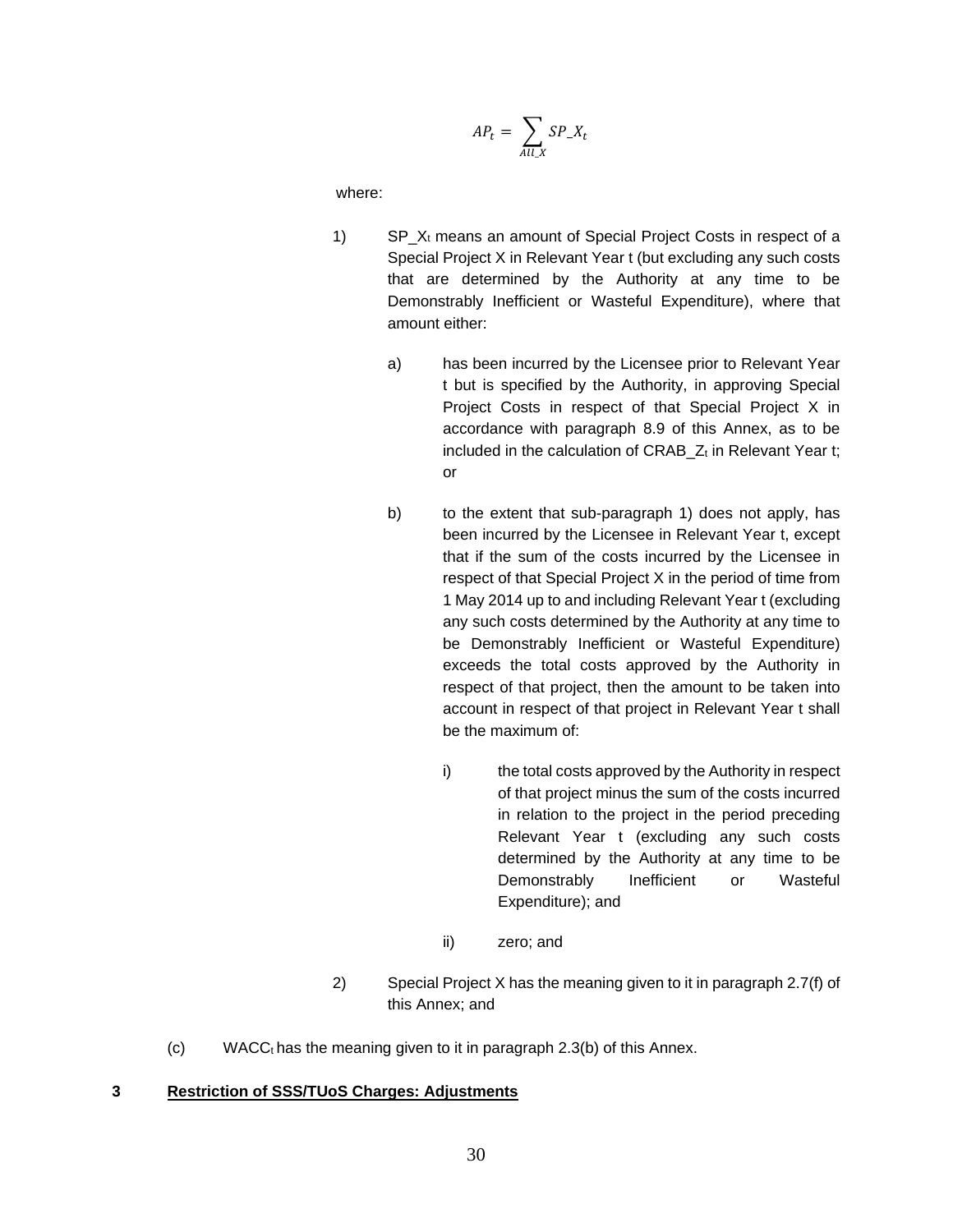- 3.1 If, in respect of any Relevant Year, the Actual Regulated Revenue exceeds the Maximum Regulated Revenue by more than the Permitted One-Year Percentage, the Licensee shall furnish an explanation to the Authority and in the next following Relevant Year the Licensee shall not effect any increase in the SSS/TUoS Charges unless it has demonstrated to the reasonable satisfaction of the Authority that the Actual Regulated Revenue would not be likely to exceed the Maximum Regulated Revenue in that next following Relevant Year.
- 3.2 If, in respect of any three successive Relevant Years, the sum of the amounts by which the Actual Regulated Revenue has exceeded the Maximum Regulated Revenue is more than the Permitted Three-Year Percentage, then in the next following Relevant Year the Licensee shall, if required by the Authority, adjust the SSS/TUoS Charges such that the Actual Regulated Revenue would not be likely, in the judgment of the Authority, to exceed the Maximum Regulated Revenue in that next following Relevant Year.

## **4 Information to be provided to the Authority**

- 4.1 Where any change is intended to be made in the SSS/TUoS Charges regulated under paragraph 2 of this Annex, the Licensee shall not later than the time referred to in paragraph 4.2 provide the Authority with:
	- (a) a written forecast of the Maximum Regulated Revenue, together with its components, in respect of the Relevant Year t in which such change is to take effect;
	- (b) a written estimate of the Maximum Regulated Revenue, together with its components, in respect of the Relevant Year t-1 immediately preceding the Relevant Year in which the change is to take effect, unless a statement complying with paragraphs 4.5 and 4.6 in respect of Relevant Year t-1 has been furnished by the Licensee to the Authority before the time referred to in paragraph 4.2
- 4.2 The relevant time referred to in paragraph 4.1 shall be 1 month prior to the publication by the Licensee of such charges.
- 4.3 The Authority may issue directions providing that any forecast or estimate provided in accordance with paragraph 4.1 shall be accompanied by such information as regards the assumptions underlying the forecast or estimate as may be necessary to enable the Authority to be satisfied that the forecast or estimate has been properly prepared on a consistent basis and the Licensee shall comply with any such directions.
- 4.4 Not later than six weeks after the commencement of each Relevant Year t, the Licensee shall send to the Authority a statement as to:
	- (a) whether or not the provisions of paragraph 3 of this Annex are likely to be applicable in consequence of the Actual Regulated Revenue in the preceding Relevant Year t-1 or the three preceding Relevant Years t-1, t-2 and t-3; and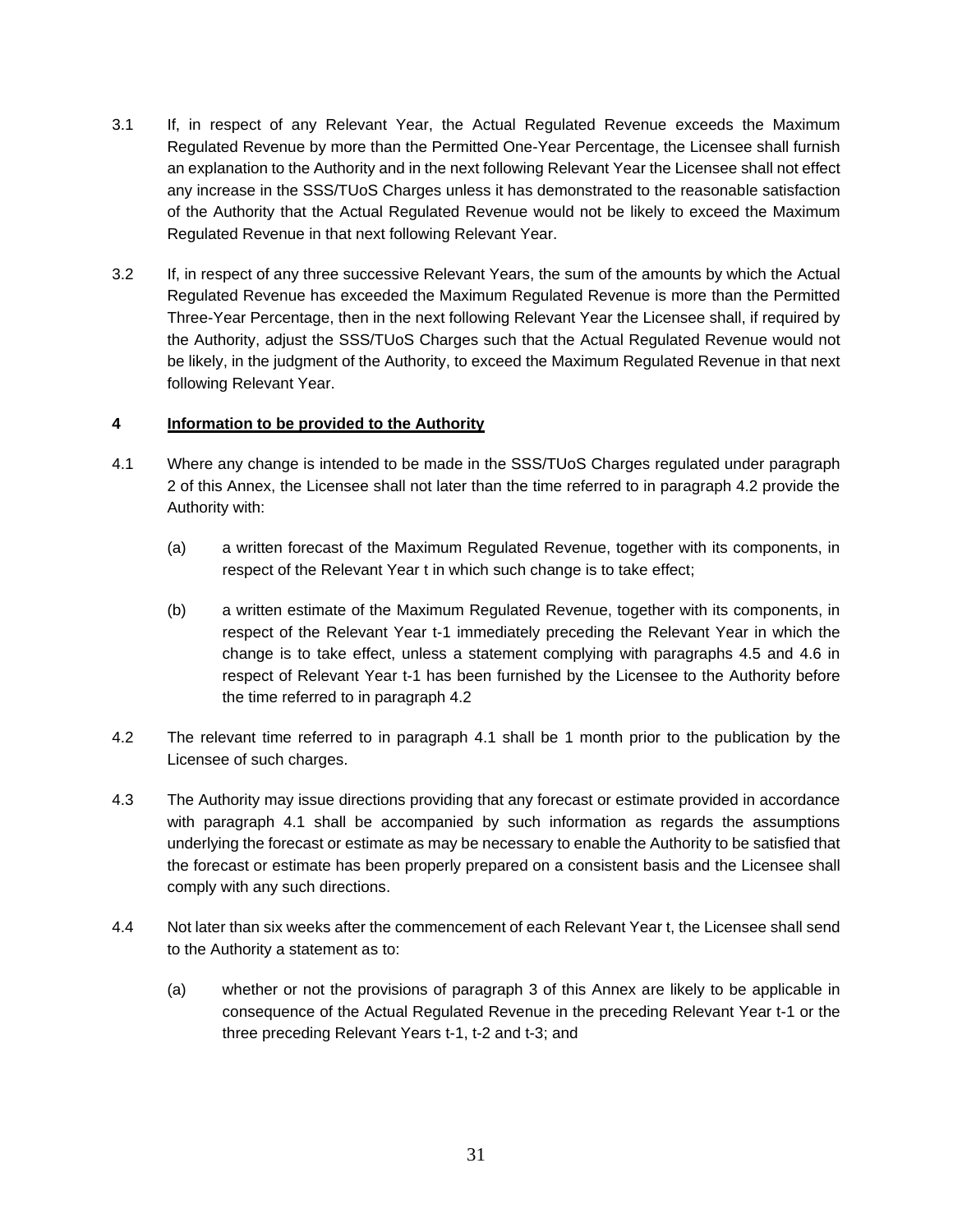- (b) its best estimate (calculated to the extent possible on the basis of the formula set out in paragraph 2.2(i) of this Annex) as to the relevant correction factor  $K_t$  in respect of Relevant Year t-1.
- 4.5 Not later than three months after the end of each Relevant Year the Licensee shall send to the Authority a statement, in respect of that Relevant Year, which includes:
	- (a) the Maximum Regulated Revenue for that Relevant Year t; and
	- (b) the specified items referred to in paragraph 4.7.
- 4.6 The statement referred to in paragraph 4.5 shall be:
	- (a) accompanied by a report from the Auditors that in their opinion:
		- (i) such statement fairly presents each of the specified items referred to in paragraph 4.7 in accordance with the requirements of the SSS/TUoS Charge Restriction Condition; and
		- (ii) the amounts shown in respect of each of those specified items are in accordance with the Licensee's accounting records which have been maintained in respect of each of the relevant Separate Businesses in accordance with Condition 2; and
	- (b) certified by a director of the Licensee on behalf of the Licensee that to the best of his knowledge, information and belief having made all reasonable enquiries:
		- (i) there is no amount included in its calculations under paragraph 2 which represents other than an amount permitted under the SSS/TUoS Charge Restriction Condition to be so included;
		- (ii) all amounts which should properly be taken into account for the purposes of the SSS/TUoS Charge Restriction Condition have been taken into account.
- 4.7 The specified items to be contained in the statement referred to in paragraph 4.5 shall be the actual amounts in respect to:
	- (a) the Actual Regulated Revenue;
	- $(b)$  the actual costs of  $A_t$ , (which are to be calculated to the extent possible in accordance with paragraph 2.2(a) of this Annex) and showing separately each component thereof;
	- (c) the value of  $AO_t$ , calculated in accordance with paragraph 2.2(d) of this Annex;
	- (d) the actual costs incurred in respect of each category of expenditure for which the Authority determined an allowance with regard to Additional Approved Costs and change of law costs;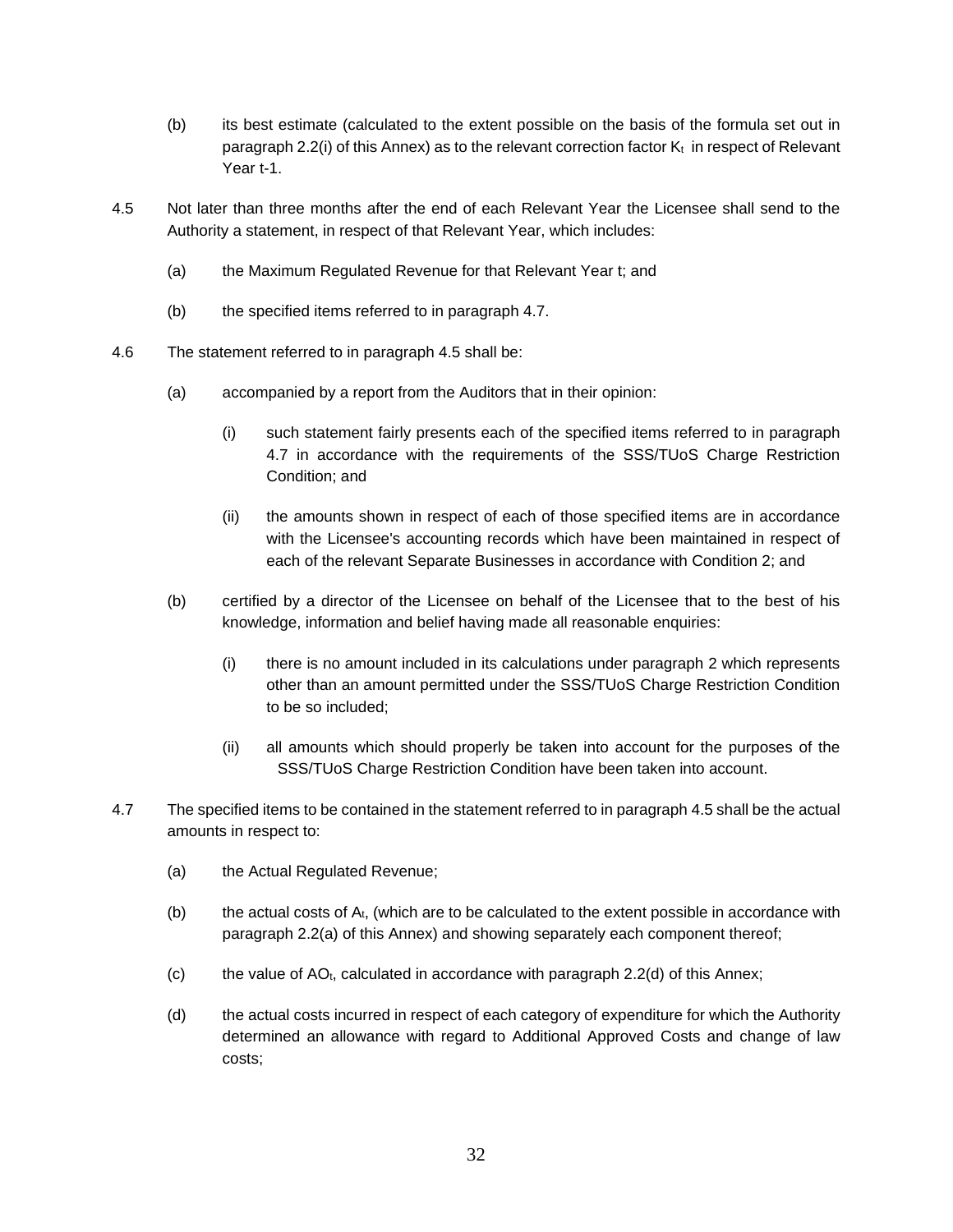- (e) the actual opex costs incurred in respect of network planning scoping and feasibility studies;
- (f) the actual cost incurred in respect of pension deficit repair costs; and
- (g) such other items as shall be specified in directions issued by the Authority from time to time for the purposes of this Annex.
- 4.8 The Licensee shall, for each Relevant Year t commencing 1 October, use its best endeavours to submit to the Authority by no later than 31 March preceding the start of that Relevant Year t a statement setting out:
	- (a) the amount of Additional Approved Costs:
		- (i) that the Licensee considers to have previously been allowed by the Authority for that Relevant Year t;
		- (ii) in respect of which the Licensee is, (or expects to be) requesting a determination in accordance with paragraph 6 of this Annex or is (or expects to be) making a claim in accordance with paragraph 8 of this Annex, for that Relevant Year t; and
	- (b) its calculations in respect of the applicable  $K_t$ , together with its individual components, for the Relevant Year t-2,

and requesting approval from the Authority for such costs to be factored into the Licensee's SSS/TUoS Charges for that Relevant Year t (which approval may be given with such adjustments to the Licensee's proposed  $D_t$  and  $K_t$  as reasonably determined by the Authority to be appropriate in the circumstances).

## **5 Duration of SSS/TUoS Charge Restriction Condition**

- 5.1 The restrictions on SSS/TUoS Charges outlined in paragraph 2 of this Annex do not apply to tariff years from 1 October 2025 onwards. However, if no modifications to apply any different restrictions with effect from that date are made then, until any such modifications are made, the licensee shall not increase (in nominal terms) any of the tariffs or charges contributing to its Actual Regulated Revenue above the levels applicable on 1 October 2024, except where:
	- (a) the increase is approved by the Authority and the approval is given in advance of the tariff year in which the increase is to apply;
	- (b) the increase is required to ensure that the Licensee is able to collect the Collection Agency Income Requirement required by it to discharge its duties under the Moyle Interconnector Collection Agency Agreement in accordance with Condition 37 of this Licence;
	- (c) the increase is required to enable the Licensee to collect the TUoS revenue that the Authority has determined is payable to the Transmission Owner Business for the provision of transmission services; or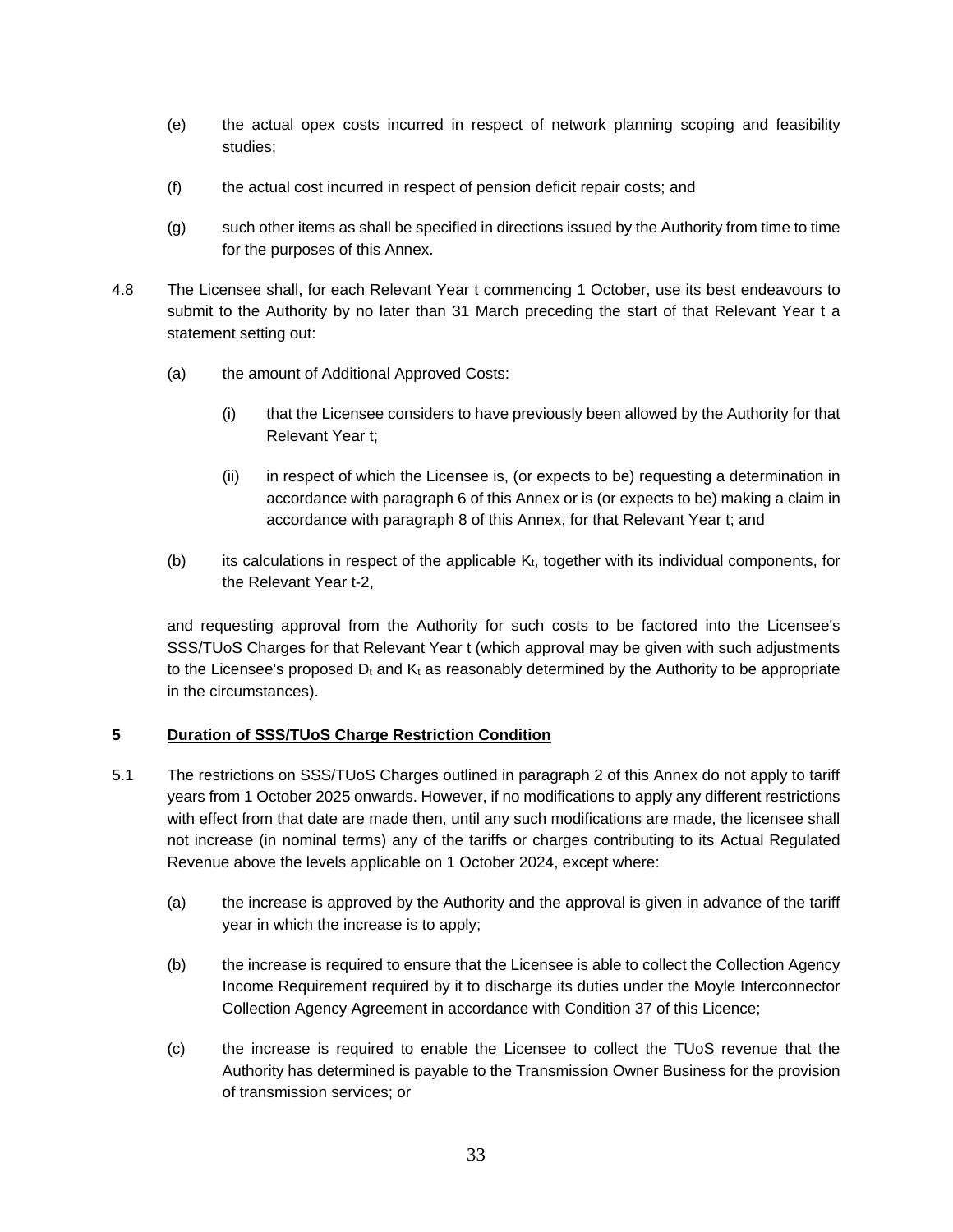(d) the increase is required to enable the Licensee to collect System Support Services, Ancillary Services, Other System Charges and TUoS revenue in respect of generation, as determined by the SEM Committee.

### Disapplication

- 5.2 This Annex shall apply so long as the Licence continues in force but shall cease to have effect (in whole or in part, as the case may be) if the Licensee delivers to the Authority a request (a "Disapplication Request") made in accordance with paragraph 5.4 and:
	- (a) the Authority agrees in writing to the request; or
	- (b) the application of this Annex (or any part of it) is terminated by a notice (a "Disapplication Notice") given by the Licensee in accordance with paragraph 5.5 and not withdrawn.
- 5.3 Save where the Authority otherwise agrees, no disapplication following delivery of a Disapplication Request pursuant to paragraph 5.4 shall have effect earlier than the date (the "Disapplication Date") which is the later of:
	- (a) the date occurring 18 months after delivery of the Disapplication Request; and
	- (b) 30 September 2025.
- 5.4 A Disapplication Request pursuant to this paragraph 5.4 shall:
	- (a) be in writing addressed to the Authority;
	- (b) specify this Annex or any part of it to which the request relates (excluding in either case this paragraph 5); and
	- (c) state the date from which the Licensee wishes the Authority to agree that this Annex or the specified part of it shall cease to have effect.
- 5.5 A Disapplication Notice pursuant to this paragraph 5.5:
	- (a) may be given in the circumstances described in either paragraph 5.6 or paragraph 5.7;
	- (b) may be withdrawn by the Licensee at any time prior to the Disapplication Date; and
	- (c) where it is given, shall:
		- (i) be in writing addressed to the Authority;
		- (ii) specify this Annex, or any part of it (which shall comprise only such part as was specified in the Disapplication Request) to which the notice relates; and
		- (iii) state the date from which the Licensee wishes the notice to take effect, which shall not be earlier than the Disapplication Date.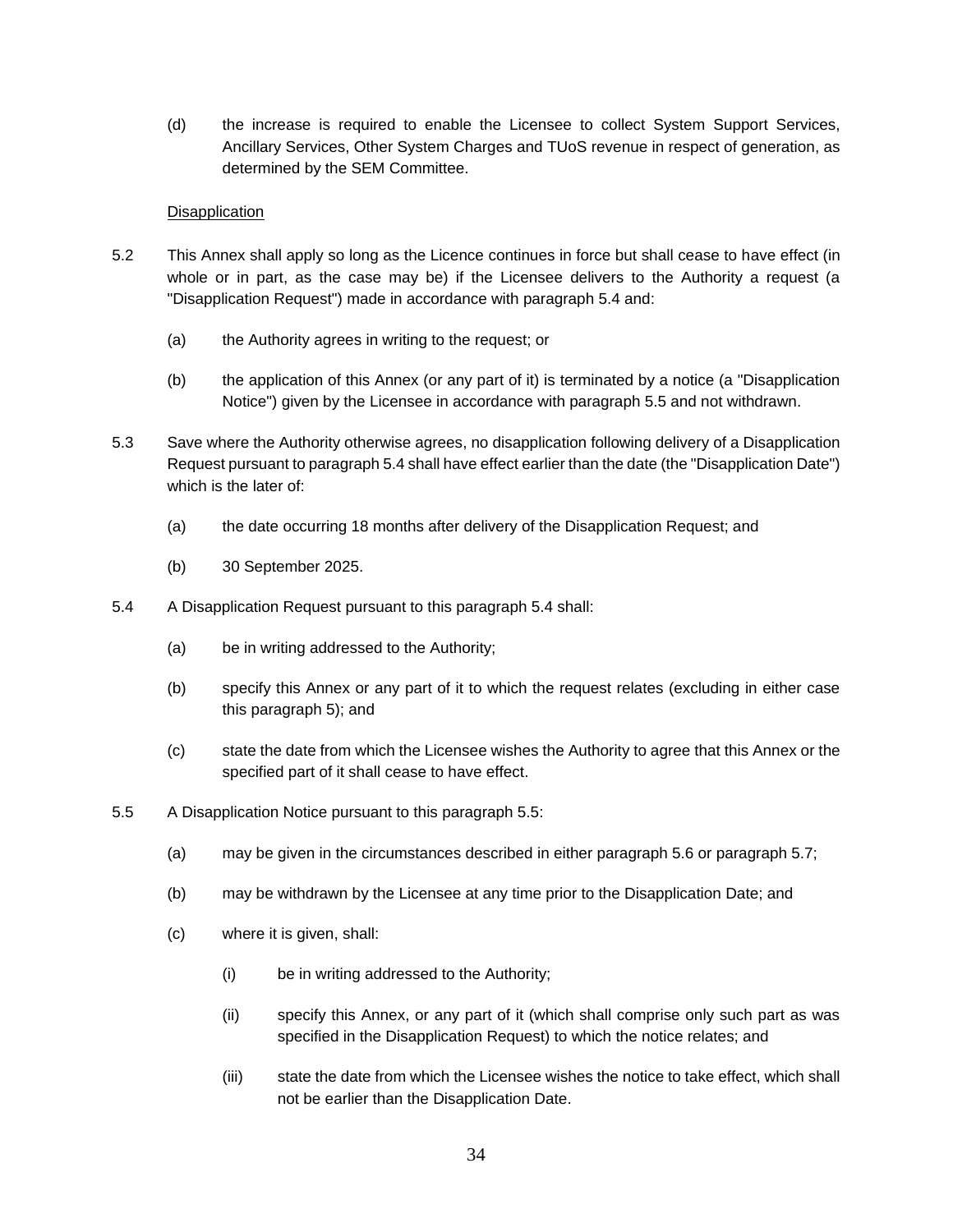- 5.6 The circumstances described in this paragraph are that, by the beginning of the period of six months which will end with the Disapplication Date, the Authority has not in response to the Disapplication Request published a decision under Article 14(8) of the Order to modify:
	- (a) this Annex, or any part of it to which the request relates; or
	- (b) this paragraph 5, so as to remove the right of the Licensee to give to the Authority a Disapplication Notice in respect of the relevant Disapplication Request.
- 5.7 The circumstances described in this paragraph are that:
	- (a) by no later than the beginning of the period of six months which will end with the Disapplication Date, the Authority has in response to the Disapplication Request published a decision of a type referred to in paragraph 5.6;
	- (b) the Licensee has exercised its right to appeal to the CMA against that decision in accordance with Article 14B of the Order;
	- (c) the CMA has, in respect of the provisions to which the Disapplication Request relates:
		- (i) quashed the decision of the Authority under Article  $14E(2)(a)$  of the Order; and
		- (ii) neither remitted the matter back to the Authority under Article 14E(2)(b) of the Order nor substituted its own decision for that of the Authority under Article 14E(2)(c) of the Order; and
		- (iii) no more than 30 days has elapsed since the date on which the CMA quashed the decision of the Authority.

## **6 Change of Law**

- 6.1 The Authority may, including following a request made to it by the Licensee asking it to do so, determine that there has been, or is likely to be, a Relevant Change of Law which has had, or is likely to have, a material effect on the financial position and performance of the Transmission System Operation Business.
- 6.2 Where the Authority makes a determination pursuant to paragraph 6.1, it may, for the purposes of ensuring that the financial position and performance of the Licensee is likely, so far as reasonably practicable, to be the same as if the Relevant Change of Law had not taken place, give effect to that determination by also determining, and notifying the Licensee of, an amount (whether a positive or negative figure) that is an allowed amount for change of law, for the purposes of calculating  $D_t$ in accordance with paragraph 2.2(g) of this Annex, for each Relevant Year t specified in the Authority's notification.
- 6.3 In determining the matters provided for in paragraphs 6.1 and 6.2, the Authority shall have regard, where relevant, to: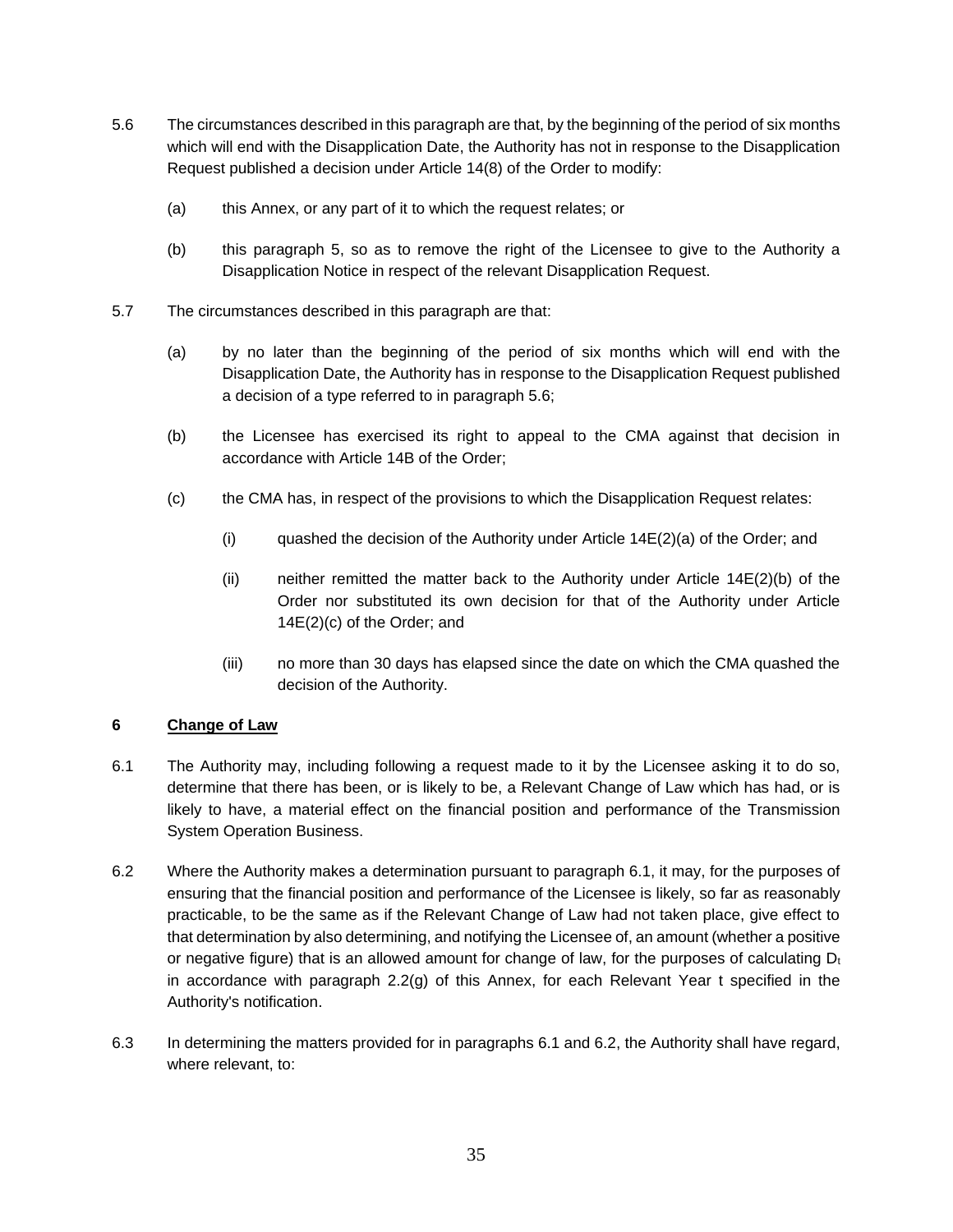- (a) its intentions in relation to the development and implementation of the "requisite arrangements", as provided for in condition 60 of the NIE Energy Supply Licence;
- (b) the period over which the Licensee shall incur costs by reason of the Relevant Change of Law;
- (c) the incremental costs (including financing costs) which the Licensee has been or will be required to incur as a consequence of the Relevant Change of Law; and
- (d) any other circumstances relevant to the case.
- 6.4 Where the Licensee requests the Authority to make a determination pursuant to paragraph 6.1, the request shall:
	- (a) unless the Authority otherwise consents, be made no later than the first day in the April immediately preceding the first Relevant Year in respect of which the Licensee would (if the Authority were to make a determination pursuant to paragraph 6.1) want the Authority to determine an allowed amount for change of law under paragraph 6.2; and
	- (b) be accompanied by all relevant details (including a breakdown of internal and external incremental costs incurred) of the Relevant Change of Law and such other information as the Authority may request and require to be provided by the Licensee for the purposes of its consideration of the request.

### **7 Unit Coverage**

- 7.1 The component of Maximum Regulated Revenue relating to System Support Services (or certain parts of that component) can potentially be recovered from the Quantity Entering the Total System in the authorised transmission area.
- 7.2 The final decision regarding which Units in particular the component of Maximum Regulated Revenue relating to System Support Services (or certain parts of that component will be recovered from in Relevant Year t ("unit coverage") rests with the Authority.
- 7.3 In each Relevant Year t on the decision of the Authority regarding unit coverage of the System Support Services charge, the Licensee will then draw up for the Relevant Year t the schedule of System Support Services charges in accordance with Condition 30 in a manner which is consistent with the decision of the Authority regarding unit coverage. If the Licensee draws up for Relevant Year t the schedule of System Support Services charges in accordance with Condition 30 in a manner which is not consistent with the decision of the Authority regarding unit coverage then the Authority's approval under Condition 30 paragraph 6 for the form of this schedule will not be granted.

#### **8 Additional Approved Costs**

8.1 The Licensee may, subject to paragraphs 8.2 and 8.3, make a claim to the Authority, in accordance with the Requirements and Guidance on Additional Approved Costs, that the following costs and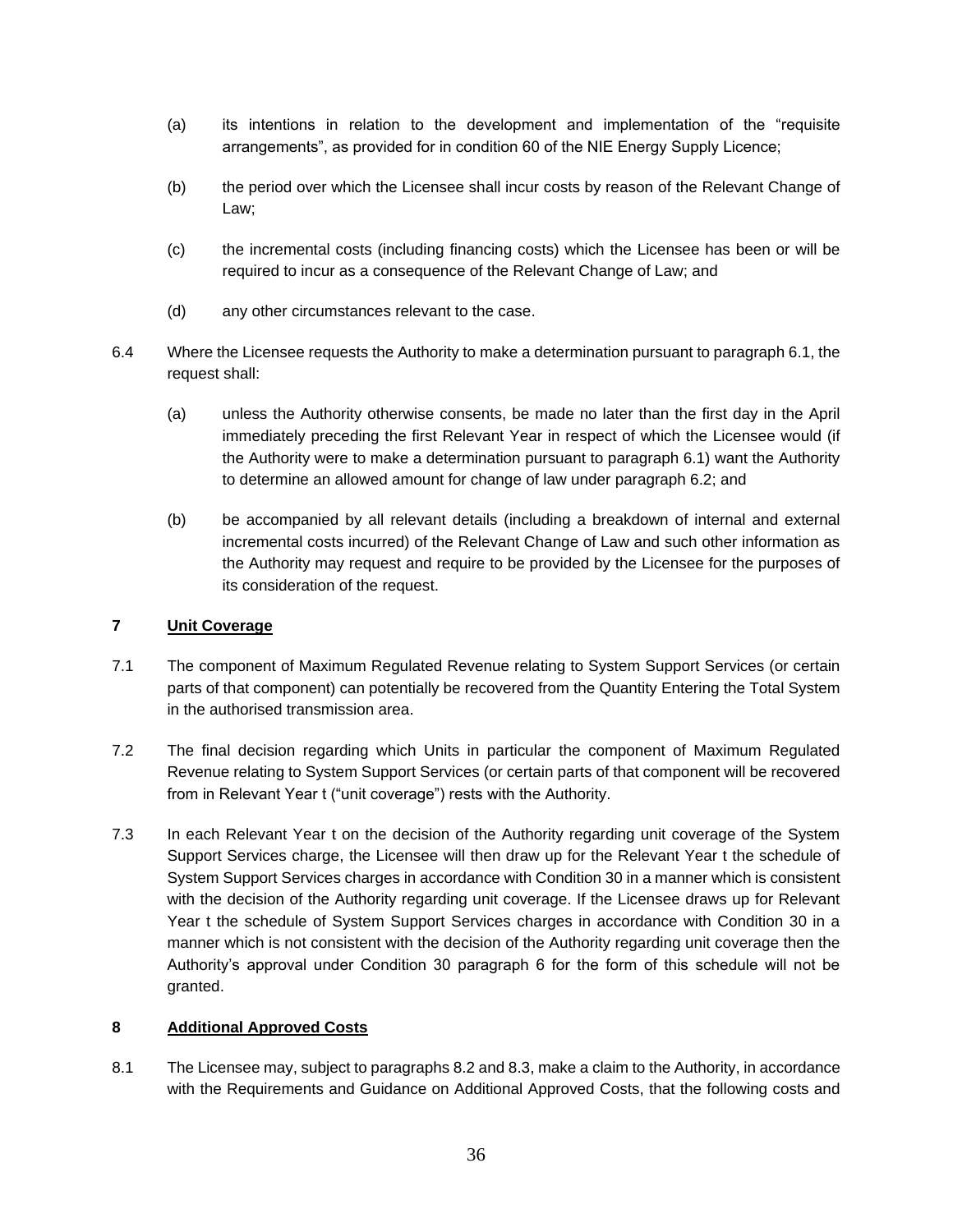revenues of the Licensee (whether a positive or negative amount) shall be treated as Additional Approved Costs in Relevant Year t:

- (a) any reasonable and efficient costs incurred (or likely to be incurred) by the Transmission System Operator Business (in Relevant Year t) in complying with the requirements imposed on the Licensee under legislation and other legal requirements through which Directive 2009/72/EC is implemented, whether before or after the coming into effect of this Annex, and to the extent not recovered under any other provision of this Licence or under the Northern Ireland Market Operator Licence or under the Transmission Owner Licence;
- (b) any reasonable and efficient costs incurred (or likely to be incurred) by the Transmission System Operator Business (in Relevant Year t) in complying with the requirements imposed on the Licensee:
	- (i) under the arrangements for the Single Electricity Market (being the project described in the Memorandum of Understanding dated 23 August 2004 and made between the Authority and the Commission for Energy Regulation); and
	- (ii) under the arrangements implementing the Integrated Single Electricity Market (I-SEM) (a joint project developed jointly between the Authority and the Commission for Energy Regulation for the all island electricity market to be compliant with the EU Target Model of the European Commission to facilitate a pan-European electricity market),

in each case whether before or after the coming into effect of this Annex and to the extent not recovered under any other provision of this Licence or under the Northern Ireland Market Operator Licence or under the Transmission Owner Licence;

- (c) any reasonable and efficient costs incurred (or likely to be incurred) in Relevant Year t associated with any future divestment of the Transmission System Operator Business;
- (d) the pension costs (in Relevant Year t) of the Transmission System Operator Business to the extent not recovered under any other provision of this Licence;
- (e) amounts that become Uncollected SSS/TUoS Revenue in Relevant Year t less any amount or part of an amount treated as Uncollected SSS/TUoS Revenue in respect of a preceding Relevant Year that has been paid to the Licensee in Relevant Year t;
- (f) any reasonable and efficient costs incurred (or likely to be incurred) in Relevant Year t to finance the working capital requirements of SEMO and to the extent not recovered under any provision of this Licence or under the Northern Ireland Market Operator Licence. The financing costs are to be charged at Average Specified Rate plus 2%;
- (g) any reasonable and efficient costs incurred (or likely to be incurred) in Relevant Year t in relation to payments made, or required to be made, by the Licensee under and in accordance with the ENTSO-E Inter TSO Compensation Agreement;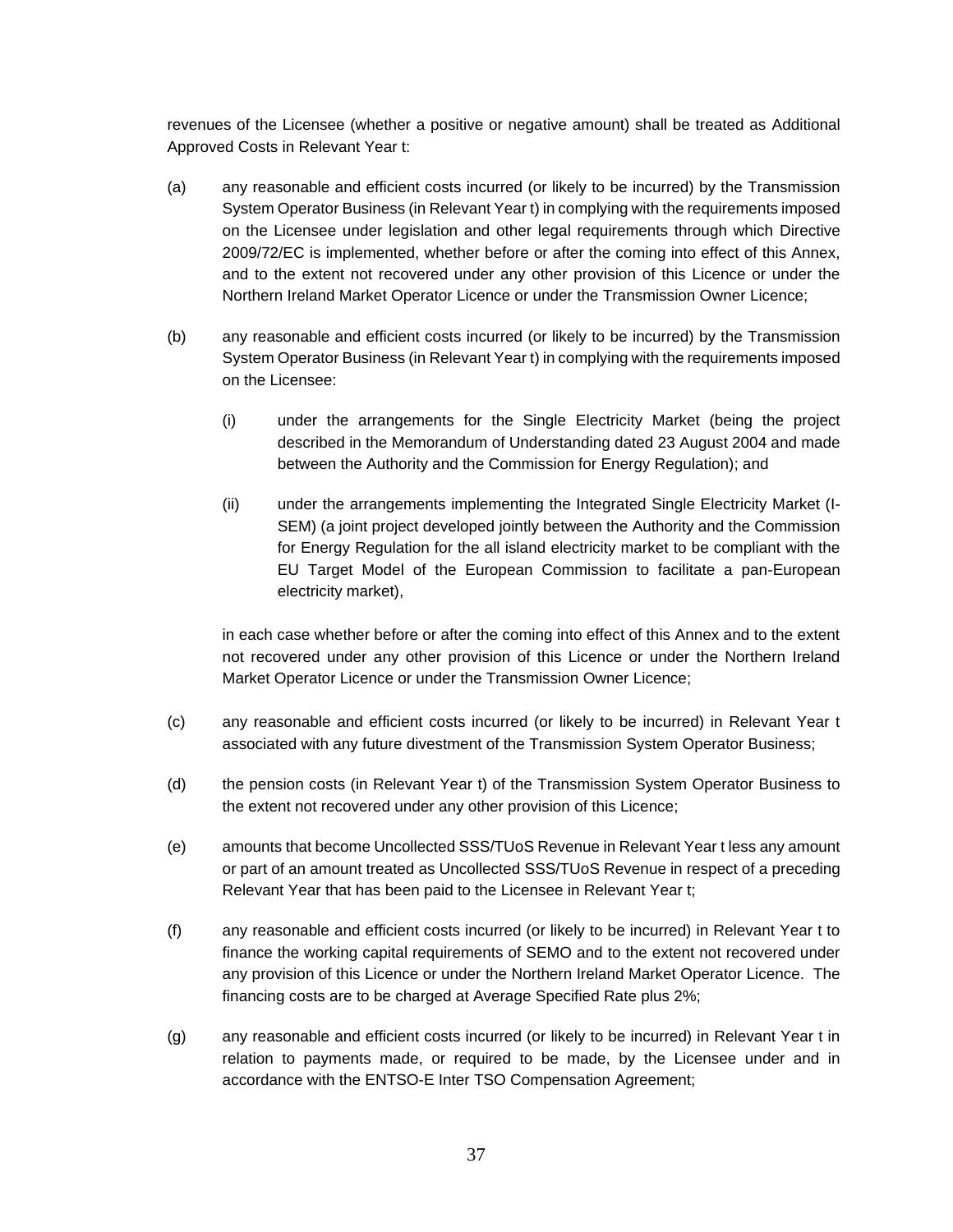- (h) any other reasonable and efficient costs incurred (or likely to be incurred) by the Transmission System Operator Business which:
	- (i) are not taken into account in the setting of  $A_t$ ,  $B_t$ ,  $PR_t$ ,  $SF_t$ ,  $BNB_t$ ,  $N_t$  or  $PCR_i$ ; and
	- (ii) the Authority determines, upon an application to it by the Licensee, shall be included for the purposes of this paragraph.
- 8.2 In making any claim pursuant to paragraph 8.1, the Licensee shall ensure that:
	- (a) it takes account of, and gives regard to, the Price Control Decision Paper;
	- (b) it makes that claim in accordance with the Requirements and Guidance on Uncertainty Mechanisms; and
	- (c) the costs or revenues in respect of which the claim is made are not included:
		- (i) in more than one category listed in sub-paragraphs (a) to (h) of paragraph 8.1; and
		- (ii) in more than one claim made pursuant to paragraph 8.1.
- 8.3 Any claim made by the Licensee pursuant to paragraph 8.1 shall:
	- (a) be submitted by the Licensee, using its best endeavours, by no later than the first day in April immediately preceding the Relevant Year in respect of which the Licensee wishes the claim to take effect;
	- (b) differentiate between internal and external costs and revenues;
	- (c) relate only to those costs not recovered (or recoverable) under any other provision of this Licence or under the Northern Ireland Market Operator Licence or under the Transmission Owner Licence; and
	- (d) contain or be accompanied by all relevant details of the costs claimed and such other information as the Authority shall require in order to determine whether such costs can be recovered by the Licensee; and
	- (e) contain reasoned proposals from the Licensee on which part (or parts) of the calculation of Maximum Core Revenue at paragraph 2.2 of this Annex should be used to provide remuneration in respect of the costs relating to the claim.
- 8.4 Any claim for costs made by the Licensee pursuant to paragraph 8.1 received by the Authority after this paragraph 8.4 takes effect, shall be subject to the application of a de minimis threshold, by the Authority, of £40,000 (in nominal terms) in each Relevant Year for each category of costs referred to in paragraphs 8.1(a) to (h) or such other categories of costs as determined by the Authority. For claims made by the Licensee in relation to IT, Telecoms or other capital projects, if the capex claim is above the de minimis threshold and if the opex costs directly associated with the delivery of a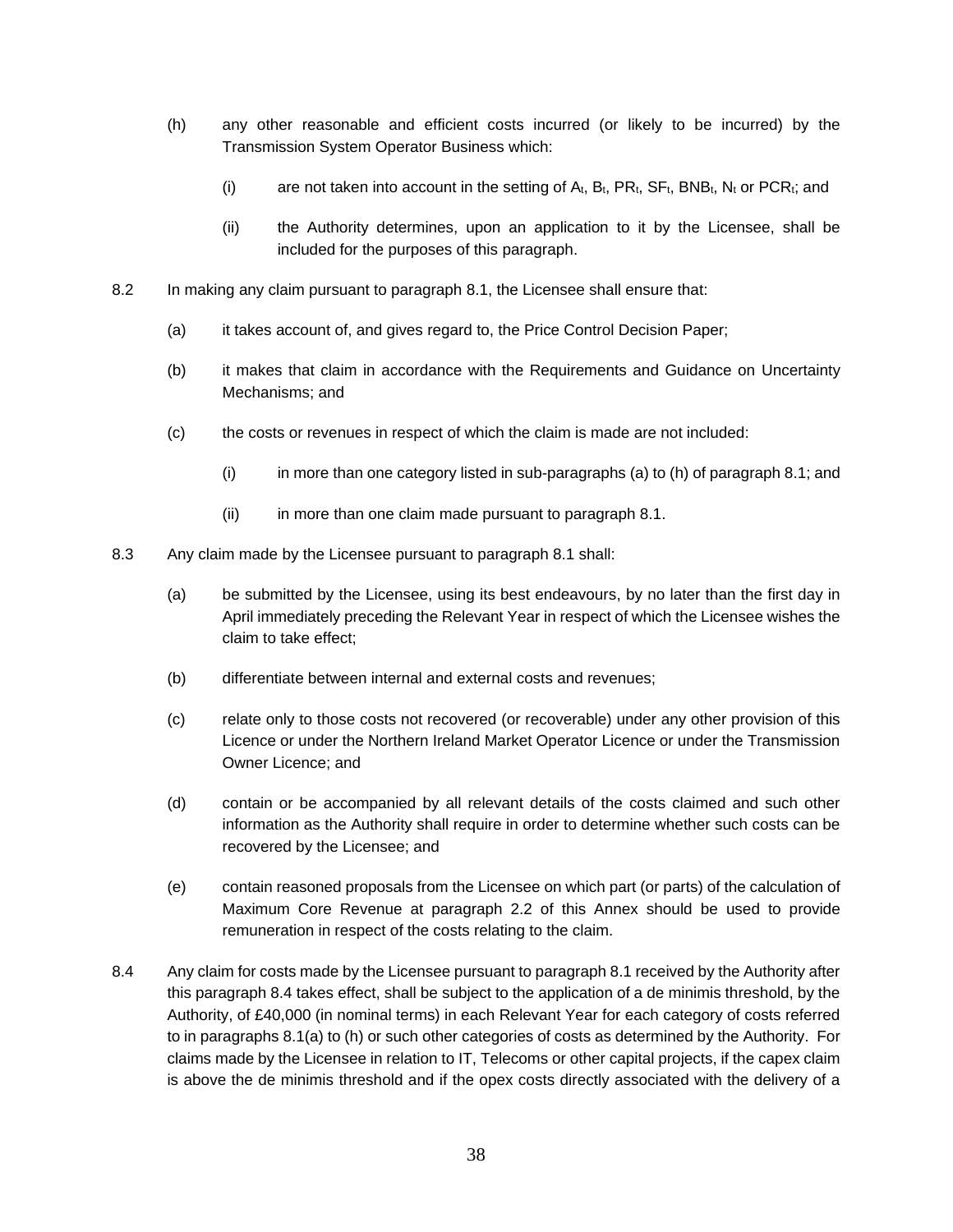capex project in year t or in future years falls below the de minimis threshold, the Authority may choose not to apply the de minimis threshold to these opex costs.

- 8.5 Where a claim for Additional Approved Costs has been made by Licensee pursuant to paragraph 8.1 and in accordance with paragraphs 8.2 and 8.3 of this Annex, the Authority shall determine whether, to what extent, and subject to what conditions (if any) to approve any Additional Approved Costs relating to that claim.
- 8.6 If the Authority approves any Additional Approved Costs relating to the claim under paragraph 8.5, the Authority shall determine which part (or parts) of the calculation of Maximum Core Revenue at paragraph 2.2 of this Annex shall be used to provide remuneration in respect of the Additional Approved Costs relating to the claim by determining that those Additional Approved Costs shall be remunerated in one or more of the following ways:
	- (a) the Dt uncertainty mechanism.
	- (b) the Zt uncertainty mechanism;
	- (c) the Et uncertainty mechanism;
	- (d) the Vt uncertainty mechanism.
- 8.7 If the Authority determines that more than one of the ways listed in paragraph 8.6(a) to 8.6(d) above shall be used in respect of the claim, the Authority shall specify in its determination which part of the Additional Approved Costs relating to the claim shall be remunerated in each of those ways.

#### The Dt Uncertainty Mechanism

- 8.8 Where the Authority determines that any Additional Approved Costs relating to the claim shall be remunerated via the Dt uncertainty mechanism referred to at paragraph 8.6(a) above:
	- (a) the Authority shall determine the scope of costs relating to the claim that shall be recoverable under the Dt uncertainty mechanism (e.g. by reference to specific projects or activities, by reference to cost categories such as operating expenses or capitalised expenditure, and/or by reference to periods of time);
	- (b) the maximum amount of costs within the scope of costs determined under sub-paragraph (a) above shall require to be approved by the Authority, and costs within that scope shall not become recoverable until such a maximum amount has been approved by the Authority, unless the Authority determines that no maximum should apply for those costs;
	- (c) the costs incurred by the Licensee in respect of the scope of costs determined under subparagraph (a) above shall be recovered under and in accordance with the  $D_t$  term at paragraph 2.2(g) of this Annex;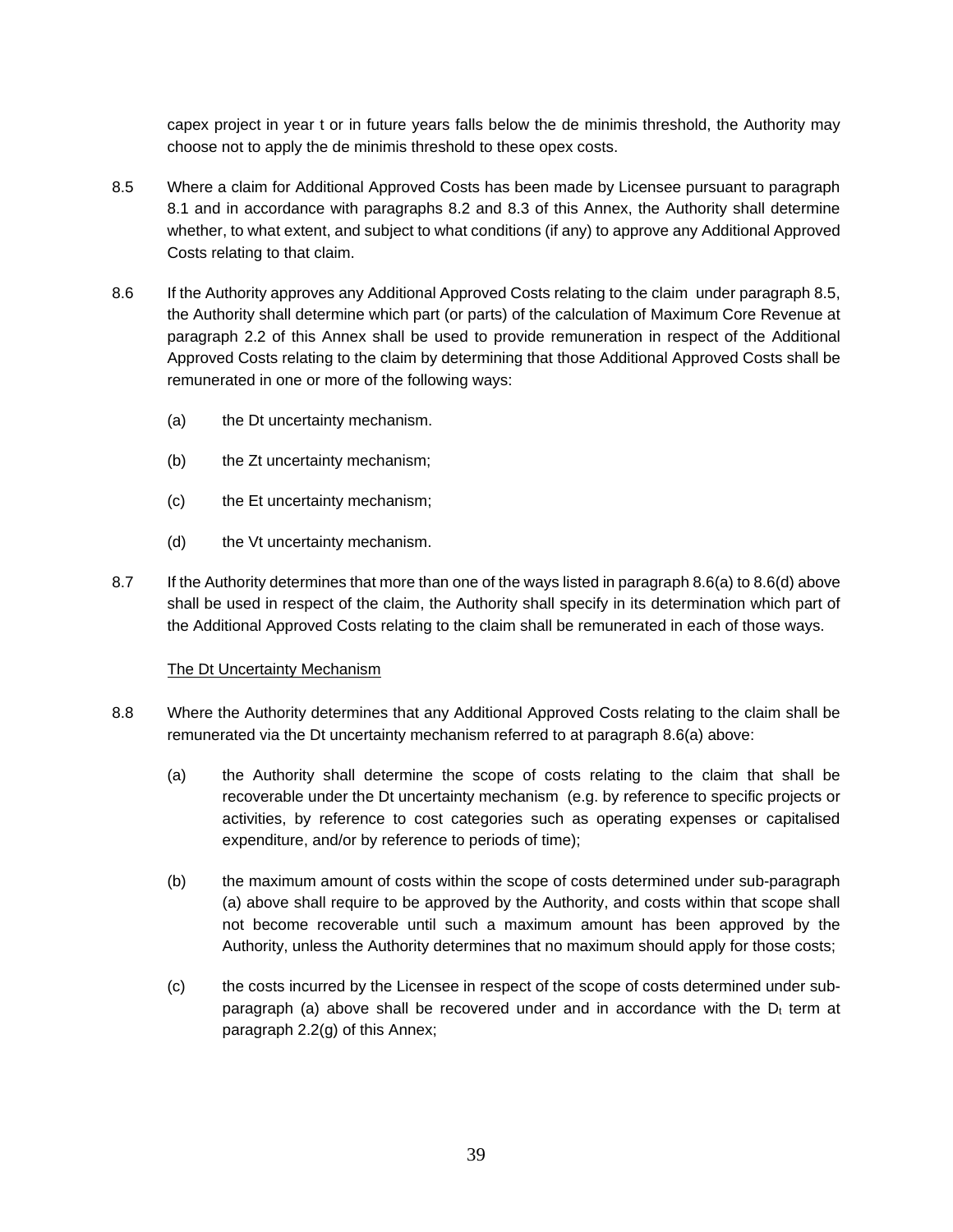- (d) the costs incurred by the Licensee in respect of the scope of costs determined under subparagraph (a) above shall form part of the Approved Dt Costs for the purposes of paragraph 2.2(i)(i)(C) of this Annex; and
- (e) the costs incurred by the Licensee in respect of the scope of costs determined under subparagraph (a) above shall not be recovered under any other part of the calculation of Maximum Core Revenue at paragraph 2.2 of this Annex.

## The Zt Uncertainty Mechanism

- 8.9 Where the Authority determines that any Additional Approved Costs relating to the claim shall be remunerated via the Zt uncertainty mechanism referred to at paragraph 8.6(b) above:
	- (a) the Authority shall determine the scope of costs relating to the claim that shall be recoverable under the Zt uncertainty mechanism (e.g. by reference to specific projects or activities; by reference to cost categories such as operating expenses or capitalised expenditure; and/or by reference to periods of time);
	- (b) the maximum amount of costs within the scope of costs determined under sub-paragraph (a) above shall require to be approved by the Authority, and costs within that scope shall not become recoverable until such a maximum amount has been approved by the Authority, unless the Authority determines that no maximum should apply for those costs;
	- (c) the costs incurred by the Licensee in respect of the scope of costs determined under subparagraph (a) above shall form part of Special Project Costs and be recovered under and in accordance with the  $Z_t$  term at paragraph 2.2(n) of this Annex;
	- (d) the costs incurred by the Licensee in respect of the scope of costs determined under subparagraph (a) above shall not be recovered under any other part of the calculation of Maximum Core Revenue at paragraph 2.2 of this Annex; and
	- (e) the Authority may at the same time:
		- (i) specify a number (n) which represents a straight line depreciation period for the purposes of paragraph 2.7(b)(iii) of this Annex; and
		- (ii) specify an amount of costs already incurred by the Licensee in respect of the project which are to be included in the calculation of CRAB\_Zt in a Relevant Year t for the purposes of paragraph 2.8(b)(ii)(C)1)a) of this Annex.

## The Et Uncertainty Mechanism

- 8.10 Where the Authority determines that some Additional Approved Costs relating to the claim shall be remunerated via the Et uncertainty mechanism referred to at paragraph 8.6(c) above:
	- (a) the Authority shall determine the scope of costs relating to the claim that shall be recoverable under the Et uncertainty mechanism (e.g. by reference to specific projects or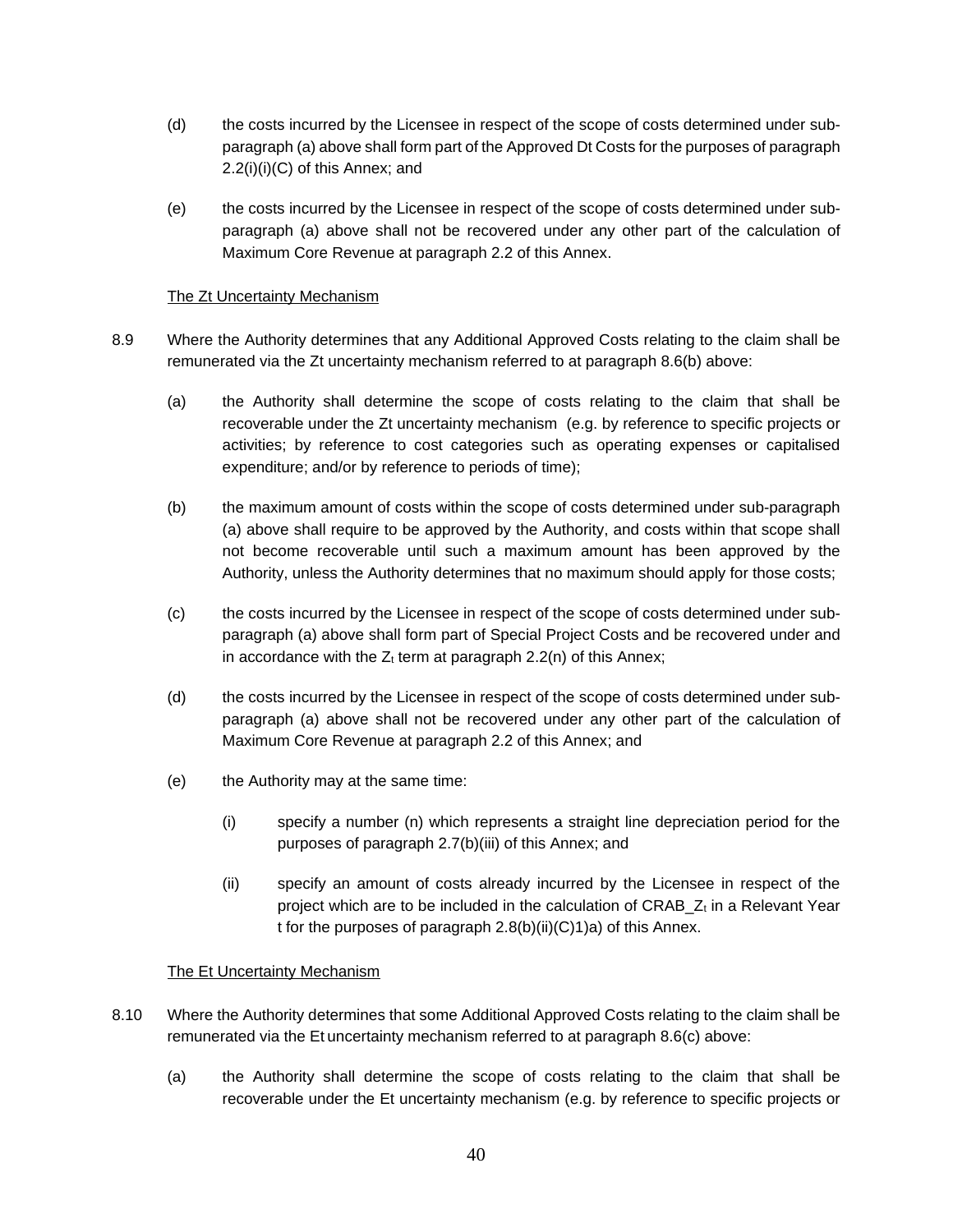activities; by reference to cost categories such as operating expenses or capitalised expenditure; and/or by reference to periods of time);

- (b) the Authority shall determine, for one or more Relevant Years, an amount which shall form part of the  $E_t$  term under paragraph 2.2(b) of this Annex, and which represents an ex ante allowance for the efficient costs relating to the scope of costs determined under subparagraph (a) above in that Relevant Year (expressed in April 2019 prices);
- (c) the costs incurred by the Licensee in respect of the scope of costs determined under subparagraph (a) above shall form part of the costs which form part of the  $AO<sub>t</sub>$  term at paragraph 2.2(d)(ii) of this Annex; and
- (d) the costs incurred by the Licensee in respect of the scope of costs determined under subparagraph (a) above shall not be recovered under any part of the calculation of Maximum Core Revenue at paragraph 2.2 of this Annex other than the  $E_t$  term under paragraph 2.2(b) of this Annex and the  $AO<sub>t</sub>$  term at paragraph 2.2(d)(ii) of this Annex.

### The Vt Uncertainty Mechanism

- 8.11 Where the Authority determines that some Additional Approved Costs relating to the claim shall be remunerated via the Vt uncertainty mechanism referred to at paragraph 8.6(d) above:
	- (a) the Authority shall determine the scope of costs relating to the claim that shall be recoverable under the Vt uncertainty mechanism in respect of each RAB\_R (e.g. by reference to specific projects or activities, by reference to cost categories such as operating expenses or capitalised expenditure, and/or by reference to periods of time);
	- (b) the Authority shall determine, for one or more Relevant Years, and for each RAB\_R as applicable, an amount which shall form part of the  $V_R$ t term under paragraph 2.3(d)(ii) of this Annex, and which represents an ex ante allowance for the efficient costs relating to the scope of costs determined under sub-paragraph (a) above in that Relevant Year (expressed in April 2019 prices);
	- (c) the costs incurred by the Licensee in respect of the scope of costs determined under subparagraph (a) above in respect of RAB\_R above shall form part of the costs which form part of the AC  $R_t$  term at paragraph 2.2(d)(iii) of this Annex;
	- (d) the costs incurred by the Licensee in respect of the scope of costs determined under subparagraph (a) above shall not be recovered under any part of the calculation of Maximum Core Revenue at paragraph 2.2 of this Annex other than the V<sub>Rt</sub> term under paragraph 2.3(d)(ii) of this Annex and the  $AC_R_t$  term at paragraph 2.3(d)(iii) of this Annex.

#### **9 Not Used**

#### **10 Approval of Transmission Network Pre-construction Projects and Costs**

10.1 The Licensee may make a claim to the Authority, in accordance with the Requirements and